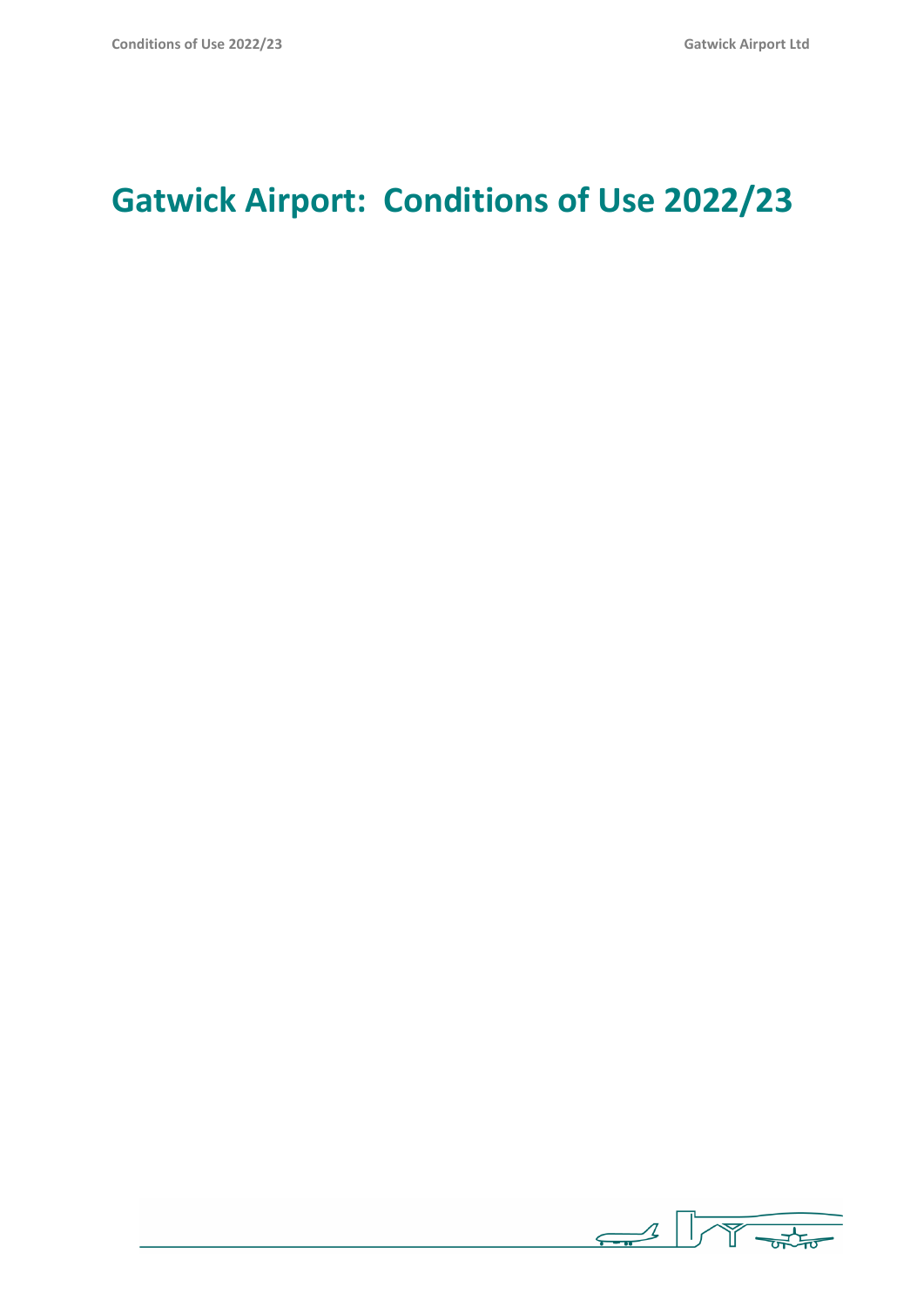Gatwick Airport Limited West Sussex, RH6 0NP

Telephone: 0844 335 1802 (General)

The registered office for this company is at: 5th Floor Destinations Place South Terminal Gatwick Airport West Sussex, RH6 0NP

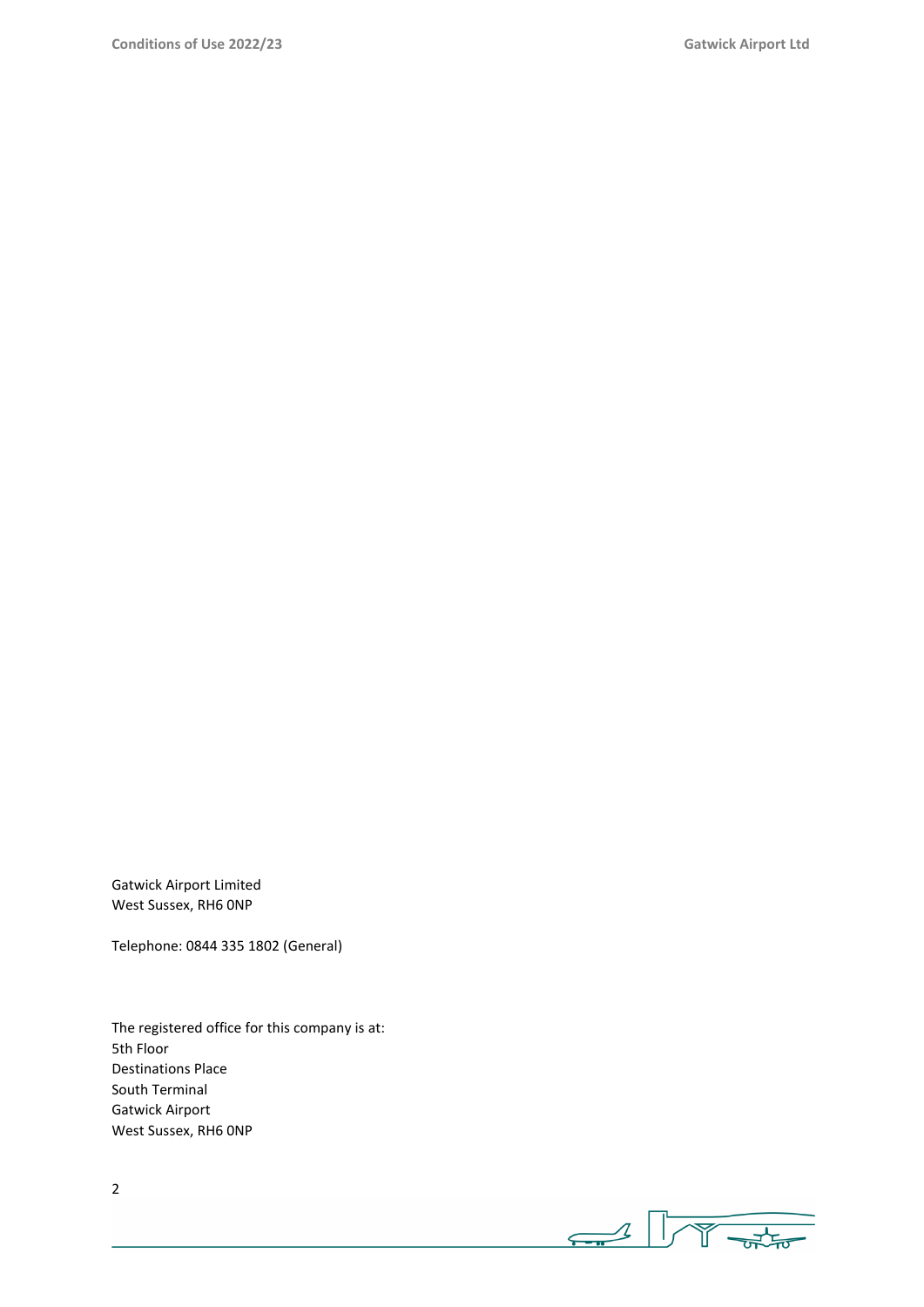## **Preface**

(This is not part of the Conditions of Use)

Conditions of Use, including the airport charges for Gatwick Airport and price and service commitments by Gatwick Airport Limited are contained in this booklet.

Gatwick Airport Limited: Conditions of Use

These Conditions are effective from 1<sup>st</sup> April 2022.

For any queries regarding invoicing please contact Gatwick Credit Control Department (see 2.3.12), any other enquires should be addressed in the first instance to Gatwick Airport Chief Financial Officer's office:

For the attention of the Chief Financial Officer, Gatwick Airport Limited, South Terminal, 5th Floor, Destinations Place, West Sussex, RH6 0NP, United Kingdom

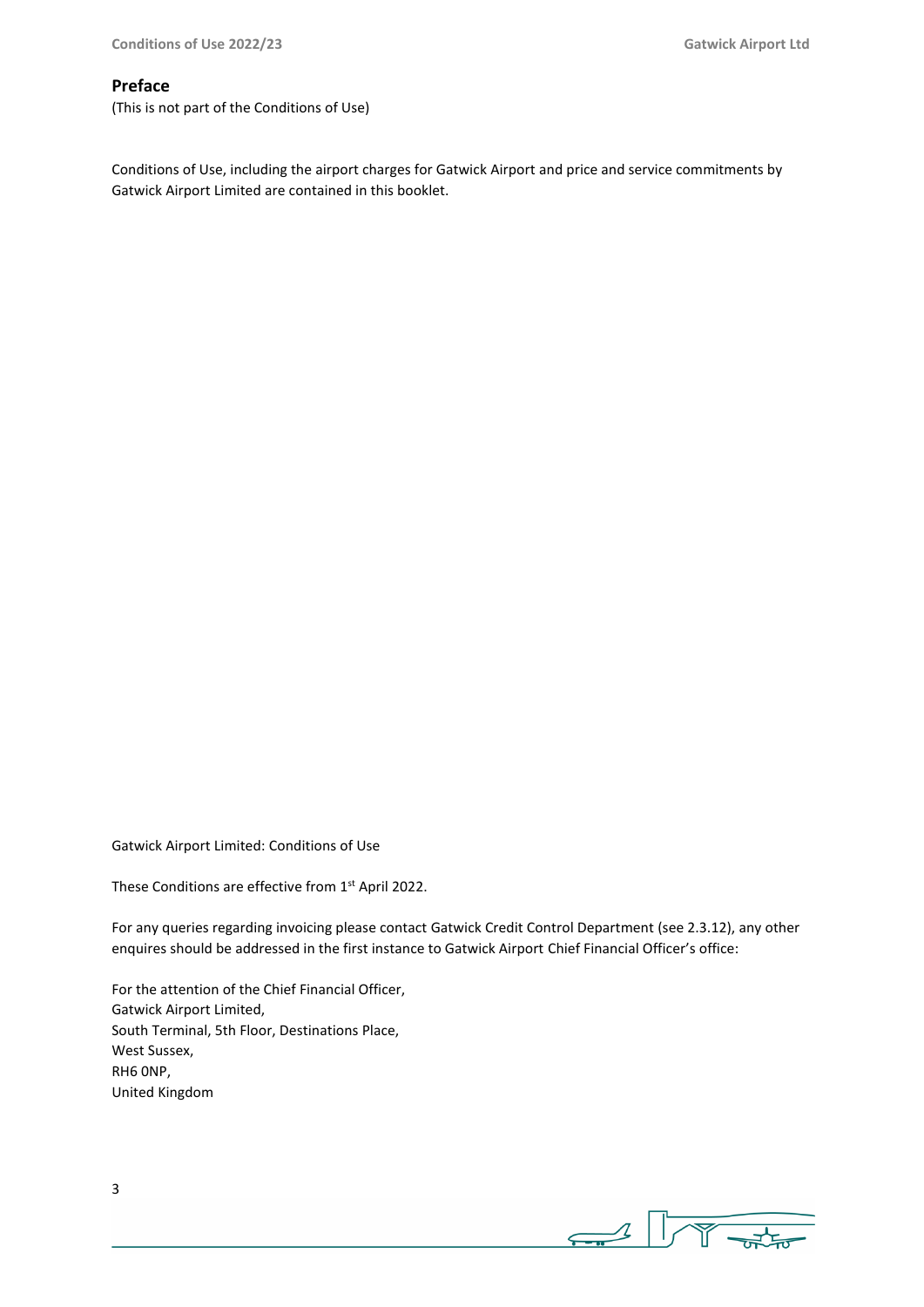٦

# **Table of Contents**

|      |             |                                                                                                                                                                              | Page |
|------|-------------|------------------------------------------------------------------------------------------------------------------------------------------------------------------------------|------|
|      | 1.1         | Definition of terms                                                                                                                                                          | 6    |
|      | 1.2         | Interpretation                                                                                                                                                               | 8    |
| 2.0  |             | <b>Conditions</b>                                                                                                                                                            | 9    |
|      | 2.1         | General                                                                                                                                                                      | 9    |
|      | 2.2         | Operational                                                                                                                                                                  | 13   |
|      | 2.3         | Payment                                                                                                                                                                      | 14   |
|      | 2.4         | Data                                                                                                                                                                         | 16   |
|      | 2.5         | Data Protection                                                                                                                                                              | 16   |
| 3.0  |             | <b>Airport Charges</b>                                                                                                                                                       | 16   |
|      | 3.1         | Charges on landing and take-off                                                                                                                                              | 16   |
|      | 3.2         | Charges on terminal departing passengers and non-passenger flights                                                                                                           | 19   |
|      | 3.3         | Aircraft parking charges                                                                                                                                                     | 19   |
|      | 3.4         | Charges for Ancillary Services, Special Assistance, Check-in, Contingency Aircraft De-<br>icing Stock, Hold Baggage Screening and Ancillary 20/21 deficit recovery surcharge | 20   |
| 4.0  |             | <b>Rebates</b>                                                                                                                                                               | 26   |
|      | 4.1         | <b>Training flights</b>                                                                                                                                                      | 26   |
|      | 4.2         | Positioning flights                                                                                                                                                          | 26   |
|      | 4.3         | <b>Other Rebates</b>                                                                                                                                                         |      |
| 5.0  |             | <b>Price Commitment</b>                                                                                                                                                      | 27   |
| 6.0  |             | <b>Service Standards Commitment</b>                                                                                                                                          | 27   |
| 7.0  |             | <b>Continuity of Service Plan, Operational and Financial Resilience Commitment</b>                                                                                           | 27   |
| 8.0  |             | <b>Investment and Consultation Commitment</b>                                                                                                                                | 28   |
| 9.0  |             | <b>Financial Information Commitment</b>                                                                                                                                      | 29   |
| 10.0 |             | <b>Contacts</b>                                                                                                                                                              | 29   |
|      | 10.1        | General                                                                                                                                                                      | 29   |
|      | 10.2        | Core Service Charges and Ancillary Service Charges                                                                                                                           | 29   |
|      | 10.3        | <b>General Operational</b>                                                                                                                                                   | 29   |
|      | 10.4        | Special Assistance (formerly PRM)                                                                                                                                            | 30   |
|      | 10.5        | Data Delivery                                                                                                                                                                | 30   |
|      | 10.6        | AOC & ACCC                                                                                                                                                                   | 30   |
|      | 10.7        | Passenger Feedback                                                                                                                                                           | 30   |
|      | Schedule 1: | <b>Schedule of Charges</b>                                                                                                                                                   | 31   |
|      |             | Appendix I:<br><b>Core Service Charges</b>                                                                                                                                   | 31   |
|      |             | Appendix II:<br><b>Utilities Charges</b>                                                                                                                                     | 35   |

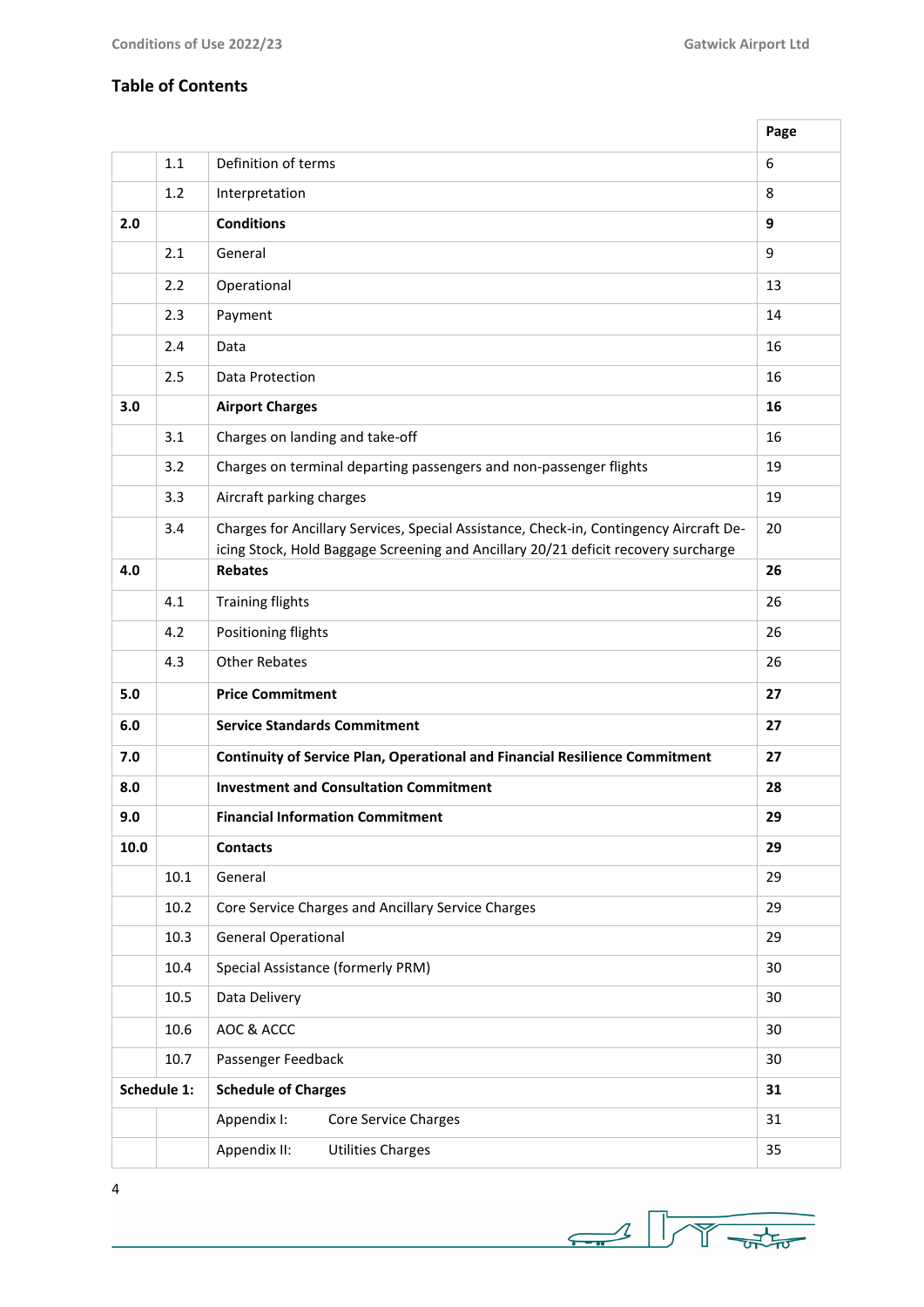|                     |             | Appendix III:                          | Bus and Coach Charges                                              | 35 |
|---------------------|-------------|----------------------------------------|--------------------------------------------------------------------|----|
|                     |             | Appendix IV:                           | Special Assistance Charges                                         | 35 |
|                     |             | Appendix V:                            | Check-in and Baggage Charges                                       | 35 |
|                     |             | Appendix VI:<br>Staff ID Charges       | Staff Car Parking, Airside Operators Licence, Airside Services and | 36 |
|                     |             | Appendix VII:                          | Contingency Aircraft De-icing Stock Charges                        | 36 |
|                     |             | Appendix VIII:                         | Hold Baggage Screening (HBS) Charges                               | 36 |
|                     |             | Appendix IX:                           | Ancillary 20/21 deficit recovery surcharge                         | 37 |
| Schedule 2:         |             | <b>Price Commitment</b>                |                                                                    | 38 |
|                     | Schedule 3: | <b>Service Commitments</b>             |                                                                    |    |
|                     |             |                                        | Appendix I: Core Service Standards (Rebates)                       | 41 |
|                     |             |                                        | Appendix II: Airline Service Standards                             |    |
| Schedule 4:         |             | <b>Capital Investment Consultation</b> |                                                                    | 46 |
| Schedule 5:<br>Data |             |                                        |                                                                    | 49 |
| Schedule 6:         |             | <b>Data Protection</b>                 |                                                                    | 53 |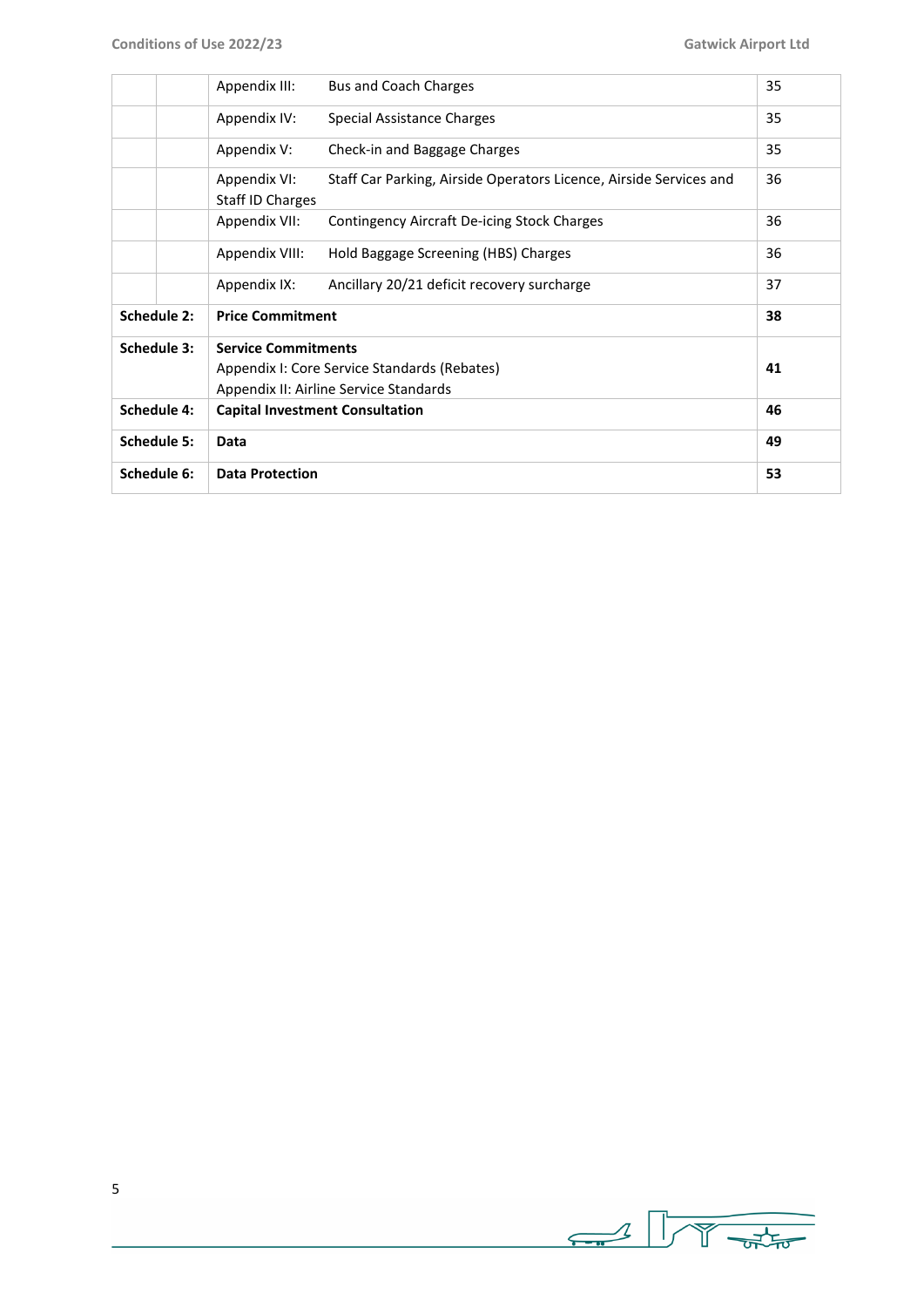#### **1.1 Definitions of terms**

- 1.1.1 'Airport Charges' means charges for the landing and taking off of aircraft, the parking of aircraft and the departure of passengers.
- 1.1.2 'Air Transport Movement' means a flight carried out for hire and reward. This comprises all scheduled flights operated according to a published timetable where carriage is offered to the public whether loaded or empty and all flights where the capacity is contracted to another person, including empty positioning flights.
- 1.1.3 'Aircraft's Ascertained NOx Emission' means the product of the Engine NOx Emission as set out in the GAL Emission Database and the number of engines on the aircraft.
- 1.1.4 'Commercial Passenger Service' means a scheduled flight operated according to a published timetable or a non-scheduled flight and in both cases where carriage is offered to the public.
- 1.1.5 'Conditions of Use' means Conditions 1 to 10 and the Schedules and Appendices of this document.
- 1.1.6 'Designated Remote Stand' means a non-pier served stand or a pier served stand to or from which coaching of passengers is unavoidable due to the airport's operational restrictions.
- 1.1.7 'Dispute' means any difference or dispute between the parties to these Conditions of Use arising out of or in connection with these Conditions of Use, MDIs, GADs or the Operator's use of the airport.
- 1.1.8 'Engine NOx Emission' means the figure expressed in kilograms for emissions of oxides of nitrogen for the relevant engine derived from ERLIG recommended sources and which in the case of Jet aircraft engines of 26.7n thrust or more are based on the standardised ICAO landing and take off cycle as set out in ICAO Annex 16 Volume II published in Document 9646 AN1943 (1995) as amended. This data can be accessed at: [https://www.easa.europa.eu/domains/environment/icao-aircraft-engine](https://www.easa.europa.eu/domains/environment/icao-aircraft-engine-emissions-databank)[emissions-databank.](https://www.easa.europa.eu/domains/environment/icao-aircraft-engine-emissions-databank) In the case of Non-Jet aircraft engines the figure shall be that provided by the engine manufacturer or if no such figure is provided then as provided in the emissions value matrix. This data can be accessed at the Website: http://noisedb.stac.aviation-civile.gouv.fr/ In the absence of any of the above sources then the figure shall be that which Gatwick Airport Limited may reasonably determine.
- 1.1.9 'Engine Carbon Emission' means the figure expressed in kilograms for emissions of carbon dioxide for the relevant engine, equal to:
	- i. The figure expressed in kilograms for fuel used during the landing and take-off (LTO) cycle sourced from the ICAO Aircraft Engine Emissions Databank which can be accessed at: <https://www.easa.europa.eu/domains/environment/icao-aircraft-engine-emissions-databank> If data is not available for an aircraft engine from the above source, the figure shall be that which Gatwick Airport Limited may reasonably determine multiplied by:
	- ii. a value of 3.15 being a multiplier value based on the internationally recognised ratio of kerosene jet fuel burn to carbon dioxide emissions.
- 1.1.10 'Expert' means a solicitor or barrister with at least 8 years professional experience in the field of aviation law and appointed in relation to any Dispute in accordance with Condition 2.1.11.
- 1.1.11 'Flight' has the same meaning as in the Air Navigation (No.2) Order, 2000, as amended.
- 1.1.12 'Flight Classification' means classification within the following categories:
- 6

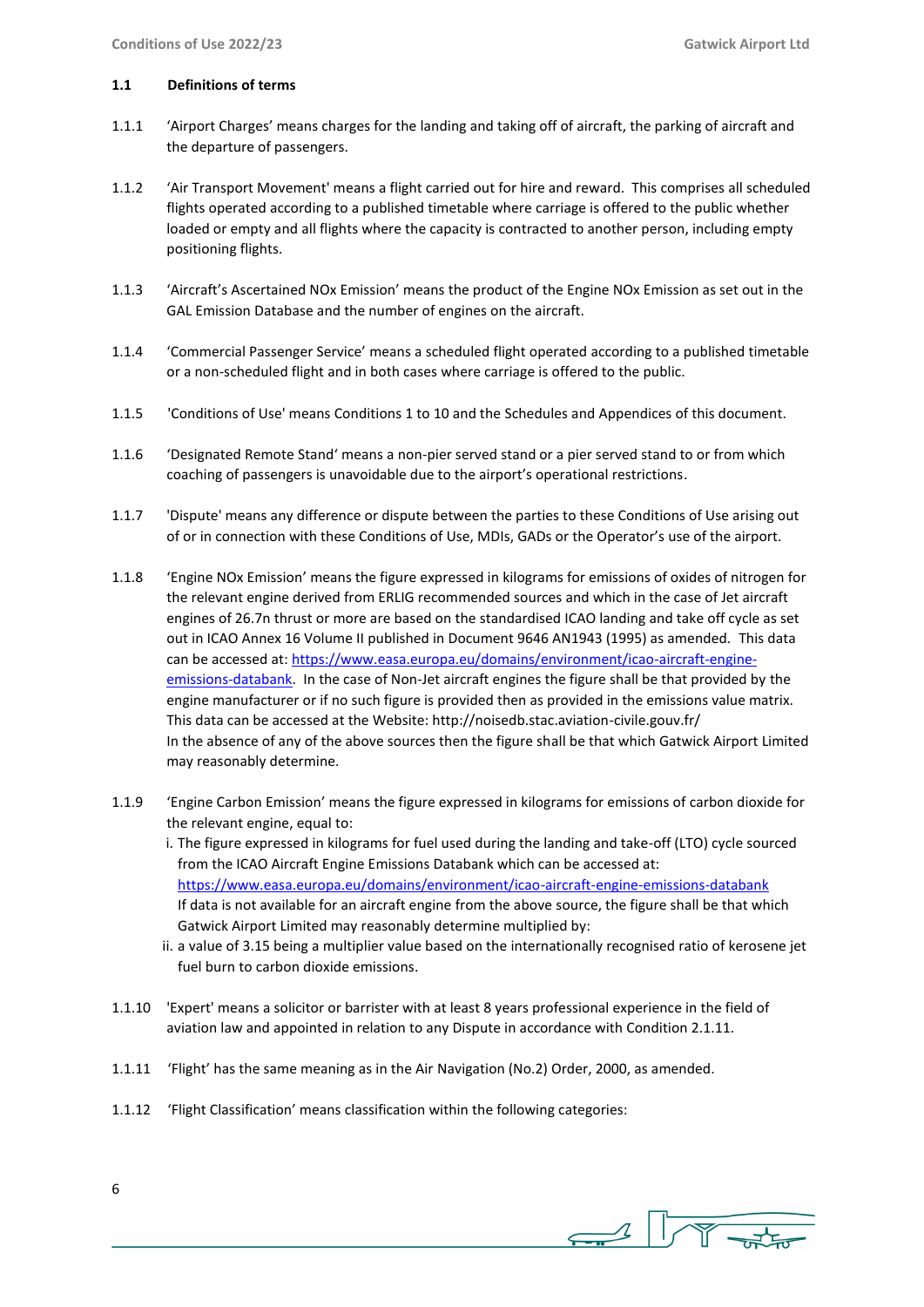- 1.1.12.1 'Domestic Flight' means a flight where the airports of both take-off and landing are within the United Kingdom, Channel Islands or the Isle of Man (excluding off shore oil or gas rig) and there is no intermediate landing outside these areas.
- 1.1.12.2 'International Flight' means all flights other than Domestic Flights.
- 1.1.13 'GAL Emission Database' means the database maintained by Gatwick Airport Limited of Engine NOx Emission of aircraft operating at the airport covered by these Conditions of Use.
- 1.1.14 'General or Business Aviation' means any air traffic not falling into any of the following categories:
- 1.1.14.1 scheduled air services;
- 1.1.14.2 non-scheduled air transport operations for hire or reward in the case of passenger air transport operations where the seating capacity of the aircraft used exceeds 10.
- 1.1.14.3 any traffic engaged on the Queen's Flight or on flights operated primarily for the purpose of the transport of Government Ministers or visiting Heads of State or dignitaries from abroad.
- 1.1.15 'International Terminal Departing Passenger' means any Terminal Departing Passenger whose final destination is a place outside the United Kingdom, Channel Islands or the Isle of Man. This definition will be applied in all cases for determining departing passenger charges notwithstanding that such a passenger may be travelling on a domestic flight as defined in Condition 1.1.10.1 above.
- 1.1.16 'Domestic Terminal Departing Passenger' means any Terminal Departing Passenger whose final destination is a place within the United Kingdom, Channel Islands, or Isle of Man (excluding off shore oil or gas rig) and there is no intermediate landing outside these areas.
- 1.1.17 'Jet aircraft' means an aircraft other than a helicopter having a turbo jet or turbo fan engine.
- 1.1.18 'Legislation' means
- 1.1.18.1 all Acts of Parliament; and
- 1.1.18.2 all Statutory Instruments; and
- 1.1.18.3 any regulations or directions made pursuant to such Acts of Parliament or Statutory Instrument; and
- 1.1.18.4 all directly applicable EU Regulations; and
- 1.1.18.5 all regulations and requirements of any competent authority in each case as the same are amended, re-enacted or otherwise in force from time to time.
- 1.1.19 'Maximum Take Off Weight' in relation to an aircraft means the maximum total weight of the aircraft and its contents at which the aircraft may take-off anywhere in the world in the most favourable circumstances in accordance with the Certificate of Airworthiness in force in respect of the aircraft.
- 1.1.20 'Non-Jet aircraft' means an aircraft which is not a jet aircraft.
- 1.1.21 'Operator' in relation to an aircraft means the person for the time being having the management of that aircraft.

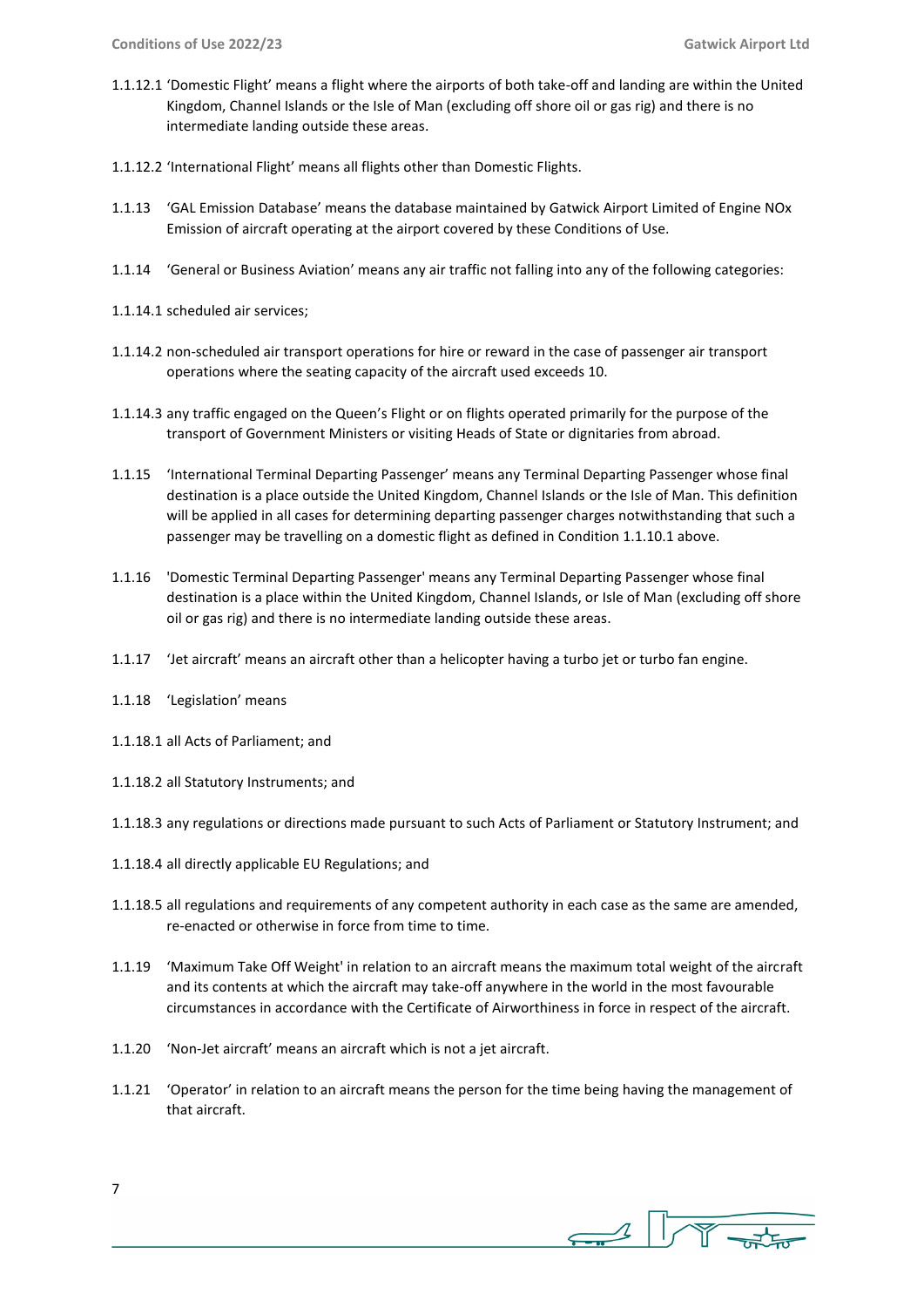- 1.1.22 'Passenger' means any persons carried on an aircraft with the exception of the flight crew and cabin staff operating the aircraft flight.
- 1.1.23 'Schedule of Charges' means the Schedule of Charges annexed to as Schedule 1.
- 1.1.24 'Term' means the period from 1 April 2021 to 31 March 2025.
- 1.1.25 'Terminal Arriving Passenger' means any passenger aboard an aircraft at the time of landing other than a Transit Passenger.
- 1.1.26 'Terminal Departing Passenger' means any passenger aboard an aircraft at the time of take-off other than a Transit Passenger.
- 1.1.27 'Time of Landing' means the time recorded by the air navigation services provider as the time of touch down of an aircraft.
- 1.1.28 'Time of Take off' means the time recorded by the air navigation services provider as the time when the aircraft is airborne.
- 1.1.29 'Transfer passenger' means a passenger arriving at and departing from the Airport on a different aircraft or on the same aircraft under a different flight number, whose main purpose for using the airport is to effect a transfer on a single ticket within 24 hours.
- 1.1.30 'Transit Passenger' means a passenger who arrives at the airport in an aircraft and departs from the airport in the same aircraft, where such an aircraft is operating a through flight transiting the airport, and includes a passenger in transit through the airport who has to depart in a substituted aircraft because the aircraft on which the passenger arrived has been declared unserviceable.
- 1.1.31 'UTC' means Universal Time (Co-ordinated)

## **1.2 Interpretation**

- 1.2.1 Reference to a 'Certificate of Airworthiness' shall include any validation thereof and any flight manual or performance schedule relating to the aircraft.
- 1.2.2 References to 'Chief Executive Officer' of Gatwick Airport Limited shall include a nominated deputy.
- 1.2.3 Headings are for ease of reference only and shall not be taken into account in interpreting these Conditions of Use.
- 1.2.4 Words denoting the singular shall include the plural and vice versa and words denoting any gender shall include any other gender.
- 1.2.5 If any provision of these Conditions of Use is or becomes for whatever reason invalid illegal or unenforceable it shall be divisible from the remainder of these Conditions of Use and shall be deemed to be deleted from them and the validity of the remaining provisions of these Conditions of Use shall be not be affected in any way.
- 1.2.6 Gatwick Airport Limited has previously issued directives entitled Managing Director's Instructions (MDIs); these have been renamed Gatwick Airport Directives (GADs). The re-naming of each MDI will take place as that MDI comes up for review. MDIs remain in full force and effect until either rescinded or replaced by a GAD; it is the responsibility of each person or entity bound by these

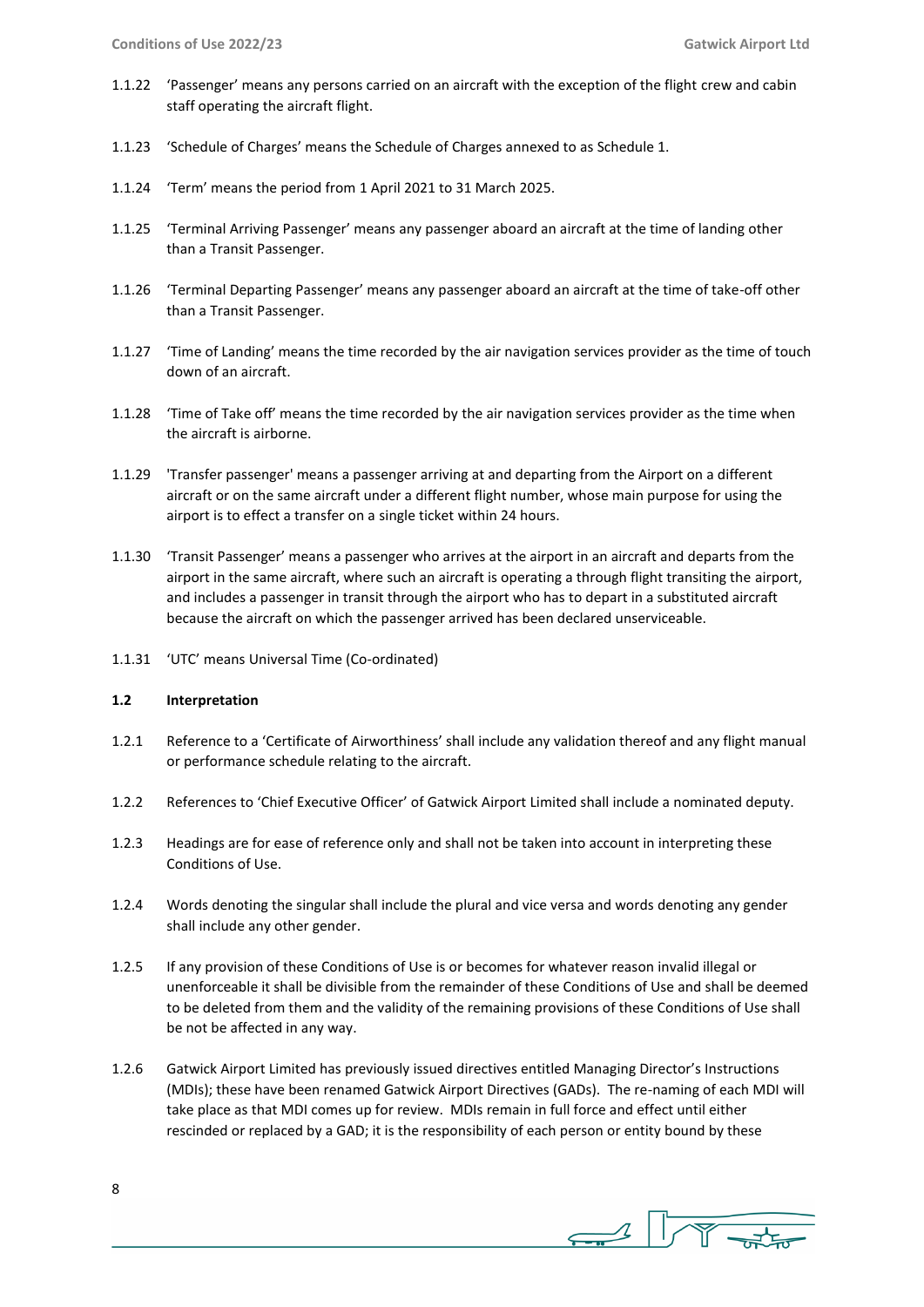Conditions of Use to ensure that they are acquainted with the terms of relevant MDIs and GADs. In these Conditions of Use the terms MDI and GAD are used interchangeably.

#### **2 Conditions**

The use of the airport is subject to the following conditions:

## **2.1 General**

Applicability and Enforceability of Conditions of Use

- 2.1.1 Gatwick Airport (the "Airport") is managed by Gatwick Airport Limited.
- 2.1.2 The publication of these Conditions of Use constitutes an offer by Gatwick Airport Limited to permit the use of its facilities on the terms set out herein. The use of any facilities at the airport whether airside or landside other than as a passenger constitutes acceptance of these Conditions of Use. It is intended that these Conditions of Use constitute a contract as between Gatwick Airport Limited and each and every Operator or in relation to obligations relevant to them, other users using the facilities at the airport other than as passengers.

#### **Variation**

2.1.3 Gatwick Airport Limited may at its sole discretion vary amend or add to these Conditions of Use and any such variation, amendment to, or addition may be promulgated by means of a GAD save that, except where required by legislation or to comply with a licence modification made by the CAA under Section 22 of the Civil Aviation Act 2012, no variation which has effect before 1st April 2025 may be made to the following Conditions and Schedules:

Condition 1.1.22 (Term)

This Condition 2.1.3 (Variation)

Conditions 2.1.11-2.1.20 (Dispute Resolution)

Condition 5 (Price Commitment)

Condition 6 (Service Standard Commitment)

Condition 7 (Continuity of Service and Financial Resilience Commitment)

 Condition 8 (Investment and Consultation Commitment) other than in accordance with Condition 8.2 Condition 9 (Financial Information Commitment)

 Schedules 2, 3 and 4 other than in accordance with the variation provisions contained in paragraph 3 of Schedule 2, paragraph 5 of Schedule 3 and in the final paragraph of Schedule 3 Appendix 1.

## **Compliance**

- 2.1.4 Operators shall comply with the local flying restrictions and remarks published from time to time in the AD section of the United Kingdom AIP, NOTAMS and the current Air Navigation Order and Regulations.
- 2.1.5 Operators shall comply with instructions, orders or directions including MDIs and GADs published from time to time by Gatwick Airport Limited, which may supplement vary or discharge any of the terms and conditions of use set out herein.
- 2.1.6 Operators shall comply with, and shall ensure that their servants and agents comply with, all applicable Legislation in relation to their operations at the airport and their aircraft's approach to and departure from the airport.

 $\begin{array}{c} \begin{array}{c} \begin{array}{c} \end{array} \\ \begin{array}{c} \end{array} \end{array} \end{array}$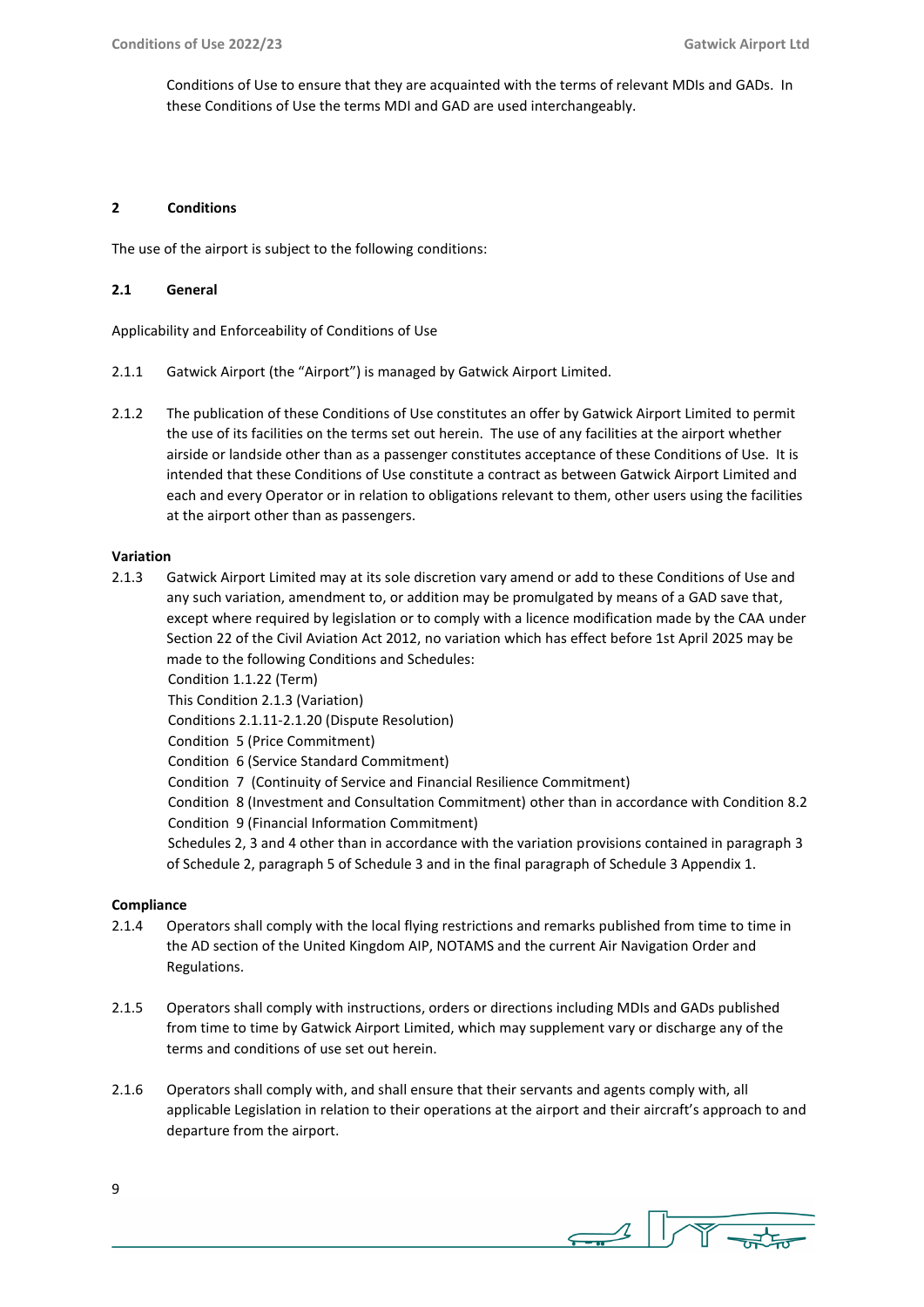2.1.7 Operators shall comply with data requests issued by Gatwick Airport Limited for the purposes of invoicing and reconciliations.

#### **Insurance**

2.1.8 The Operator shall take out and maintain passengers and third party liability insurance in respect of each of its aircraft at the airport in at least the sum specified by the CAA (or if greater any other competent authority or such amount as Gatwick Airport Limited shall reasonably specify) in respect of any one event.

## **No Waiver**

- 2.1.9 No failure or delay by Gatwick Airport Limited to exercise any right or remedy under these Conditions of Use will be construed or operate as a waiver of that right or remedy nor will any single or partial exercise of any right or remedy preclude the further exercise of that right or as a waiver of a preceding or subsequent breach.
- 2.1.10 Any express waiver granted by Gatwick Airport Limited shall be construed strictly on its terms and shall not imply or require that any further or additional waiver will be given in respect of similar future matters.

## **Dispute Resolution Procedure**

- 2.1.11 Either party may refer any Dispute to an Expert for determination by serving notice in writing to that effect on the other party. The notice shall contain sufficient particulars of the Dispute to be referred to an Expert.
- 2.1.12 The parties shall agree the identity of the Expert to be appointed. In default of agreement, within ten working days of the date of service of a notice referring a Dispute to an Expert for determination, the Expert shall be appointed on the application of any party to the President of the Law Society or the Chairman of the Bar Council.
- 2.1.13 The Expert shall not act as an arbitrator and the provisions of the Arbitration Act 1996 shall not apply.
- 2.1.14 The Expert shall determine the Dispute referred to him impartially and acting reasonably. The Expert will establish the procedural rules to be applied to the determination which must include the following steps:
- 2.1.14.1 each party will be entitled to make submissions to the Expert;
- 2.1.14.2 the Expert may request any party to provide him with any further information as he may require in order to determine the Dispute provided any such information is made available to the other party to comment;
- 2.1.14.3 all communications between a party and an Expert shall be copied to the other party;
- 2.1.14.4 any failure by a party to respond to any request or direction by the Expert shall not invalidate the Expert's determination.
- 2.1.15 Unless a shorter period is agreed between the parties at the time of the Expert's appointment, a fully reasoned written determination must be delivered to the parties within 21 working days of the Expert's appointment.

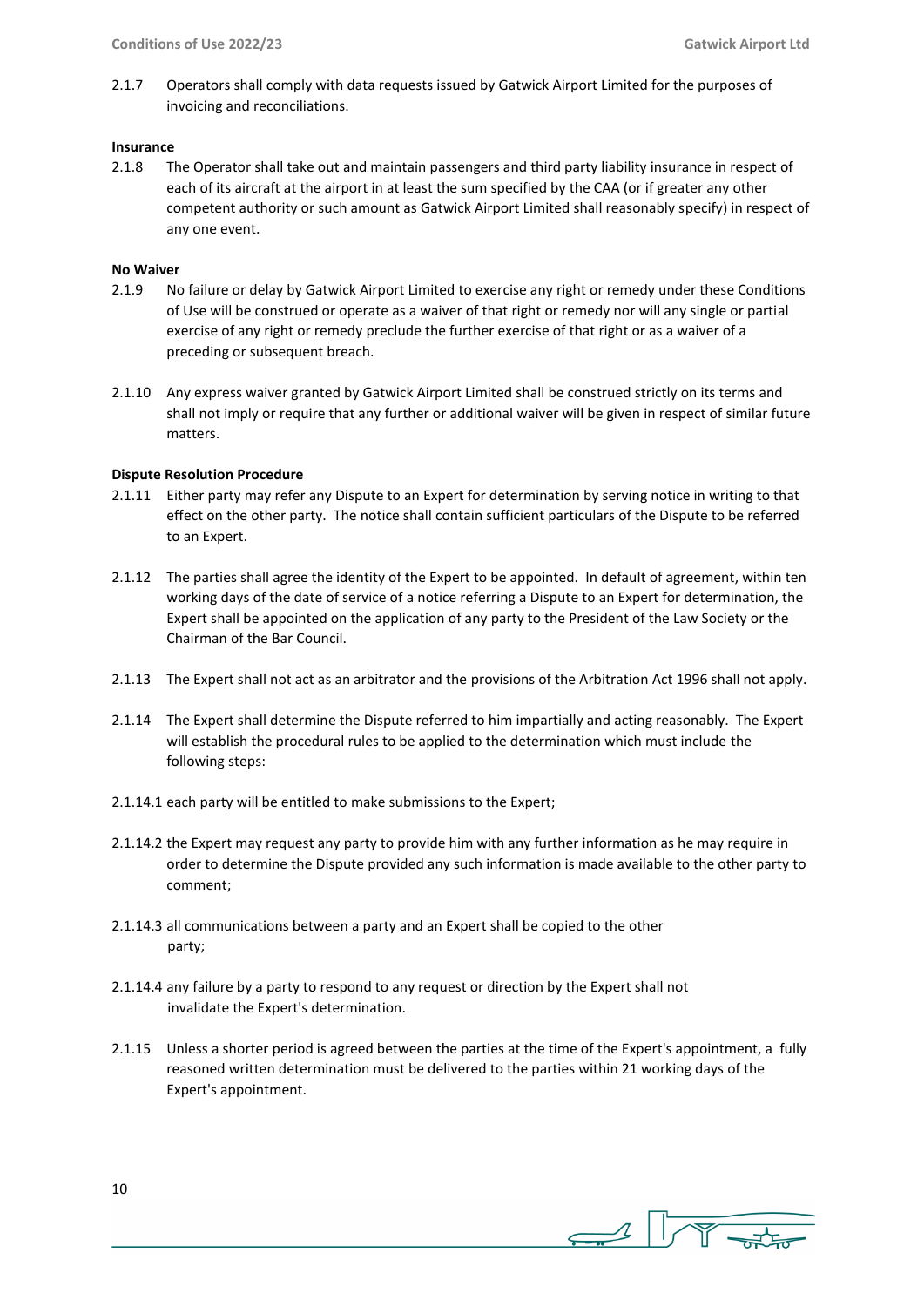- 2.1.16 The fees and expenses of the Expert shall be borne by the parties in equal shares unless the Expert determines otherwise. Each party shall be solely responsible for bearing its legal and other costs arising out of any reference of a Dispute to an Expert.
- 2.1.17 Any decision of the Expert shall be binding until the Dispute is finally determined by legal proceedings or by agreement.
- 2.1.18 Neither party shall make any application to a competent court in relation to the conduct of the determination or the Expert's determination or the Dispute after ninety days from the date of the Expert's determination or, in the event the Expert has failed to reach a decision, the date on which the Expert should have reached a determination.
- 2.1.19 The dispute resolution procedure set out in Conditions 2.1.11 to 2.1.18 above is without prejudice to, and does not impact upon, Gatwick Airport Limited's right to exercise its power to detain aircraft for the non-payment of Airport charges, pursuant to the Civil Aviation Act 1982. Gatwick Airport Limited may at all times exercise that power without recourse to this dispute resolution procedure
- 2.1.20 Subject to clause 2.1.18 the dispute resolution procedure set out in Conditions 2.1.11 to 2.1.18 above shall not prevent either party from applying to a competent court for relief.

#### **Governing law and Jurisdiction**

- 2.1.21 These Conditions of Use, MDIs and GADs shall be governed by and construed according to the laws of England and Wales.
- 2.1.22 Gatwick Airport Limited and the Operator irrevocably agree that the Courts of England and Wales shall have exclusive jurisdiction in respect of any Dispute.

#### **Wake Vortices**

2.1.23 Operators shall be responsible for injury and damage to property sustained as a result of wake vortices generated by their aircraft.

#### **Liability**

- 2.1.24 Subject to and save for condition 2.1.25 and the Cores Service Rebate provisions set out in condition 6 and Schedule 3 , to the extent permitted by law neither Gatwick Airport Limited nor its employees, servants, agents shall have any liability (regardless of whether such liability arises in tort (including but not limited to liability for negligence) , contract, under statute, a claim for contribution, or in any other way) to any Operator or be obliged to indemnify any Operator in respect of: i. indirect loss;
	- ii. consequential loss;
	- iii. any of the following (whether direct or indirect):
		- a. loss of revenue;
		- b. loss of goodwill;
		- c. loss of opportunity;
		- d. loss of business;
		- e. loss of data and use of data;
		- f. loss of use;
		- g. increased costs or expenses;
		- h. wasted expenditure; or

i. any other injury, loss, damages, claim, cost or expense (including but not limited to any damage to any aircraft, its parts or accessories or any property contained in the aircraft, occurring following the aircraft's departure from the airport or while the aircraft is on the airport or is in the course of landing or taking off at the airport)

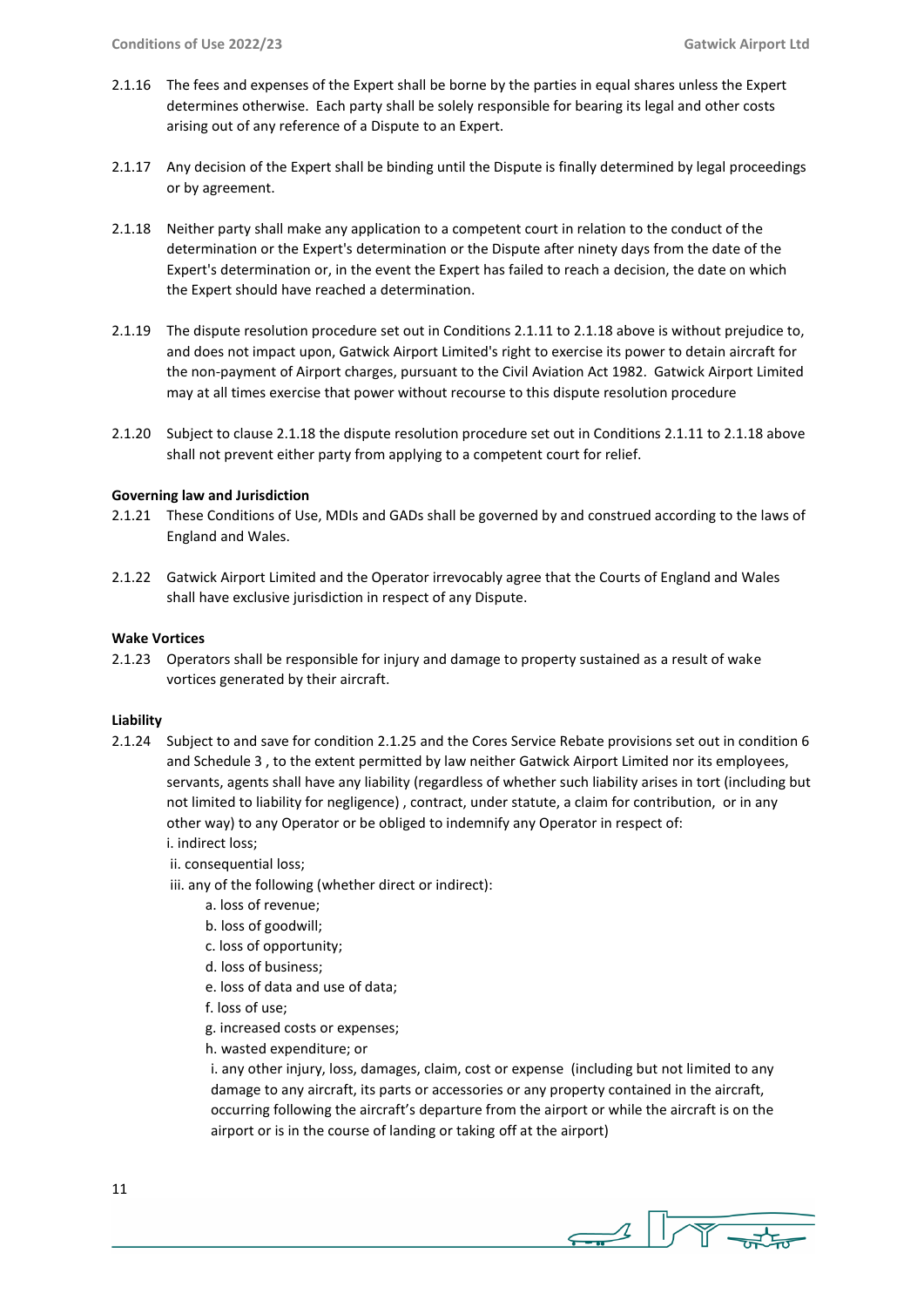caused (or to the extent caused) by any act, omission, neglect, breach of contract or default of Gatwick Airport Limited or its employees, servants, suppliers or agents even if such loss was reasonably foreseeable or Gatwick Airport Limited had been advised of the possibility of the Operator incurring the injury, loss, damage, claim, cost or expense.

- 2.1.25 Nothing condition 2.1.24 shall be construed as excluding or limiting liability for (i) death or personal injury arising from the negligence of Gatwick Airport Limited, its employees, servants, suppliers or agents (ii) fraud; or (iii) aircraft damage resulting from any act or omission of Gatwick Airport Limited, its employees, servants or agents done either with intent to cause damage or recklessly and with knowledge that damage would probably result.
- 2.1.26 Gatwick Airport Limited provides no warranty as to the continued use and operation of the airport and may at any time or from time to time at its sole discretion close or restrict or reduce access to the public to the airport or the Operator to the airport or any part thereof without being in breach of these Conditions and without incurring any liability whatsoever and howsoever caused to the Operator.

## **Conflict**

2.1.27 In the event of any conflict between these Conditions of Use and the terms of another written contract between Gatwick Airport Limited and a third party then to the extent that the conflict is apparent on the face of the documentation the terms of that other written contract shall prevail over these Conditions of Use.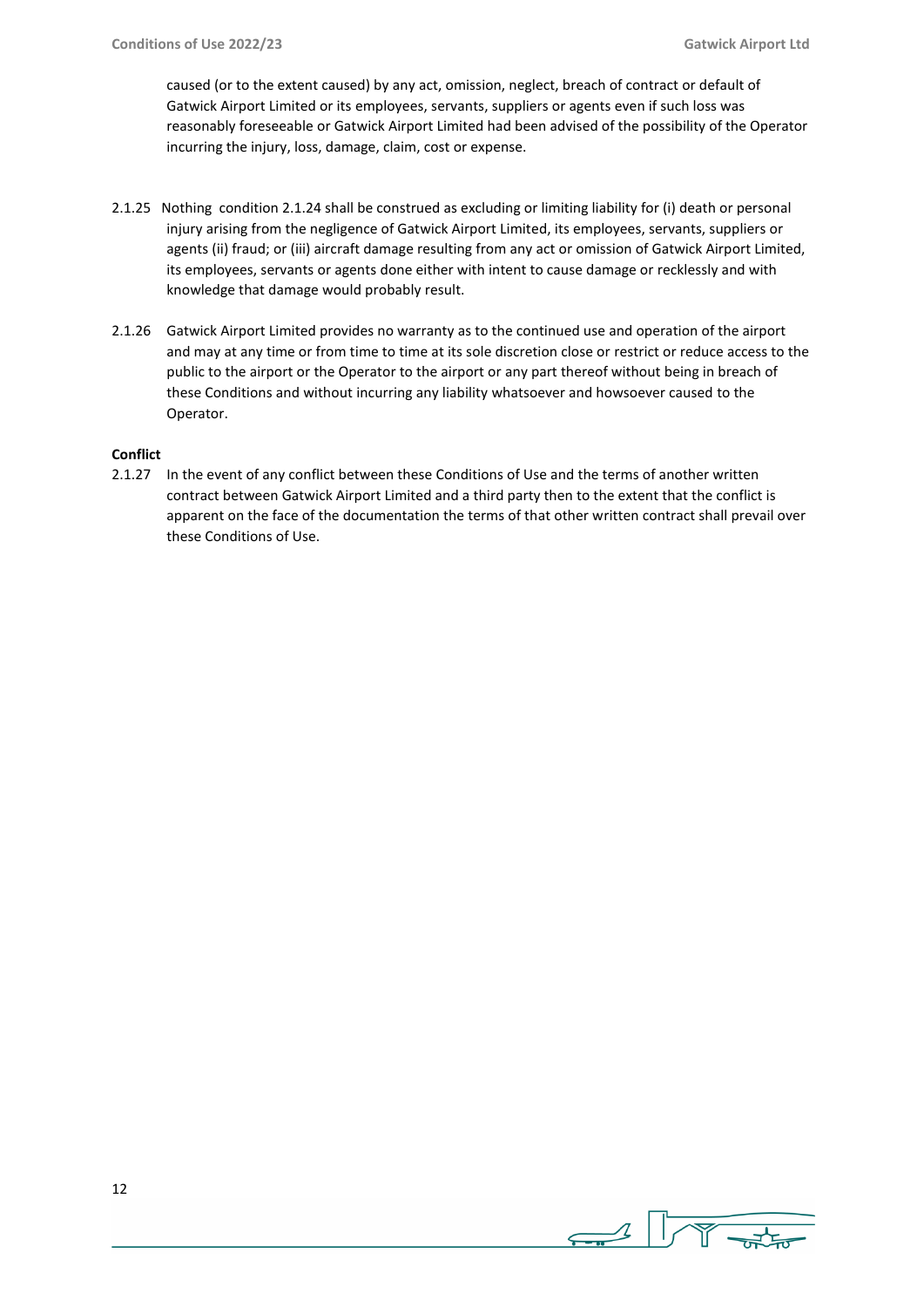#### **2.2 Operational**

## **Slots**

- 2.2.1 No Operator shall be permitted to operate to or from Gatwick Airport without first obtaining a slot from Airport Coordination Limited (ACL).
- 2.2.2 If in the opinion of Gatwick Airport Limited an Operator regularly or intentionally fails to adhere to an allocated slot (either arrival or departure) for reasons which are not beyond its control, then having first given the Operator an opportunity to make representations, Gatwick Airport Limited may adopt such measures as it deems appropriate to ensure that the Operator adheres to its allocated slots, such measures may include Gatwick Airport Limited prohibiting the Operator or particular services of the Operator from operating at the airport for a fixed period of time.

## **Peak congestion**

2.2.3 Any Operator of General or Business Aviation, or whole plane cargo services, who operates at Gatwick Airport without the prior permission of Gatwick Airport Limited during such periods of peak congestion, as have been notified by NATS in the United Kingdom AIP or a subsequent supplement, for the airport, may be prohibited by Gatwick Airport Limited from operating during such periods of peak congestion for a minimum period of 30 days, unless in the opinion of Gatwick Airport Limited the aircraft was required to land at the airport because of an emergency or other circumstance beyond the control of the Operator.

## **Use of Chapter 2 aircraft**

2.2.4 Operators should note that civil subsonic jet aircraft with a take off mass of 34,000kg or more (or with more than 19 passenger seats) operating to the UK are required to be certificated as Chapter 3 or Chapter 4 in accordance with the Aeroplane Noise Regulations 1999. Aircraft not meeting this requirement are prohibited from operating to any UK airport unless granted an exemption by the UK Civil Aviation Authority. Further details on exemptions can be found at: [https://www.caa.co.uk/Commercial-industry/Aircraft/Airworthiness/Certificates-and-permits/Noise](https://www.caa.co.uk/Commercial-industry/Aircraft/Airworthiness/Certificates-and-permits/Noise-certificates/Aircraft-noise-exemptions/)[certificates/Aircraft-noise-exemptions/.](https://www.caa.co.uk/Commercial-industry/Aircraft/Airworthiness/Certificates-and-permits/Noise-certificates/Aircraft-noise-exemptions/)

## **Service and ground handling**

- 2.2.5 Operators are required to either self handle or appoint third party Ground Handling Agents, to deliver operational performance in accordance with the minimum airline service standards defined in the current Service Standards GAD. These standards will be consulted on prior to implementation at the Airport Users Committee at Gatwick Airport.
- 2.2.6 In the circumstances of a diversionary aircraft arriving at Gatwick Airport, Operators are required to adhere to the current Aircraft Diversions Procedures MDI to ensure passengers and aircraft are handled effectively. The GAD includes the charge payable should Gatwick Airport Limited be required to facilitate handling of aircraft.
- 2.2.7 There is a Special Assistance Service provided at Gatwick Airport. Please refer to the current Special Assistance GAD and General Advice Notice for information regarding this service including the requirement for pre-notification by Airlines. Pricing current at the date of issue of these Conditions of Use is attached as an appendix IV to the Schedule of Charges.

## **Policing**

2.2.8 Where a flight destination or carrier is identified as being at significant or high risk the Operator shall pay a charge as notified by the Chief Executive Officer equating to the cost of any policing cost

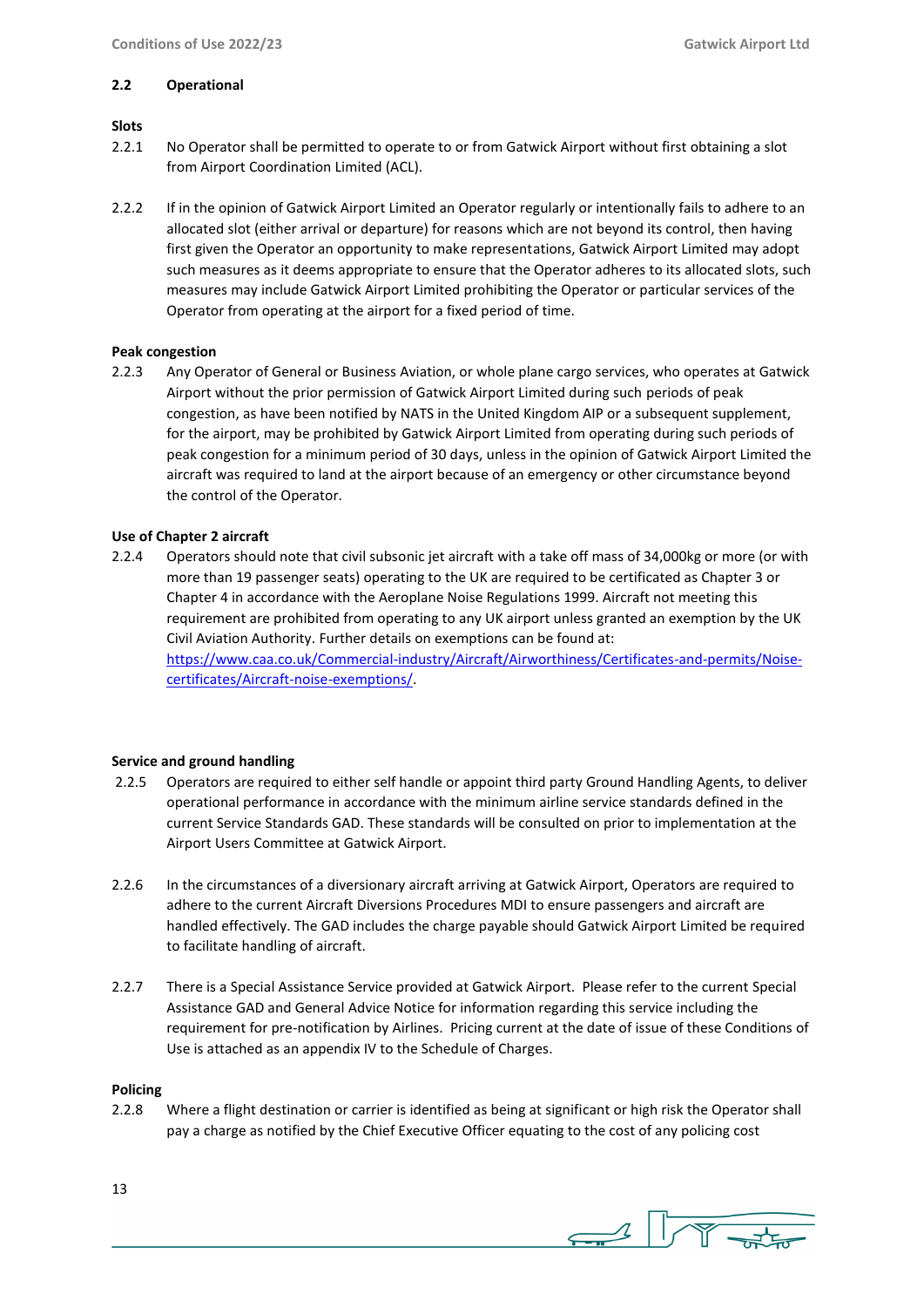additional to the services normally provided at the airport for carriers or destinations at lower levels of risk.

## **Noise supplements**

2.2.9 At Gatwick Airport, aircraft departures which infringe noise thresholds or aircraft of Operators that flagrantly or persistently fail to operate in accordance with Noise Preferential Routes (NPR's) prescribed for the airport, both as measured by the noise and track monitoring system operated by Gatwick Airport Limited, may be subject to supplemental charges promulgated in MDIs or GADs.

## **2.3 Payment**

- 2.3.1 The Operator shall pay the appropriate charges for landing, taking-off and parking of an aircraft, as set out in the Schedule of Charges. The Operator shall also pay for any supplies, services or facilities provided to him or to the aircraft at the airport by or on behalf of Gatwick Airport Limited at the charges determined by Gatwick Airport Limited. All charges referred to in this paragraph shall accrue on a daily basis and shall become due on the day they were incurred and shall be payable to Gatwick Airport Limited on demand and in any event before the aircraft departs from the airport unless otherwise agreed by Gatwick Airport Limited (which agreement may be withdrawn at any time at the discretion of Gatwick Airport Limited) or unless otherwise provided in the terms for payment included in the invoice for such charges.
- 2.3.2 Payments shall be made without deductions (including taxes or charges). If the applicable law requires any tax or charge to be deducted before payment the amount shall be increased so that the payment made will equal the amount due to Gatwick Airport Limited as if no such tax or charge had been imposed.
- 2.3.3 All sums payable to Gatwick Airport Limited are exclusive of VAT which shall, where applicable, be paid in addition at the rate in force at the relevant tax point.
- 2.3.4 All sums due which are not paid on the due date shall bear interest from day to day at the annual rate of the higher of 8%, or the sum of Bank of England base rate plus 3% margin, from the date when such sums were due until the date of payment (both dates inclusive).
- 2.3.5 All new aircraft Operators to Gatwick Airport Limited (being an Operator that has had no flying operation at the airport for the previous two consecutive seasons to the season being requested) are required to lodge a deposit equivalent to 3 months of operations by that aircraft Operator (based on anticipated numbers and type of flight planned). The deposit may be reviewed after 12 months at the written request of the aircraft Operator, and will be refunded at Gatwick Airport Limited's discretion. A formal explanation will be presented to the aircraft Operator in the event the deposit is still retained by Gatwick Airport Limited following the refund request. When the Operator ceases to operate any flights from the airport for more than two consecutive seasons the deposit will be refunded subject to the right of Gatwick Airport Limited (which is hereby reserved) to set off against any such deposit any appropriate charges that have not been settled in accordance with the above provisions. In exceptional cases the Airport Chief Financial Officer may at his/her discretion waive the requirement for the 3 month deposit.
- 2.3.6 In the event of an Operator currently operating at Gatwick Airport failing to meet the terms of payment for Airport Charges such that the debt incurred exceeds £10k greater than 30 days overdue (at any point within the prior 3 months) then that Operator will be required to lodge a deposit with Gatwick Airport Limited equivalent to a maximum of 3 months of operations by that aircraft Operator (based on anticipated numbers and types of flight planned). Gatwick Airport Limited's Chief Financial Officer may set the level of deposit required at his/her discretion up to the maximum 3 months value, and in exceptional circumstances may waive the deposit requirement.

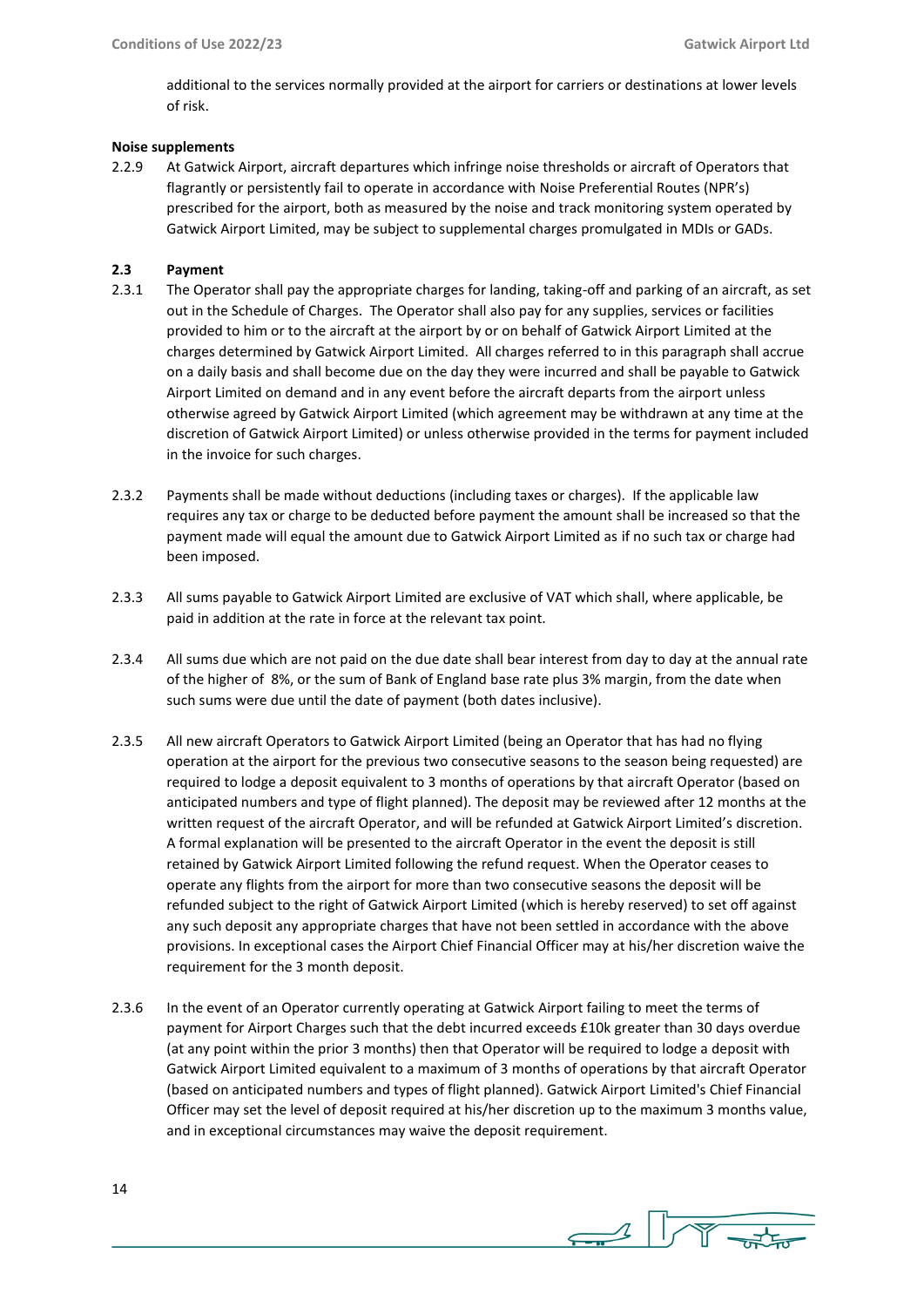- 2.3.7 Under the Civil Aviation Act 1982, Gatwick Airport Limited has the power to detain aircraft where default is made in the payment of Airport Charges. The power relates to aircraft in respect of which the charges were incurred (whether or not they were incurred by the person who is the Operator of the aircraft at the time the detention begins) or to any other aircraft of which the person in default is the Operator at the time the detention begins.
- 2.3.8 The Operator agrees that Gatwick Airport Limited shall be entitled to exercise the rights of detention set out at Condition 2.3.7 above or pursuant to the Civil Aviation Act 1982.
- 2.3.9 In the event of:
- 2.3.9.1 the taking of any step in connection with any voluntary arrangement or any other compromise or arrangement for the benefit of any creditors of the Operator; or
- 2.3.9.2 the making of an application for an administration order or the making of an administration order in relation to the Operator; or
- 2.3.9.3 the giving of any notice of intention to appoint an administrator, or the filing at court of the prescribed documents in connection with the appointment of an administrator, or the appointment of an administrator, in any case in relation to the Operator; or
- 2.3.9.4 the appointment of a receiver or manager or an administrative receiver in relation to any property or income of the Operator; or
- 2.3.9.5 the commencement of a voluntary winding-up in respect of the Operator , except a winding-up for the purpose of amalgamation or reconstruction of a solvent company in respect of which a statutory declaration of solvency has been filed with the Registrar of Companies; or
- 2.3.9.6 the making of a petition for a winding-up order or a winding-up order in respect of the Operator; or
- 2.3.9.7 the striking-off of the Operator from the Register of Companies or the making of an application for the Operator to be struck-off; or
- 2.3.9.8 the Operator otherwise ceasing to exist; or such any event or procedure analogous to the same happening in respect of the Operator in the jurisdiction governing the Operator's corporate affairs then there shall be deemed to be a default in the payment of any Airport Charges which are extant as at the date of such event or procedure shall be deemed to be in default for the purposes of Section 88 of the Civil Aviation Act 1982.
- 2.3.10 The Operator shall not, without the express written consent of Gatwick Airport Limited, be entitled in respect of any claim he may have against Gatwick Airport Limited or otherwise to make any set off against or deduction from the charges provided for in these Conditions of Use. He must pay such charges in full pending resolution of any such claim.
- 2.3.11 All charges not falling within Condition 2.3.1 above shall be payable within 14 days of service of an invoice. Gatwick Airport Limited shall provide seven days' notice of any intention to withdraw credit facilities but these may be withdrawn immediately upon notice if Gatwick Airport Limited is of the opinion that any act of insolvency (including but not limited to those set out at Condition 2.3.9 above) has or is about to take place in relation to an Operator.

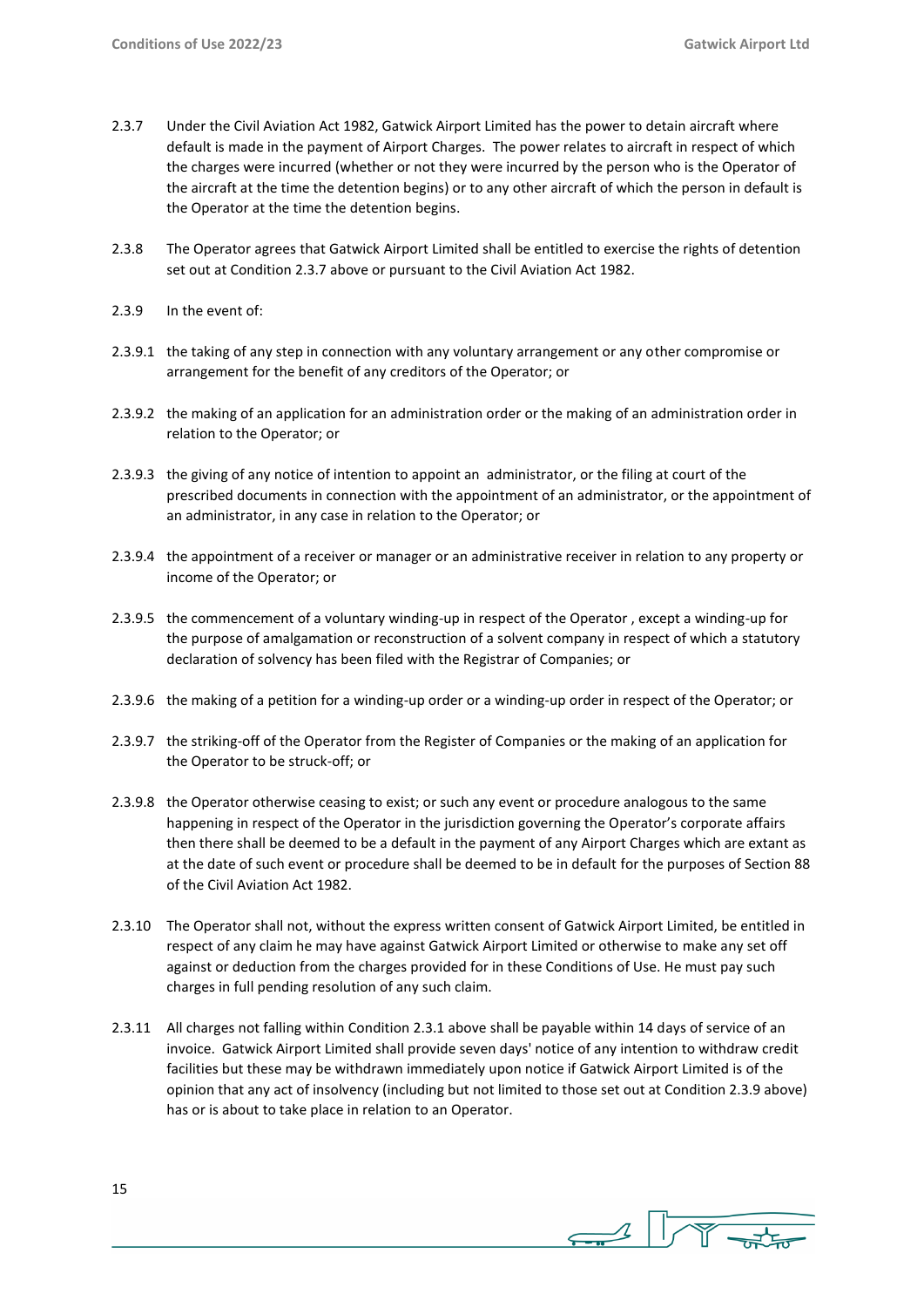2.3.12 Any queries relating to invoices should be raised with Gatwick Airport Limited's Credit Control Department within 10 days of the invoice date. Relevant contact numbers are shown on our invoices and statements.

## **2.4 Data**

- 2.4.1 The Operator shall comply with the data requirements as set out in Schedule 5 (Data Requirements) to these Conditions. Gatwick Airport Limited shall be entitled to publish any such information for the purpose of comparing the Operator's on time performance and arrivals baggage performance in such format as it may from time to time determine.
- 2.4.2 From data supplied pursuant to Schedule 5 Gatwick Airport Limited may publish hourly and daily passenger forecast by terminal and direction but shall not publish or share with third parties, other than for operational purposes, forecast by airline or destination.

## **2.5 Data Protection**

- 2.5.1 In this clause 2.5:
- 2.5.1.1 **"GDPR"** means the General Data Protection Regulation (EU) 2016/679 as applied, supplemented, modified and/or replaced by the laws of England (or, where applicable, those of a relevant EU member state) from time to time; and
- 2.5.1.2 Words and phrases which have defined meanings in GDPR will have the same meanings when used in this clause.
- 2.5.2 Each party agrees that:
- 2.5.2.1 the other party acts as a controller in its own right in processing personal data in connection with these Conditions of Use;
- 2.5.2.2 it will comply with its obligations under GDPR in processing personal data in connection with these Conditions of Use; and
- 2.5.2.3 if it receives a request or enquiry from a data subject or supervisory authority which in fact relates to personal data or a copy of personal data of which the other party is the controller, it will promptly inform the other party of that enquiry, and the other party will respond to and address that request accordingly.
- 2.5.3 In circumstance where Gatwick Airport Limited processes personal data on behalf of the Operator in order to deliver services in accordance with the Conditions of Use, Gatwick Airport Limited shall comply with Schedule 6.

## **3 Airport charges**

## **3.1 Charges on landing and take-off**

- 3.1.1 The relevant charges for the landing and the take-off of aircraft as set out in Appendix I of the Schedule of Charges are payable.
- 3.1.2 The demand charge will be assessed and payable based on the season, actual time of arrival or departure and the flight type (Commercial Passenger Services / General or Business Aviation / Helicopter).
- 3.1.3 Noise charges will be assessed and payable based on the season, actual time of arrival or departure and the noise performance of the aircraft. The noise performance of an aircraft will be assessed as set

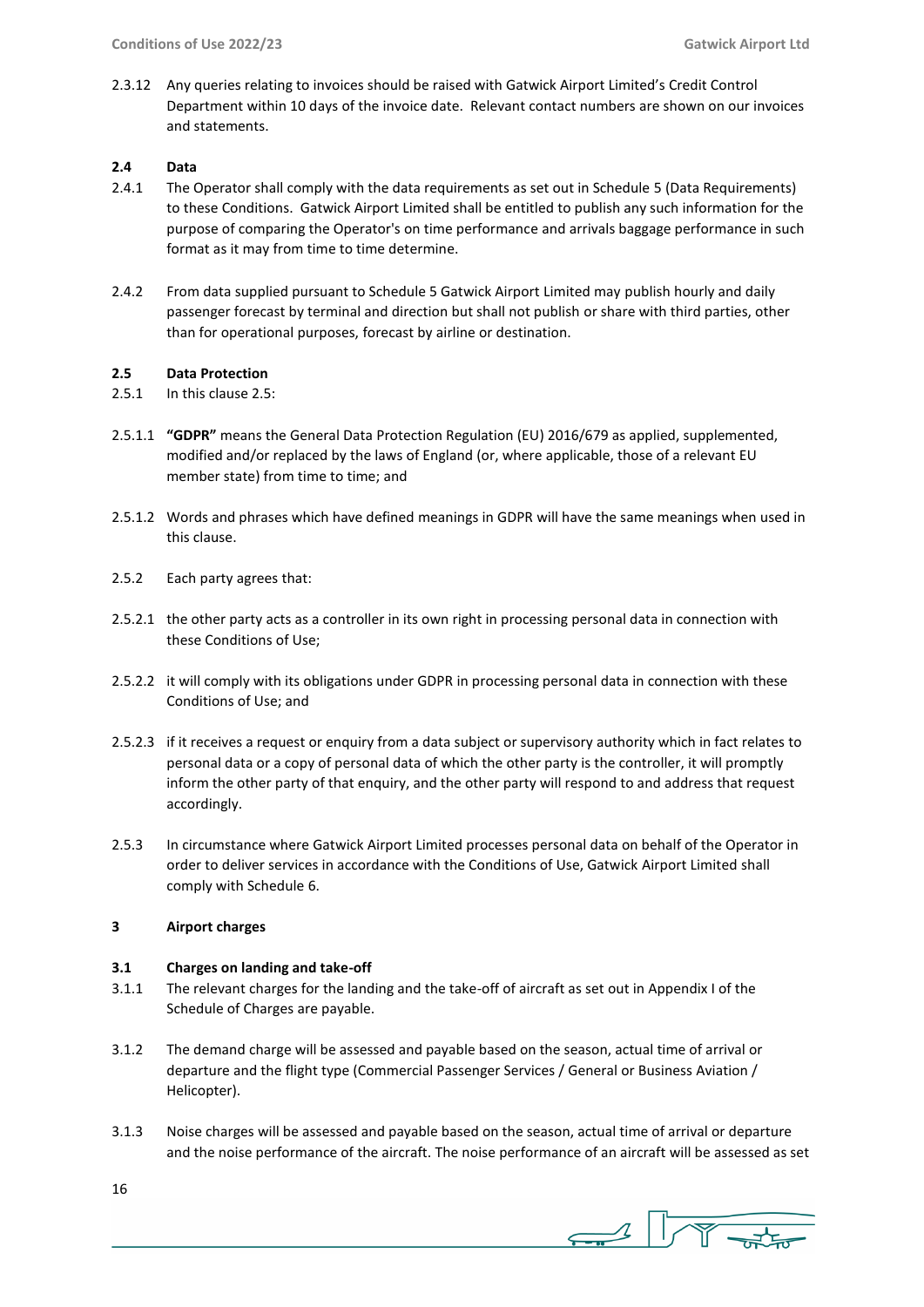out in conditions 3.1.3.1 to 3.1.3.4 below based on the certified noise levels at each of the ICAO noise certification measurement points (flyover, lateral and approach) and the arithmetic sum of the differences between certified levels and the Chapter 3 noise limits at the certification points; the 'cumulative margin'.

- 3.1.3.1 Chapter 14: To be eligible for a Chapter 14 charge, the margin at each of the certification measurement points must be greater than or equal to 1. An aircraft which satisfies this criteria will be eligible for a Chapter 14 Minus charge if the cumulative margin is greater than or equal to 23, a Chapter 14 Base charge if the cumulative margin is greater than or equal to 20 or a Chapter 14 High charge if the cumulative margin is greater than or equal to 17.
- 3.1.3.2 Chapter 4: To be eligible for a Chapter 4 charge, an aircraft must satisfy the following criteria: (i) the margin at each of the certification points must be greater than 0, (ii) the combined margin at any two certification measurement points must be greater than or equal to 2 and (iii) the cumulative margin must be greater than or equal to 10.
- 3.1.3.3 Chapter 3 & Below: Any aircraft that does not satisfy the criteria associated with the Chapter 4 charge will be subject to this charge.
- 3.1.3.4 Any Airbus A320 family aircraft (A318 / A319 / A320 / A321) which has not been declared on the 'All Up Weight Return' form detailed in Schedule 5 to this Conditions of Use as having the fuel over pressure protector (FOPP) modification – as described under Section 2.2 of Gatwick Airport Independent Arrivals Review Report dated 28 January 2016 [\(https://www.gatwickairport.com/globalassets/company/airspace/nmb/2016/independent-arrivals](https://www.gatwickairport.com/globalassets/company/airspace/nmb/2016/independent-arrivals-review-2016.pdf)[review-2016.pdf\)](https://www.gatwickairport.com/globalassets/company/airspace/nmb/2016/independent-arrivals-review-2016.pdf) – will be subject to the Unmodified A320 Family charge set out in Appendix I of Schedule 1. If no information is provided on the All Up Weight Return form or by other relevant documentation, Gatwick Airport Limited will levy the Unmodified A320 Family charge pending submission of an appropriate declaration. GAL may exercise its discretion not to do so in exceptional circumstances. For the avoidance of doubt, the noise charge for A320 family aircraft which have the FOPP modification will not apply retrospectively and will only apply from the date GAL receives appropriate documentation.
- 3.1.3.5 Airlines must submit document attesting that the aircraft complies with the noise chapter being applied for. For the avoidance of doubt, aircraft will not need to be officially certified to the ICAO Chapter 4 or Chapter 14 standard to be eligible for the corresponding noise charge; it will be sufficient for airlines to provide the underlying noise measurements (noise level and limit) at each certification point (flyover, lateral and approach) which demonstrate compliance with the noise category claimed. If no documents are provided, Gatwick Airport Limited will use its discretion in levying a Chapter 3 charge or, for A320 family aircraft from 1 January 2018, the Unmodified A320 Family charge pending submission of certification data that supports the noise chapter claimed. Relevant documentation should be sent to:

Gatwick Airport Traffic Charging Team Gatwick Airport Limited 5th Floor, Destinations Place, Gatwick Airport, West Sussex, RH6 0NP

3.1.4 NOx emissions charge: An additional NOx emissions charge applies to all aircraft over 8,618kg (based on the aircraft ascertained NOx emission), on landing and take-off as set out in Appendix I of the Schedule of Charges.

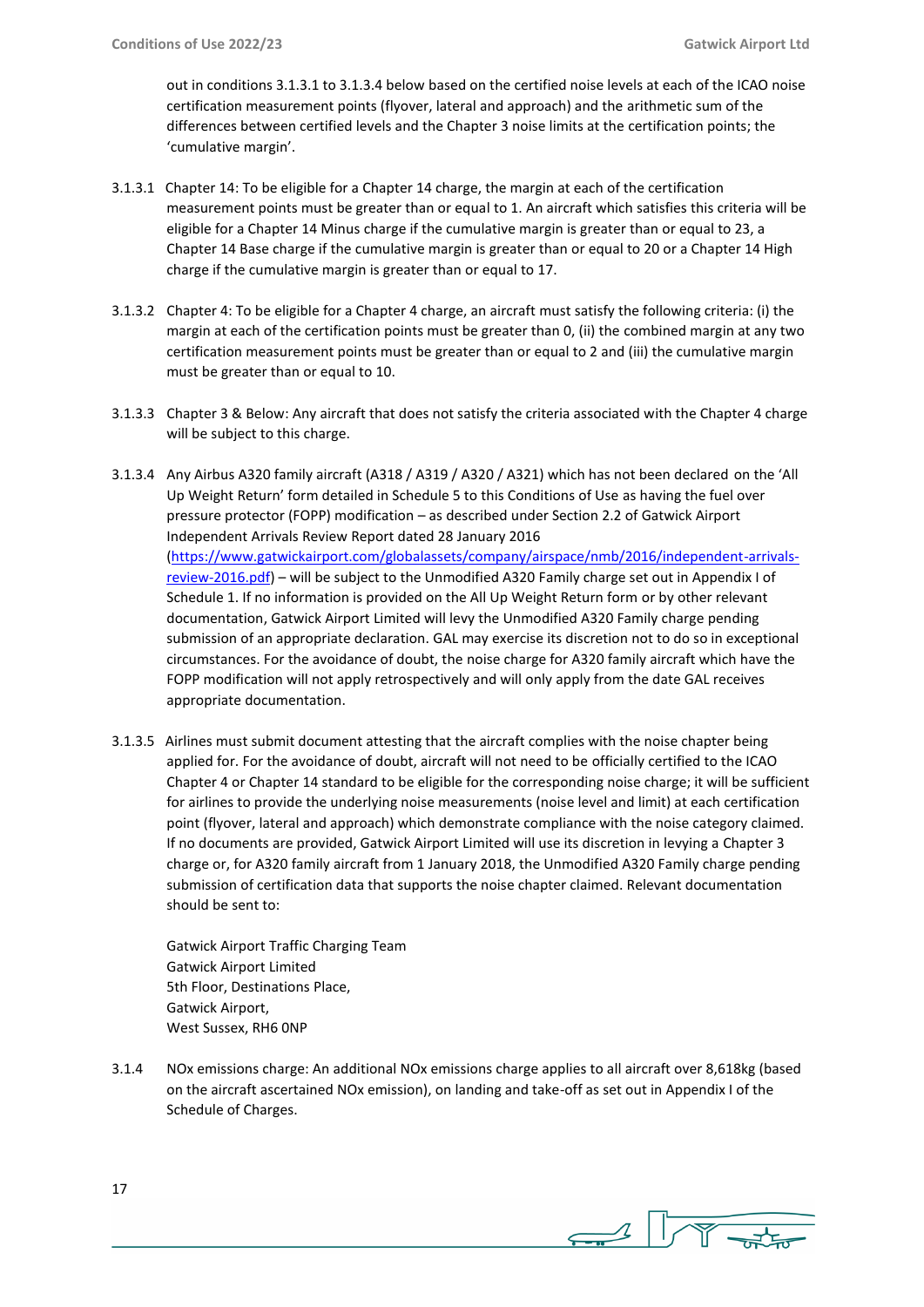- 3.1.5 Carbon emissions charge: An additional carbon emissions charge applies to all aircraft on landing and take-off as set out in Appendix I of the Schedule of Charges.
- 3.1.5.1 Commercial Passenger Services will be subject to a carbon emissions charge on landing and take-off. The charge for each aircraft will be calculated as follows:

Carbon emissions charge = Charge per Seat x Charge Multiplier x Number of Seats

Where:

Charge per Seat is the value set out in Appendix I to Schedule 1 Charge Multiplier = Aircraft Emissions per Seat / Airport Average Emissions per Seat Aircraft Emissions per Seat = (Aircraft CO<sub>2</sub> Emissions in the LTO Cycle  $/$  2)  $/$  Number of Seats Aircraft CO<sup>2</sup> Emissions in the LTO Cycle = Engine Carbon Emission x Number of Engines Airport Average Emissions per Seat = Average of Aircraft Emissions per Seat for Gatwick Fleet Number of Seats = Aircraft seat capacity as declared in the All Up Weight Return (AUWR)

For the charging year commencing 1 April 2022, the Airport Average Emissions per Seat is equal to a value of 7.50.

3.1.5.2 Any flight not classified as a Commercial Passenger Service will be subject to a carbon emissions charge on landing and take-off. The charge for each aircraft will be calculated as follows:

Carbon emissions charge = Charge per metric tonne x (Aircraft  $CO<sub>2</sub>$  Emissions in the LTO Cycle / 2)

Where:

Charge per metric tonne is the value set out in Appendix I to Schedule 1 Aircraft CO<sup>2</sup> Emissions in the LTO Cycle = Engine Carbon Emission x Number of Engines

- 3.1.6 Air Navigation Services charge: There is no separate charge for Air Navigation Services (ANS).
- 3.1.7 Towing Rebate: An arriving or departing flight that is requested by GAL to tow, to enable a flight to receive pier service or where a flight on a pier served stand is requested to operate remotely, will qualify for a rebate. If the tow is performed by ground handling resource that is contracted directly by the airline, the rebate will be paid to the airline. If the tow is performed by ground handling resource that is contracted directly by GAL, the rebate will be retained by GAL and treated in accordance with separate arrangements put in place between GAL and the airline in relation to such tows. Tows undertaken for an airline at its own behest (e.g. for maintenance, technical issues, cleaning, de-icing) will not qualify for this rebate.
- 3.1.8 Aircraft Turn Performance Rebate: With effect from 1 April 2018, any departure that satisfies the following criteria will be eligible for a turn performance rebate equal to 25% of the applicable take-off charge: (i) the departure takes place during the summer season (1 April – 31 October), (ii) the departure is an Air Transport Movement but not a whole plane cargo flight, a positioning flight or a General or Business Aviation flight and (iii) the turn meets the scheduled turn success criteria set out below:
- 3.1.8.1 Based Aircraft, First Departure: If the aircraft is on stand at 04:00 UTC, the 'turn' associated with the first departure will be eligible for a rebate if the actual start request time (ASRT) is no later than the scheduled off block time (SOBT).

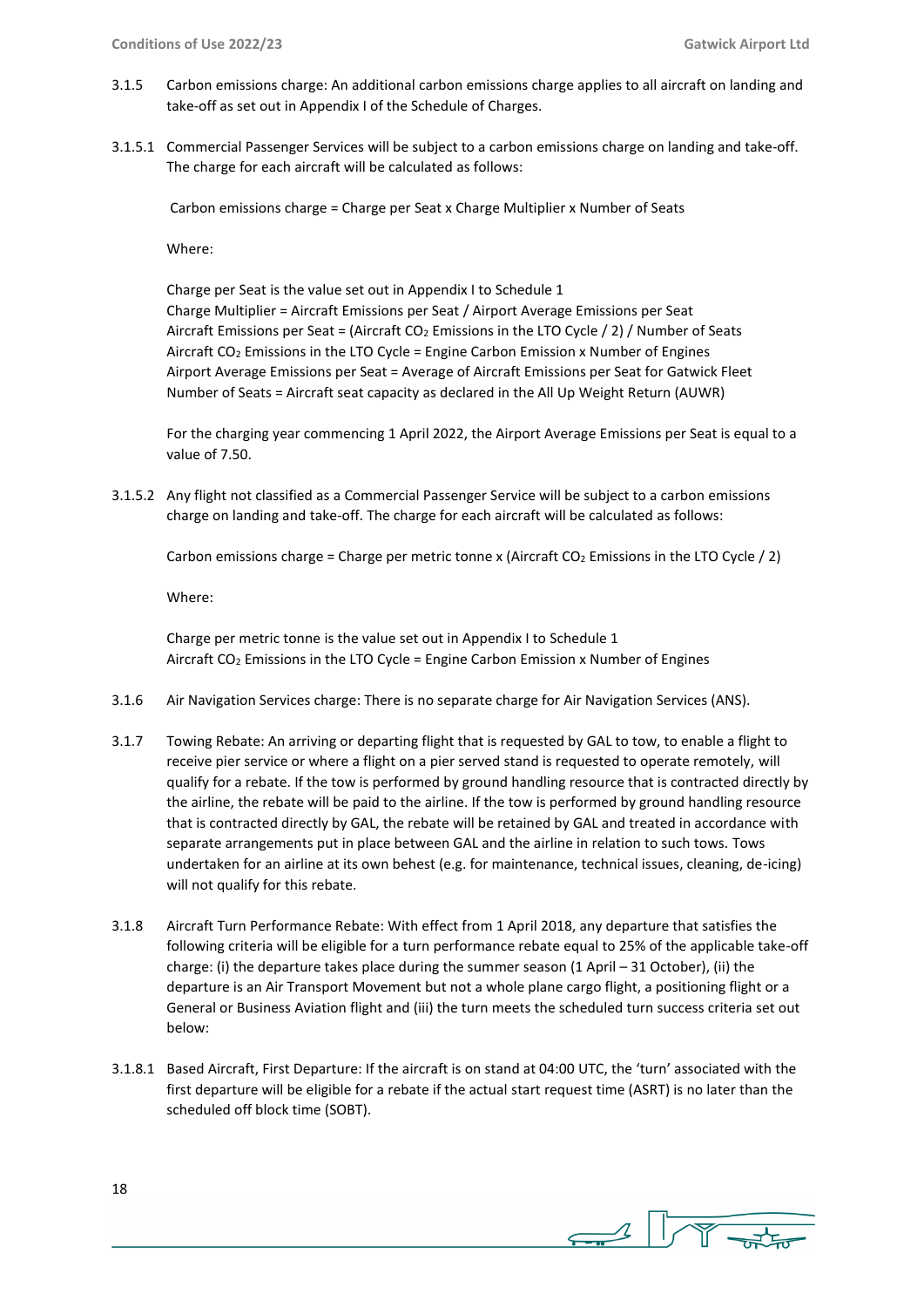- 3.1.8.2 On Time or Early Arrival: If an aircraft arrives on stand on time or early i.e. the actual in block time (AIBT) is equal to or before the scheduled in block time (SIBT) – the turn will be eligible for a rebate if the actual start request time (ASRT) is no later than the scheduled off block time (SOBT).
- 3.1.8.3 Late Arrival: If an aircraft arrives on stand late i.e. the actual in block time (AIBT) is after the scheduled in block time (SIBT) – the turn will be eligible for a rebate if the difference between the actual start request time and the actual in block time is less than or equal to the scheduled block time (the difference between the scheduled off block time and the scheduled in block time).
- 3.1.8.4 Actual start request times (ASRT) will be sourced from Gatwick Airport's air traffic control (ATC) tower systems. Actual in block times (AIBT) will be sourced from Gatwick Airport's stand entry guidance systems. Scheduled block times (SIBT/ SOBT) will be sourced from Airport Coordination Limited.
- 3.1.8.5 Any rebates due will be paid monthly in arrears.

## **3.2 Charges on terminal departing passengers and non-passenger flights**

- 3.2.1 The relevant charges payable by an airline per Terminal Departing Passengers are set out in Appendix 1 of the Schedule of Charges.
- 3.2.2 Minimum charge on departure: There is a minimum charge on departure for all flights at Gatwick Airport as set out in the relevant Appendix 1 of the Schedule of Charges. A "Minimum Departing charge per ATM" is applied to flights (including non-passenger flights), where an Operator's departing passenger charge drops below the minimum charge threshold. This charge is in addition to any takeoff fee that may be payable.

## **Arrivals / Departures from Designated Remote Stands**

- 3.2.3 Where a flight arrives or departs from a stand which is a Designated Remote Stand, a rebate to the charge on Terminal Departing Passengers will be allowed as set out in the Schedule of Charges, based on the number of Terminal Arriving Passengers and Terminal Departing Passengers using remote stands. Such rebate will not apply:
- 3.2.3.1 to the extent that it reduces the charges on departing passengers to below the level of the relevant minimum charge on departure set out in the Schedule of Charges; or
- 3.2.3.2 where a remote stand has been requested by an Operator or its handling agent rather than being required by Gatwick Airport Limited for operational or pier segregation reasons; or
- 3.2.3.3 where a stand which is not a remote stand has been made available, but has been declined by an Operator or its handling agent.
- 3.2.4 Security charge: There is no separate charge for security.

## **3.3 Aircraft parking charges**

- 3.3.1 The relevant charges for aircraft parking as set out in Appendix I of the Schedule of Charges are payable.
- 3.3.2 The charges for parking of aircraft at the airport will be assessed and payable on the basis of the Maximum Take Off Weight as recorded by Gatwick Airport Limited, based on the submission of completed All Up Weight Return (AUWR) on 1 April each year. For the purposes of calculation of aircraft parking charges the Maximum Take Off Weight has been divided into the following three bands:

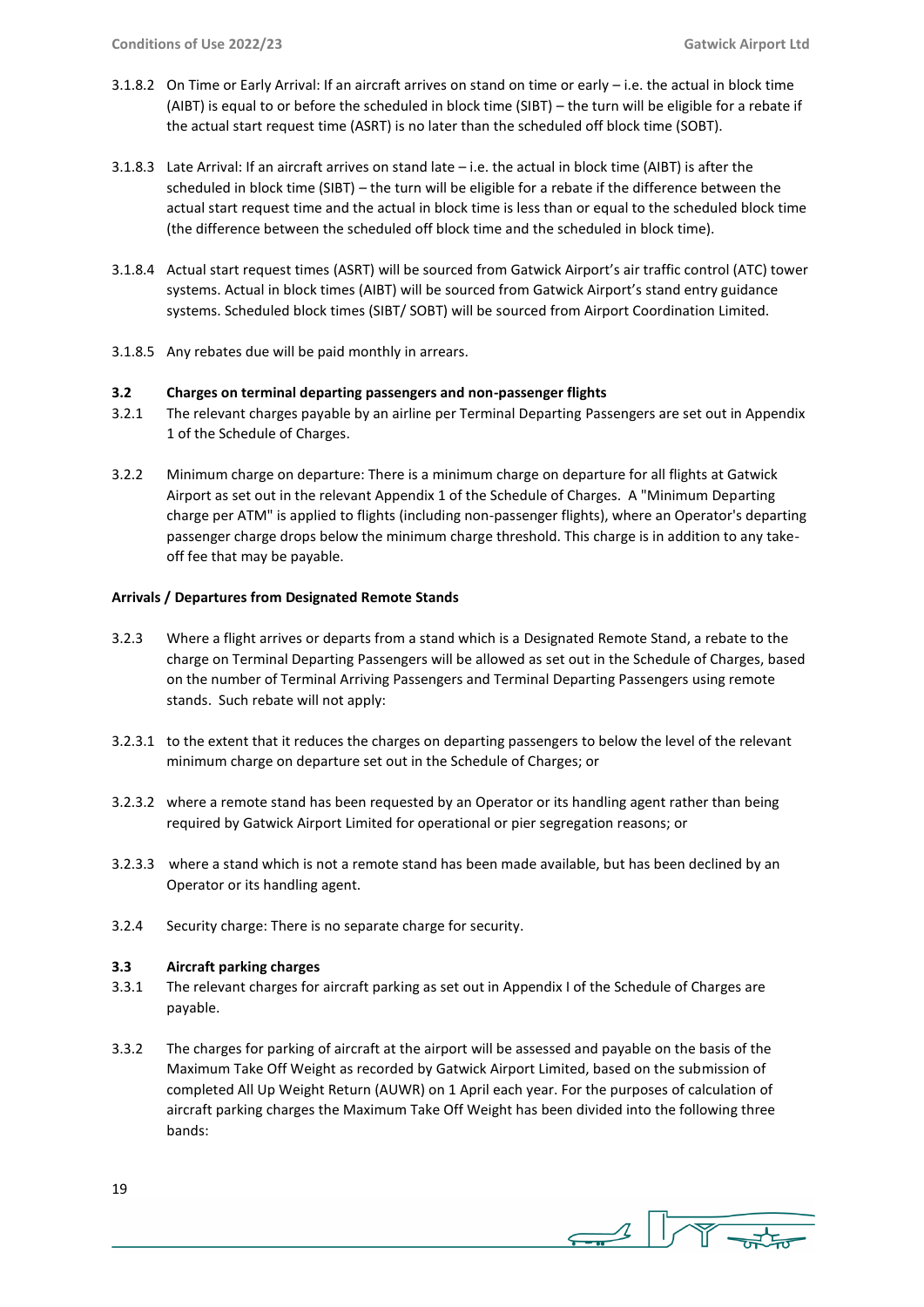- 3.3.2.1 Less than 50 metric tonnes
- 3.3.2.2 Greater than or equal to 50 metric tonnes and less than or equal to 200 metric tonnes
- 3.3.2.3 Greater than 200 metric tonnes
- 3.3.3 Parking charges will be based on the total number of five minutes or part thereof that an aircraft has been parked on areas designated as airport company parking areas.
- 3.3.4 These charges will apply whether the aircraft is secured to the ground or to a structure on the airport or is left on the ground unsecured.
- 3.3.5 A peak charge will apply to an aircraft which occupies a pier served stand between 0500 UTC (GMT) and 2229 UTC (GMT) from 1st April to 31st October. During this period of time each minute will count as three minutes for the purpose of the calculation of parking charges.
- 3.3.6 Parking charges will accrue from the time the aircraft is "on block" until the aircraft is "off block" as recorded by the IDAHO system.
- 3.3.7 Parking is free between the hours of 2230 and 0459 UTC (GMT) from 1st April to 31st March.
- 3.3.8 For the period 1 April 2022 to 30 June 2022, the parking charge for a Commercial Passenger Service will be capped for each period of parking at a rate equivalent to the charge which would have been incurred if the aircraft had parked on a pier served stand for a period of 6 chargeable hours.
- 3.3.9 The Chief Executive Officer of the airport has discretion to decide in the light of particular circumstances at the airport to abate or waive the charges set out in the Schedule of Charges in relation to the parking of aircraft at certain times and periods or on certain parts of the airport. In this event, the Chief Financial Officer will supply the details of the terms and conditions of the abatement or waiver of the charges on the request of any Operator who parks aircraft at the airport and the Operator may apply to the Chief Financial Officer for these terms and conditions.
- 3.3.10 The Chief Executive Officer of Gatwick Airport Limited may at any time order an aircraft Operator either to move a parked aircraft to another position or remove it from the airport. Failure to comply with the order within the period specified in it will render the Operator liable to a special charge, equivalent to eight times the standard parking charges set out in the Schedule of Charges for every hour or part of an hour during which the aircraft remains in position after the period specified in the order has expired. If a special charge is levied, the parking charge cap detailed in 3.3.8 will not apply.
- 3.3.11 No abatement or waiver of the parking charges will be granted except in accordance with the terms of Conditions 3.3.9 and 4.3.1.
- **3.4 Charges for Ancillary Services, Special Assistance, Check-in, Contingency Aircraft De-icing Stock, Hold Baggage Screening and the Ancillary 20/21 deficit recovery surcharge.**
- 3.4.1 Operators and other users shall pay charges for Utilities, Bus and Coach access, Staff car parking, Staff ID passes and Airside Operators Licence at the rates set out in the relevant appendices within the Schedule of Charges.
- 3.4.2 Gatwick Airport Limited shall ensure that those charges referred to in Condition 3.4.1 and the charges levied by Gatwick Airport Limited for airside parking and cable routing are set at levels which are fair, reasonable and non-discriminatory.
- 3.4.3 At least three months prior to making any amendments to those charges referred to in Condition 3.4.2 above, Gatwick Airport Limited shall provide Operators with relevant information (including cost

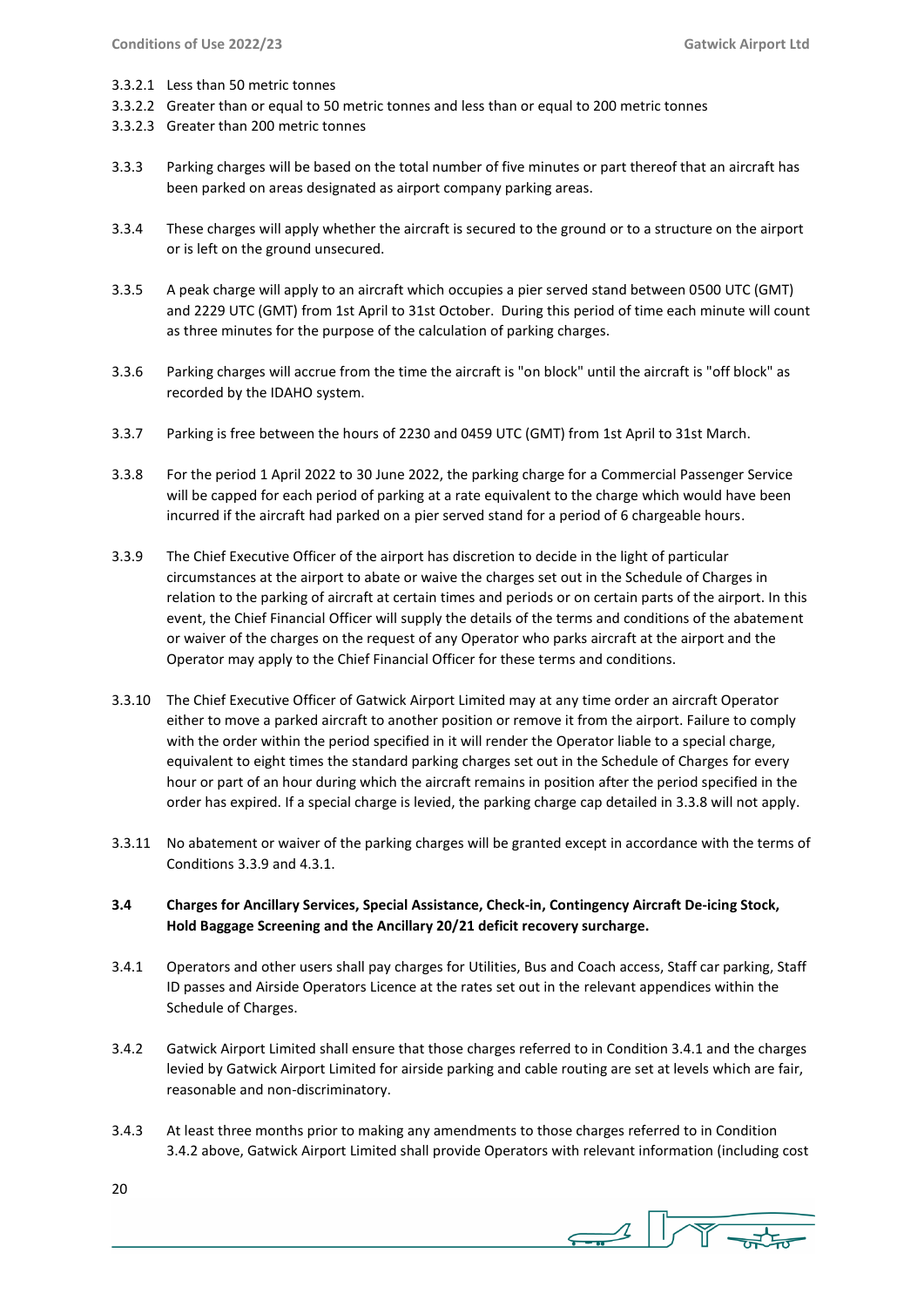information, where relevant) and assumptions adequate to verify the basis upon which the amended charges have been calculated.

3.4.4 By 31 December in each year Gatwick Airport Limited shall provide Operators and other users with a statement of actual costs and revenues in respect of each of the services and activities referred to in Condition 3.4.2 for the year ending the previous 31 March.

## **Special Assistance charges**

- 3.4.5 Operators shall pay charges in relation to Special Assistance services at the rates set out in the Appendix IV of the Schedule of Charges and the Chief Executive Officer reserves the right to make such changes to these rates as he thinks fit following consultation with airlines, which will be promulgated by issue of a GAD.
- 3.4.6 Special Assistance charges are based on an Operator's pre-notification performance as supplied by the Special Assistance service provider. Pending receipt of such notification Operators shall pay the charges on a provisional basis at the highest rate per departing passenger. At Chief Executive Officer's discretion the provisional charges may be based on the Operator's historic performance. Special Assistance charges are levied on each of an Operator's departing passengers. The proportion that the number of an Operator's Special Assistance passengers in each pre- notification band (as set out in Appendix IV of the Schedule of Charges) bears to the Operator's total number of Special Assistance passengers is applied to the Operator's total number of departing passengers to provide the number of departing passengers in each relevant pre- notification band for charging purposes.
- 3.4.7 Gatwick Airport Limited will undertake reconciliation against the provisional payment following the end of each calendar month, based on pre-notification performance through data provided by the Inform system of the Special Assistance service provider. Any rebate or additional charge will be calculated and made on the basis of such reconciliation.
- 3.4.8 By 31 December in each year Gatwick Airport Limited shall provide Operators with a statement of actual costs and revenues in respect of each of the Special Assistance services for the year ending the previous 31 March.

## **Check in and baggage charges**

- 3.4.10 Operators shall pay the charges for Check in and baggage as set out in Appendix V of the Schedule of Charges.
- 3.4.11 The following definitions apply for the purpose of calculating the Check in and Baggage Charges payable in accordance with Appendix V of the Schedule of Charges.
- 3.4.11.1 "Departing Passenger using check in facilities" means a departing passenger using check-in facilities at the airport to complete passenger acceptance which includes those passengers who are issued a boarding card whether at a traditional check in desk or at a CUSS terminal or equivalent at the airport. It also includes departing passengers who completed check in off airport but completed a visa check at the airport. The "departing passenger using check in facilities" charge is not applicable for departing passengers who completed check in off airport, and are transfer passengers or passengers with hand luggage who go straight to security or passengers with hold baggage using bag drop only.
- 3.4.11.2 "Departing Hold Bag" means each bag or item that is processed at check in desk or a bag drop facility for onward carriage in the hold of an aircraft.

 $\frac{1}{\sqrt{1-\frac{1}{2}}}\sqrt{\frac{1}{\sqrt{1-\frac{1}{2}}}}$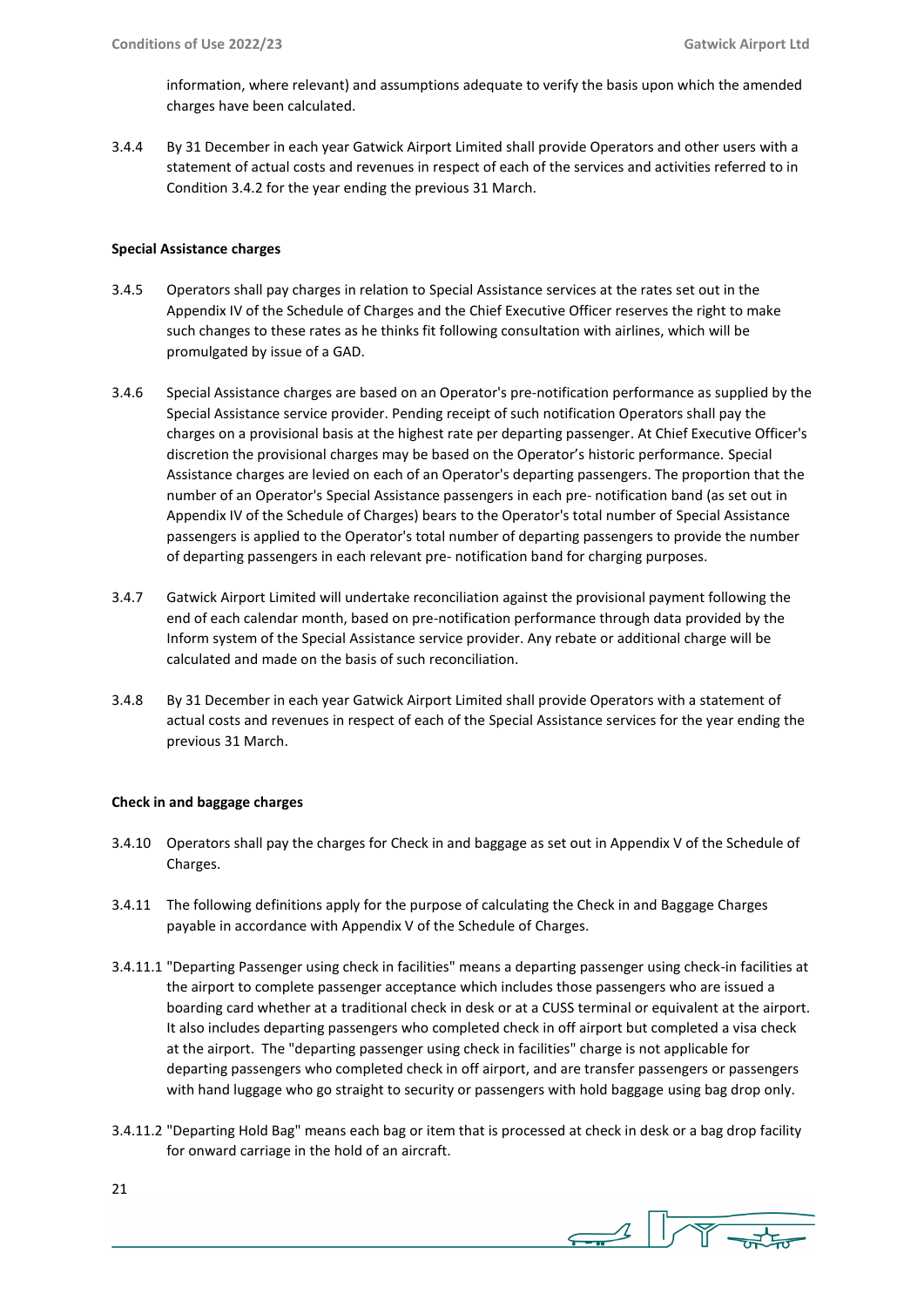- 3.4.11.3 "Transfer bag" means each bag or item that is processed on behalf of a Transfer Passenger.
- 3.4.11.4 "Departing ATM" means a departing scheduled or charter flight carrying passengers who are not solely transit passengers.
- 3.4.11.5 "Departing Passenger" means each passenger on the Departing ATM with the exception of a Transit Passenger.
- 3.4.12 In setting the charges for 1 April 2022 to 31 March 2023, timeslice and last bag performance data for the 12 month period from 1 January 2019 to 31 December 2019 will be used.

## **3.4.13 The charges are calculated as follows:**

- 3.4.13.1 Calculation of departing baggage utilisation weighting
- 3.4.13.1.1 Baggage system "timeslices per ATM" data be reviewed annually to determine:
	- for the airport as a whole, an Airport Average Timeslices per ATM, and
	- for each individual airline, an Airline Average Timeslices per ATM.

(In both cases, applying a 4 hour before departure "cut-off" methodology where all timeslices triggered 4 hours before departure are treated as 1 timeslice)

- 3.4.13.1.2 Each airline will have an associated "Airline Departure Baggage Weighting Factor" calculated as outlined below: *Airline Average Timeslices per ATM ÷ Airport Average Timeslices per ATM* These weightings will be reset annually.
- 3.4.13.1.3 The charge for 'Airline Departing Baggage per ATM' is outlined below:

*Airline Departing Baggage Charge per ATM = Airport Average Departing Baggage Charge per ATM \* Airline Departure Baggage Weighting Factor*

- 3.4.13.1.4 The Airport Average Departing Baggage Charge per ATM will be based on the annual cost subject to allocation and the aggregate number of timeslices in the year.
- 3.4.13.2 Calculation of arrivals baggage utilisation weighting:
- 3.4.13.2.1 "Last bag" data to be reviewed annually to determine:
	- for the airport as a whole, the Airport Average Last Bag Time; and
	- for each individual airline, an Airline Average Last Bag Time.
	- (In both cases, applying a 15 minute minimum Last Bag Time)
- 3.4.13.2.2 Each airline will have an associated "Airline Last Bag Weighting Factor" calculated as outlined below: *Airline Average Last Bag Time ÷ Airport Average Last bag time* These weightings will be reset annually.
- 3.4.13.2.3 The charge for 'Airline arrival baggage charge per ATM' is outlined below:

*Airline Arrival Baggage Charge per ATM = Airport Average Arrival Baggage Charge per ATM \* Airline Last Bag Weighting Factor*

- 3.4.13.2.4 The Airport Average Arrival Baggage Charge per ATM will be based on the annual cost subject to allocation and the aggregate of the Last Bag Times in the year.
- 3.4.13.3 Calculation of Airline Combined Baggage Weighting factor:
- 22

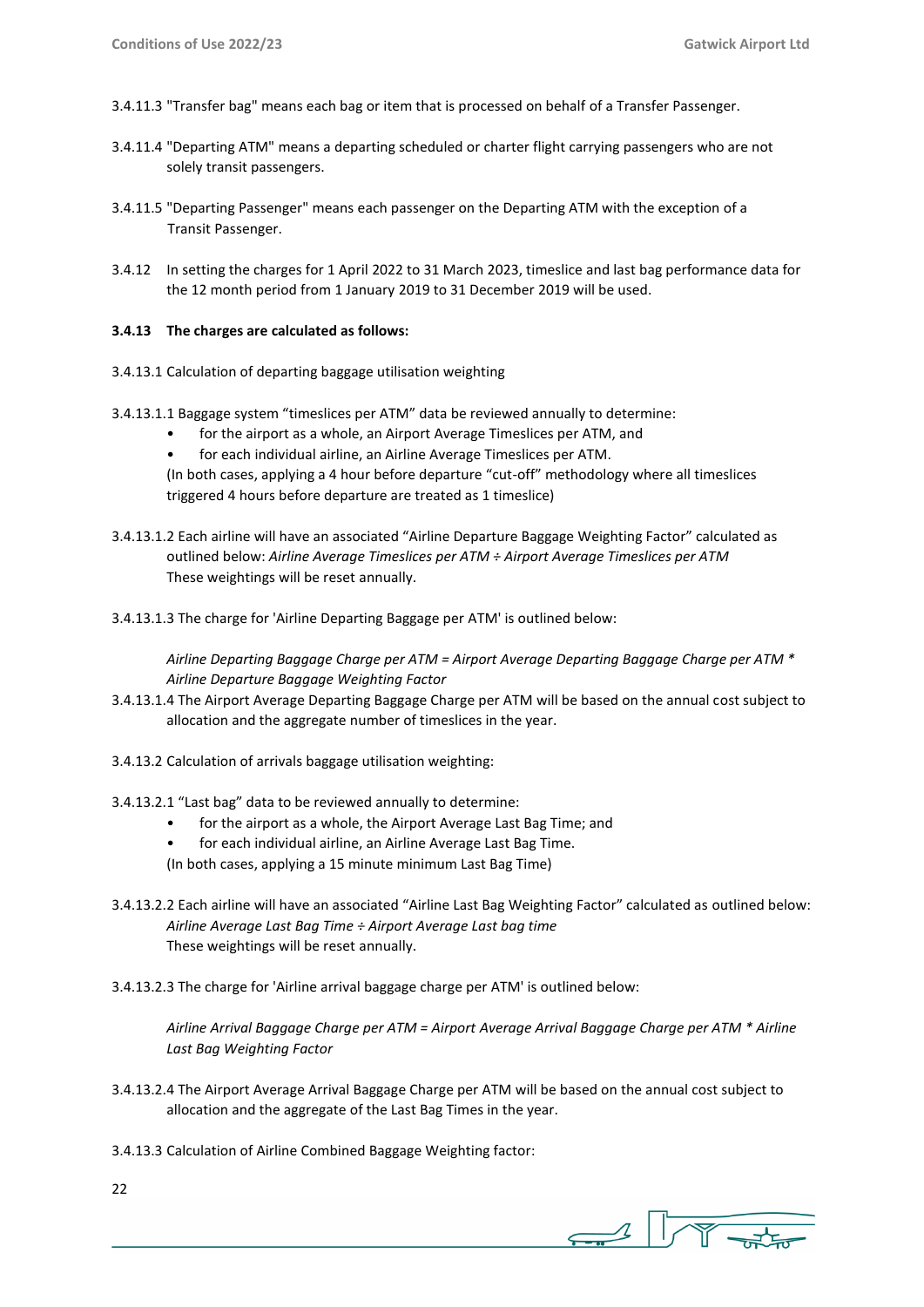3.4.13.3.1 Each airline will have an associated combined baggage weighting ('Airline Combine Baggage Weighting factor'), which is calculated as outlined below:

*(Airline Departing Baggage Charge per ATM + Airline Arrival Baggage Charge per ATM) ÷ (Airport Average Departing Baggage Charge per ATM + Airport Average Arrival Baggage Charge per ATM)*

This weighting factor will be rounded to one decimal place e.g. 0.950 to 1.049 becomes 1.0; 1.06 becomes 1.1; 0.74 becomes 0.7; etc.

- 3.4.13.3.2 A single Airport Average Baggage Charge per ATM will be published in the Conditions of Use to which this baggage weighting factor will be applied. This will be (Airport Average Departing Baggage Charge per ATM + Airport Average Arrival Baggage Charge per ATM), adjusted as necessary to ensure no over or under recovery of the cost that might arise through the rounding of weightings.
- 3.4.13.3.3 New airlines or airlines with fewer than 100 departing ATMs in the prior year will be charged at the airport average rate.

## **3.4.14 On-Airport Check in Passenger Rebate Process**

- 3.4.14.1 GAL will set in advance the percentage of each airline's departing passengers that will be charged as on-airport check in passengers, based on data submitted by  $31<sup>st</sup>$  January for the preceding 12 months ending 31<sup>st</sup> December each year. Charges for 1<sup>st</sup> April 2022 to 31<sup>st</sup> March 2023 will be based on data submitted for the period 1<sup>st</sup> January 2019 to 31<sup>st</sup> December 2019. If a minimum of 3 months of data has not been submitted or is not available (including for new airlines) GAL will charge all departing passengers as on-airport check-in passengers.
- 3.4.14.2 In order for an airline's 2022-23 on-airport check in passenger ratio to be set at a rate below 100% an airline must either submit a data return each month or complete the "Check in & baggage charges 2022-23 - departing passenger acceptance method return" (to be submitted to GAL by  $31<sup>st</sup>$  January 2022). Monthly return data should be sent to airline data@gatwickairport.com using the appropriate template.
- 3.4.14.3 Based on this approach each airline will be aware of the charges per check-in passenger it will need to pay during the year ahead. But, also it would be aware that changes in its check-in policies and performance will have an effect on its relative charges in subsequent years.
- 3.4.15 By 31 December in each year GAL shall provide Operators with a statement of actual costs and revenues in respect of the Check in and baggage services for the year ending the previous 31 March.

## **Contingency Aircraft De-icing Stock Charges**

- 3.4.16 Operators shall pay charges in relation to the provision of contingency aircraft de-icing stock at the rates set out in Appendix VII of the Schedule of Charges. The Chief Executive Officer reserves the right to make such changes to these rates as he thinks fit following consultation with airlines, which will be promulgated by issue of a GAD. These charges are separate from and additional to any charges agreed between airlines and their ground handling providers for the provision of an aircraft de-icing service.
- 3.4.17 Charges are levied on all aircraft movements (departures and arrivals) that take place in Gatwick Airport Limited's winter charging season (1 November to 31 March). The charges will be assessed and payable on the basis of the Maximum Take-off Weight as recorded by Gatwick Airport Limited, based on the submission of completed All Up Weight Return (AUWR) on 1 April each year. For the purposes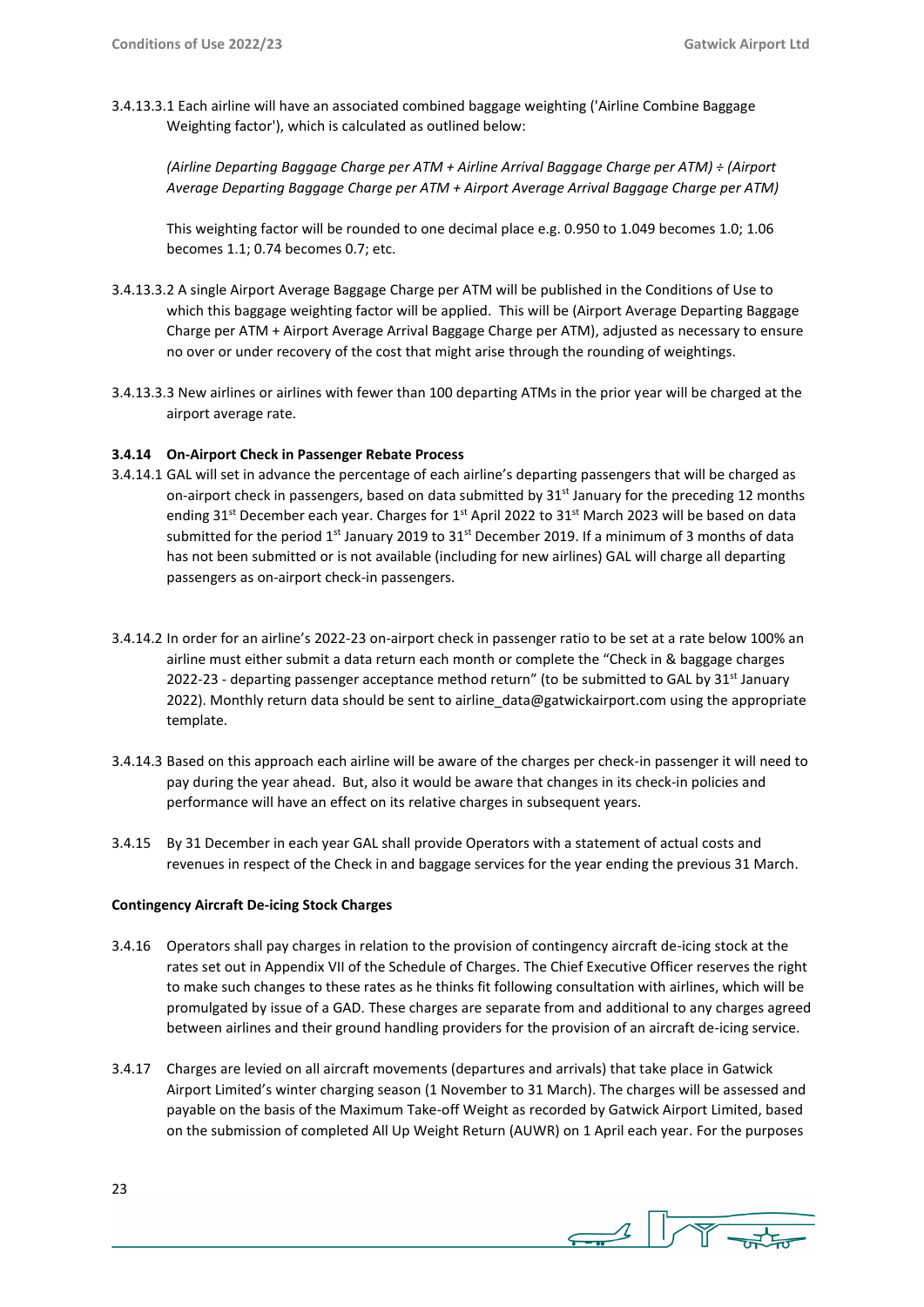of calculating the contingency aircraft de-icing stock charges, the Maximum Take Off Weight has been divided into the following three bands:

- Less than 50 metric tonnes.
- Greater than or equal to 50 metric tonnes and less than or equal to 200 metric tonnes.
- Greater than 200 metric tonnes.
- 3.4.18 Contingency aircraft de-icing stock charges will apply regardless of whether or not the contingency stock has been used by the ground handlers providing aircraft de-icing services at the airport.
- 3.4.19 By 31 December in each year, Gatwick Airport Limited shall provide Operators with a statement of actual costs and revenues in respect of the provision of contingency aircraft de-icing stock for the year ending the previous 31 March.

## **Hold Baggage Screening (HBS)**

- 3.4.20 Operators shall pay charges for the provision of the hold baggage screening service (the HBS ancillary service charge). The HBS ancillary service charge will be charged monthly in arrears. Operators' charges will be calculated in accordance with 3.4.21.
- 3.4.21 The total costs of providing the hold baggage screening service will be calculated for each month, comprising:

a) The costs incurred by the HBS contractor appointed by Gatwick Airport Limited, currently ICTS Europe S.A. (HBS Contractor), for the relevant month which are calculated based on the actual number of man hours used in the provision of such services;

b) The monthly AOC management fee in the administration of the HBS ancillary service charge; and c)  $1/12$ <sup>th</sup> of the annual insurance premium incurred by the HBS Contractor in relation to its provision of the HBS services to Gatwick Airport Limited.

These costs will then be apportioned across the airlines operating at the airport according to their proportion of departing passengers in that month. GAL will provide the AOC with transparency on the costs and will provide the AOC with departing passenger volumes for the relevant month.

3.4.22 GAL will invoice Operators who shall pay the HBS ancillary service charge monthly in arrears.

## **Ancillary 20/21 deficit recovery surcharge**

3.4.23 Operators shall pay the Ancillary 20/21 deficit recovery surcharge in relation to the combined accumulated deficits as at 31<sup>st</sup> March 2021, on each of the Check-In & Baggage and Special Assistance Statements. The Ancillary 20/21 deficit recovery surcharge will be charged monthly in arrears and calculated in accordance with 3.4.24 and Schedule 1 Appendix IX.

The Ancillary 20/21 deficit surcharge per departing passenger will be calculated on the combined deficit in 20/21 prices with no inflation and no interest being applied to the unrecovered deficit balance.

The Ancillary 20/21 deficit surcharge will be payable until such time as the combined deficit is reduced to zero.

3.4.24 The Ancillary 20/21 deficit recovery surcharge will be payable by Operators based on their number of departing passengers each month.

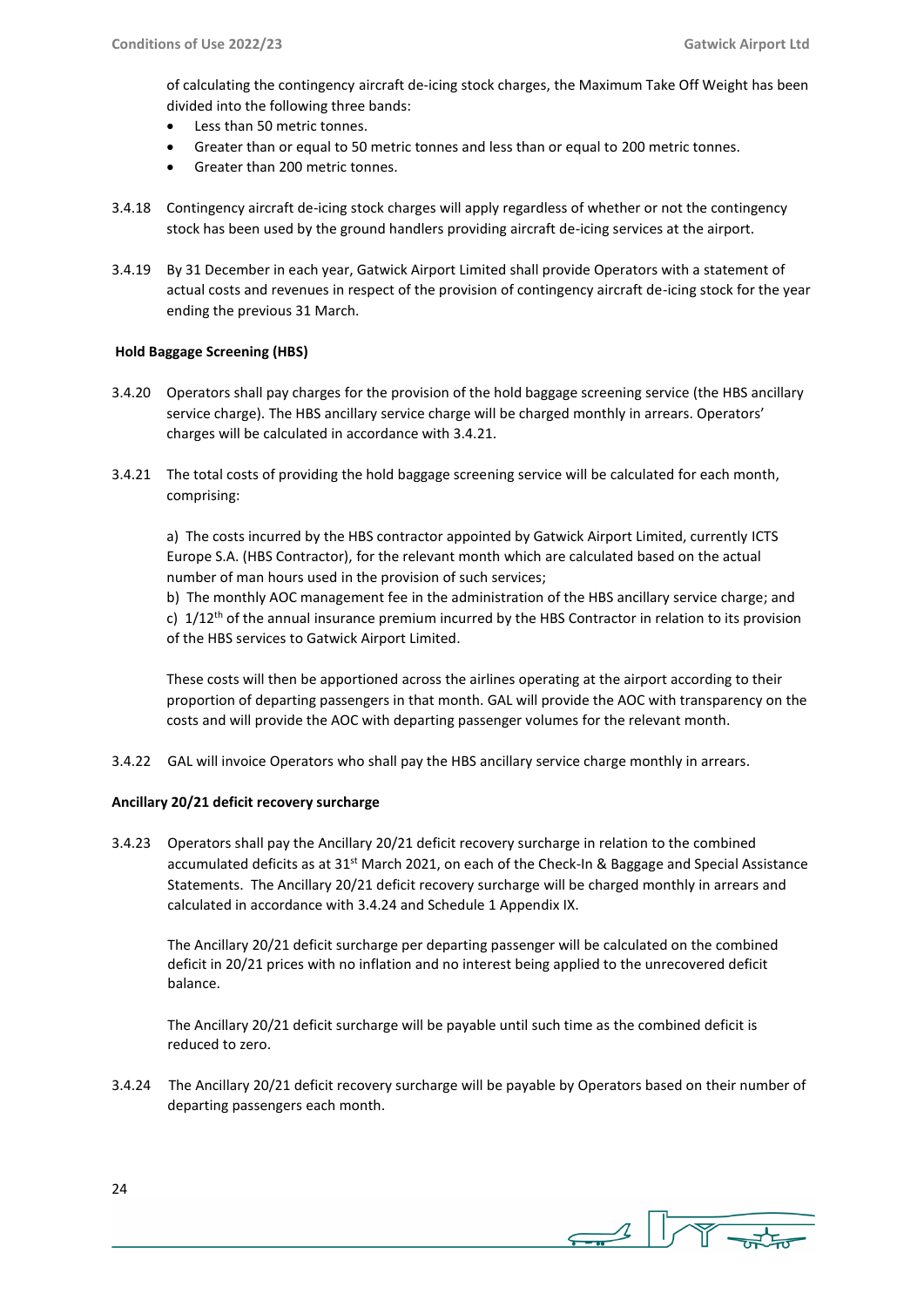3.4.25 By 31 December in each year, Gatwick Airport Limited shall provide Operators with a statement of actual revenues and remaining deficit in respect of the Ancillary 20/21 deficit recovery surcharge for the year ending the previous 31 March.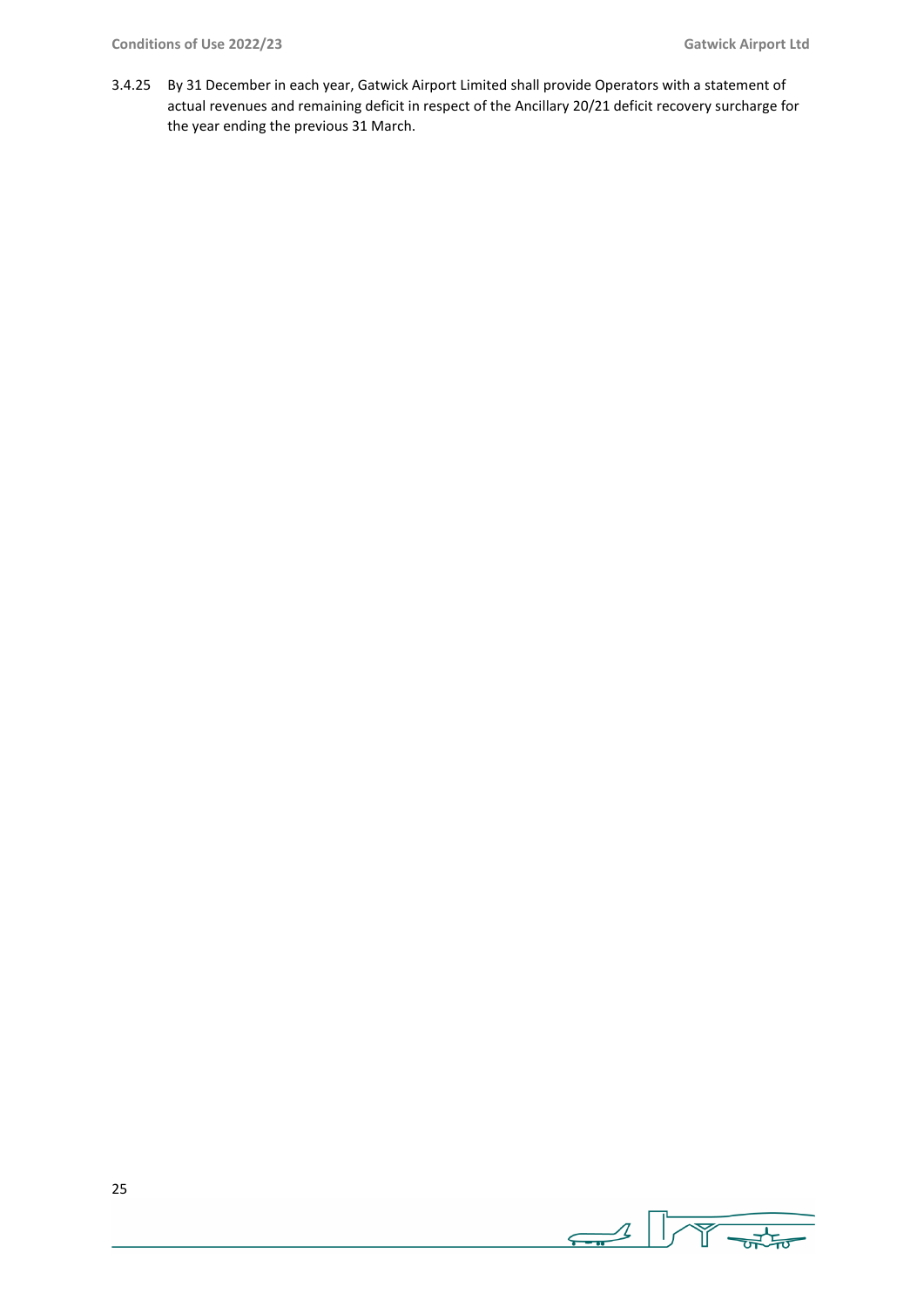#### **4. Rebates**

## **4.1 Training flights**

- 4.1.1 The Chief Executive Officer of Gatwick Airport Limited has discretion to negotiate agreements at special rates for flying training programmes to be carried out at the airport.
- 4.1.2 The Chief Executive Officer may determine special rates for programmes of test and training flights by helicopters.

## **4.2 Positioning flights**

- 4.2.1 The Chief Executive Officer of the airport has discretion to grant a 100% rebate of the charge on landing of aircraft positioning empty for public transport flights. For this purpose, a public flight shall be any flight operated for hire or reward by an aircraft with a Maximum Take Off Weight in excess of 16 metric tonnes or such a flight by a smaller aircraft, where carriage is offered to the public on a regular basis according to a published timetable. This rebate will not be granted on flights resulting from a diversion because of bad weather.
- 4.2.2 Prior written application for permission to make the flight and for the grant of the rebate must be made to the Chief Financial Officer.

#### **4.3 Other rebates**

4.3.1 The Chief Executive Officer of Gatwick Airport Limited has the discretion to abate or waive landing, departing passenger or parking charges for any specified category of traffic and/or when they consider it is in the interest of Gatwick Airport Limited to encourage the development of traffic at the airport.

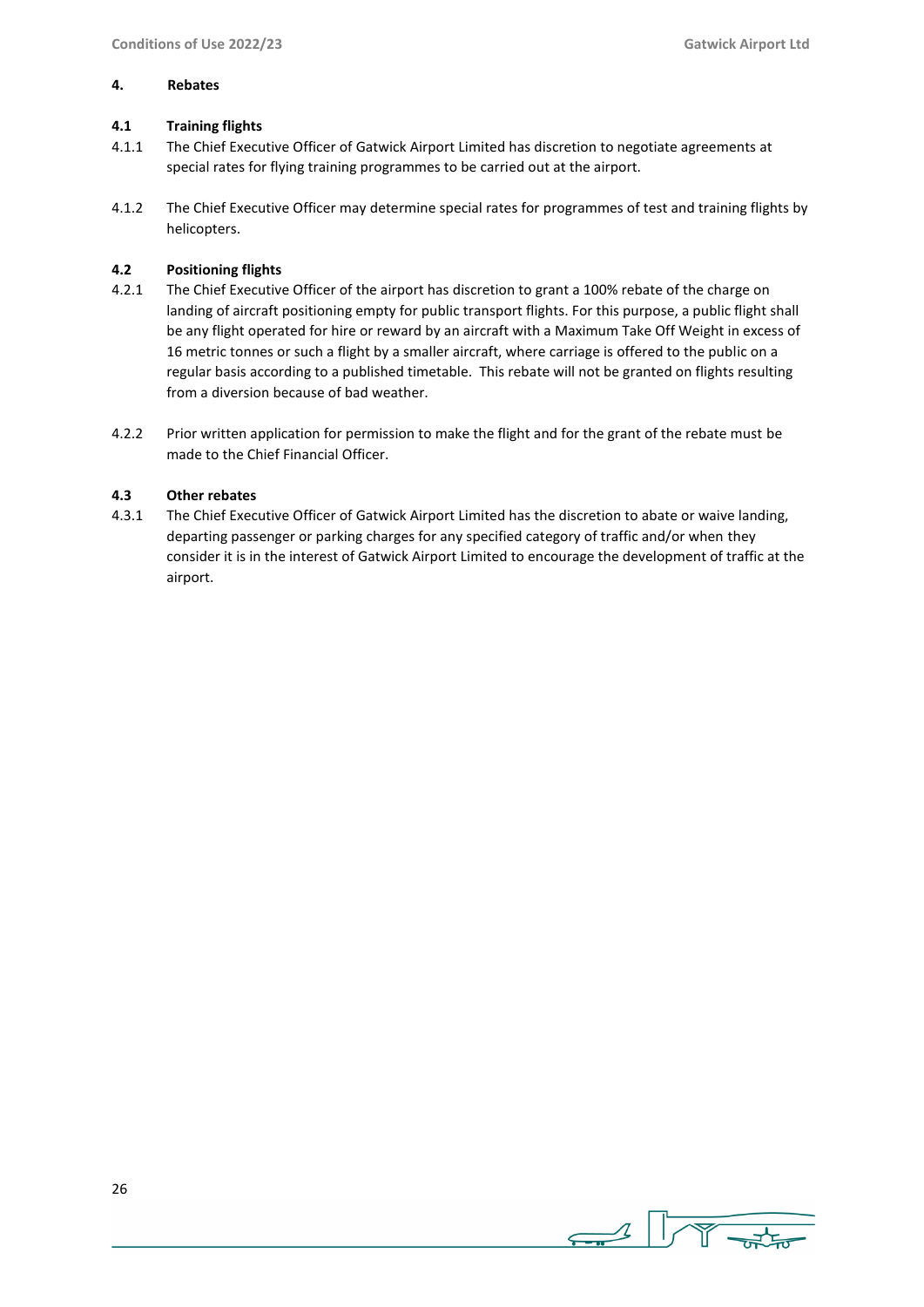#### **5. Price Commitment**

5.1 Gatwick Airport Limited agrees to comply with the price commitments set out in Schedule 2 throughout the Term.

## **6. Service Standards Commitment**

- 6.1 The Airline Service Standards are set out in Appendix II to Schedule 3. An Operator that has not met the applicable Airline Service Standards Target Level as set out in Appendix II to Schedule 3 will have its entitlement to Core Service Rebates reduced, in accordance with paragraph 3 of Schedule 3.
- 6.2 The Core Service Standards are set out in Appendix I to Schedule 3.
- 6.3 The Core Service Rebate is the amount payable by Gatwick Airport Limited to Operators paying Core Service Charges for commercial passenger services operated under the Conditions of Use or similar charges for commercial passenger services under the terms of Bilateral Contracts where the application of the Core Service Standards have not been waived or replaced ("Qualifying Operators"), for a failure by it to meet the Core Service Standards Rebate Level as set out in Appendix I to Schedule 3 and calculated in accordance with Schedule 3 paragraphs 1 and 2. In any Relevant Year the Service Rebate Percentage shall not exceed 7% of revenue from Core Service Charges payable by Qualifying Operators in that year.
- 6.4 The Core Service Rebate shall be paid quarterly, within one month of the end of each quarter (being June, September, December, March). The rebates shall be calculated by terminal (with the exception of runway availability which will be calculated at an airfield level and the same percentage applied to both terminals) by month and allocated to the Operators that used the terminal pro-rata with the Core Service Charges payable in that month.
- 6.5 Rebates payable within a relevant year will be based on a forecast of Core Service Charges revenue for that year, for each terminal. To the extent that actual revenues differ from forecast revenues, rebates will be recalculated and under- or over- payments of rebate will be reconciled and paid or invoiced (as appropriate) within 1 month of the publication by Gatwick Airport Limited of its annual report & accounts.

## **7. Continuity of Service Plan, Operational and Financial Resilience Commitment**

- 7.1 Gatwick Airport Limited shall prepare and at all times maintain a continuity of service plan. The plan shall describe such legal, regulatory, operational and financial information that an administrator, receiver, or new management might reasonably be expected to require, in addition to the aerodrome manual and other statutory or regulatory documents which Gatwick Airport Limited is required to maintain, in order for it to efficiently carry out its functions and to remain compliant with its aerodrome licence. Gatwick Airport Limited shall provide the CAA with details of any material variations to the continuity of service plan.
- 7.2 Gatwick Airport Limited will develop and maintain an operational resilience plan which will set how it intends to operate an efficient and reliable airport to the levels required by the Core Service Standards or otherwise agreed with users and, in particular, how it will secure the availability and continuity of airport operation services, particularly in times of disruption. Gatwick Airport Limited will consult annually on the resilience plan with all interested parties including the CAA. Such plans and any amendments will have regard to any relevant guidance issued by the CAA.

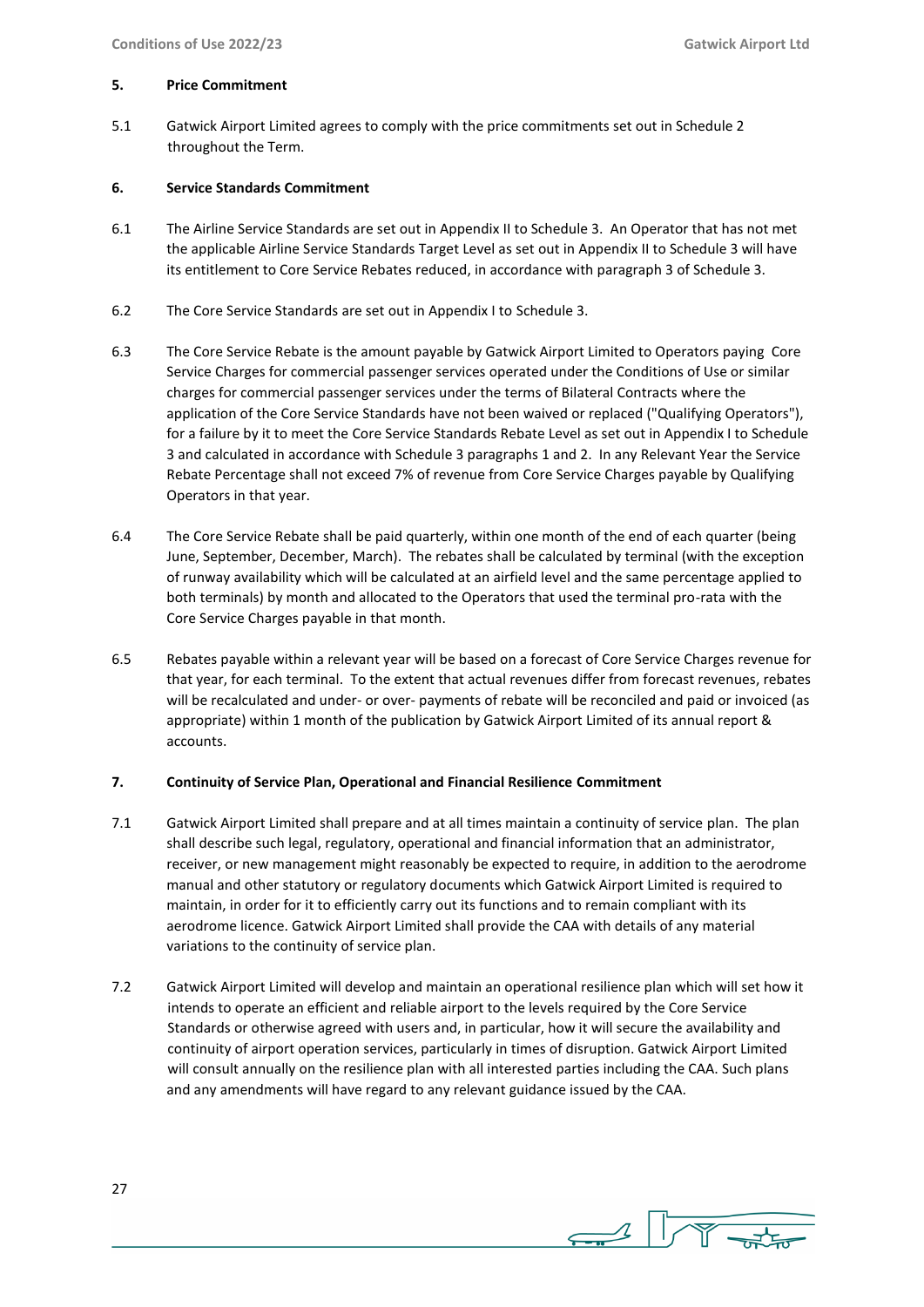- 7.3 Prior to publishing any plans or other documents under Condition 7.2. Gatwick Airport Limited shall consult all relevant parties on those plans or documents in a fair and timely manner providing consultees with an adequate level of information.
- 7.4 Gatwick Airport Limited shall so far as is reasonably practicable coordinate and cooperate with all relevant parties at the airport to meet the requirements of this operational resilience commitment and shall at least twice a year hold a meeting to which all relevant parties or organisations representing them shall be entitled to attend to discuss any issues pertinent to this operational resilience commitment.
- 7.5 All providers of air transport services and ground handlers shall use best endeavours to cooperate with Gatwick Airport Limited in implementing the plan(s)
- 7.6 During periods of service disruption Gatwick Airport Limited shall use reasonable endeavours to coordinate the communication of operational information and to ensure the provision of timely, accurate and clear information about its operations to users of air transport services as well as information as to their rights under denied boarding regulations.
- 7.7 The Directors of Gatwick Airport Limited will provide an annual confirmation of adequate financial resources to operate the airport and provide the Core Services; and
- 7.8 Gatwick Airport Limited shall not amend, vary, supplement or modify or concur in the amendment, variation, supplementation or modification of any of its finance documents in respect of credit rating requirements (whether in each case in the form of a written instrument, agreement or document or otherwise (a "Variation") unless it has given prior written notice thereof to the CAA. Gatwick Airport Limited shall, as soon as reasonably practicable notify the CAA of the possibility of any such Variation; and provide a summary of the executed change. The provisions of this Condition shall not apply to any administrative or procedural variation.

## **8. Investment and Consultation Commitment**

- 8.1 Gatwick Airport Limited shall maintain the airport to comply with all applicable safety and environmental requirements and to maintain and develop the infrastructure of the airport to enable the Core Service Standards to be met. In complying with the immediately preceding obligation Gatwick Airport Limited shall invest at least £720m (Seven Hundred and twenty million pounds) during the period commencing 1 April 2019 and ending 31 March 2025, save where condition 8.2 applies.
- 8.2 Gatwick Airport Limited may invest less than £720m during the period commencing 1 April 2019 and ending 31 March 2025 if consent to such a proposal is given in writing by:

8.2.1 Operators carrying at least 67% of Passengers in the 12 months immediately preceding the date on which Gatwick Airport Limited notified Operators of its proposal to invest less than £720m (during the period commencing 1 April 2019 and ending 31 March 2025); and

8.2.2 by Operators representing at least 50% of the Operators responding in writing.

8.3 Gatwick Airport Limited will undertake consultation in relation to the capital investment to be undertaken during the Term in accordance with the provisions of Schedule 4.

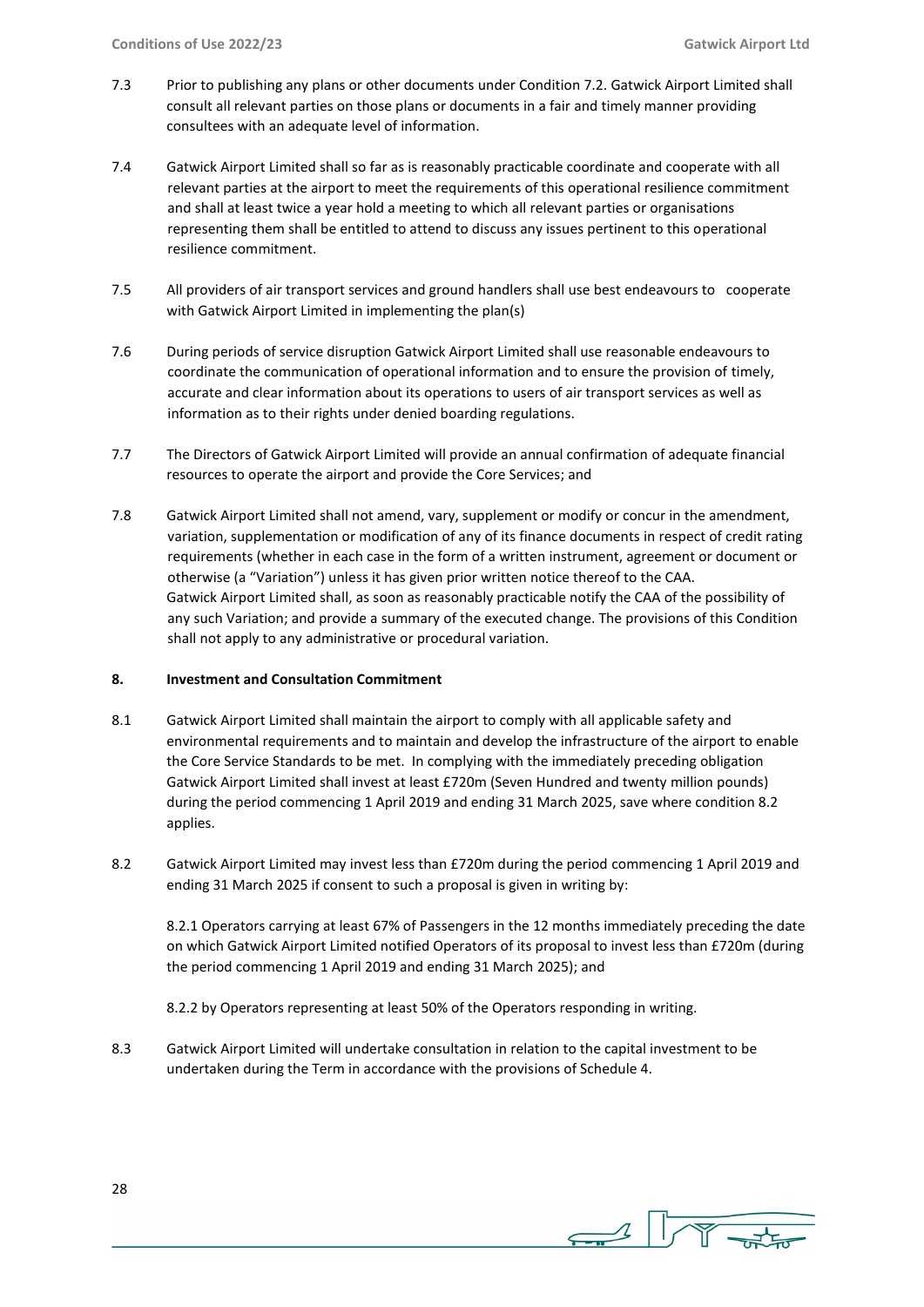## **9. Financial Information Commitment**

9.1 To ensure there continues to be the provision of sufficient information for Operators to understand whether charges are reasonable, Gatwick Airport Limited will ensure that throughout the Term it provides either through its statutory accounts or through a separate audited statement a level of disclosure in relation to operating costs, revenues, fixed asset base, depreciation and capital expenditure equivalent to the level of disclosure in its statutory accounts for the nine months ended 31 December 2019.

## **10. Contacts**

## **10.1 General**

Registered name and address: Gatwick Airport Limited 5th Floor, Destinations Place, South Terminal West Sussex RH6 0NP United Kingdom

General enquiries: +44 (0) 844 335 1802 Website: www.gatwickairport.com

## **10.2 Core Service Charges and Ancillary Service Charges**

For all charges and pricing related enquiries please use the contact details outlined below. The charges have been consulted on with Operators and other Non-Airline organisations operating at Gatwick.

For any questions relating to the consultation process or the schedule of charges referred to in **Appendix I to Schedule 1** (Core Service Charges), please contact Laura Meeten: [\(laura.meeten@gatwickairport.com\)](mailto:laura.meeten@gatwickairport.com)

For any questions relating to the consultation process or the schedule of charges referred to in **Appendices II to IX of Schedule 1** (Ancillary Service Charges), please contact Mark Wood [\(mark.wood@gatwickairport.com\)](mailto:mark.wood@gatwickairport.com)

## **10.3 General Operational**

For all operational enquiries please use the contact details outlined below, for the relevant person.

10.3.1 For questions relating to the Bus & coach operation: Kevin Weymes: (kevin.weymes@gatwickairport.com) / 01293 502 968

10.3.2 For questions relating to Check-in & Baggage: Check in: Senior Passenger Operations Manager: (seniorpaxopsmanagers@gatwickairport.com) Baggage: Stevie Summers: [\(stevie.summers@gatwickairport.com\)](mailto:stevie.summers@gatwickairport.com)

10.3.3 For questions relating to Environment and Sustainability: Laura Boccadamo: (laura.boccadamo@gatwickairport.com)

10.3.4 For questions relating to Staff Travel including alternative modes of travel: Kevin Weymes: (kevin.weymes@gatwickairport.com) / 01293 502 968

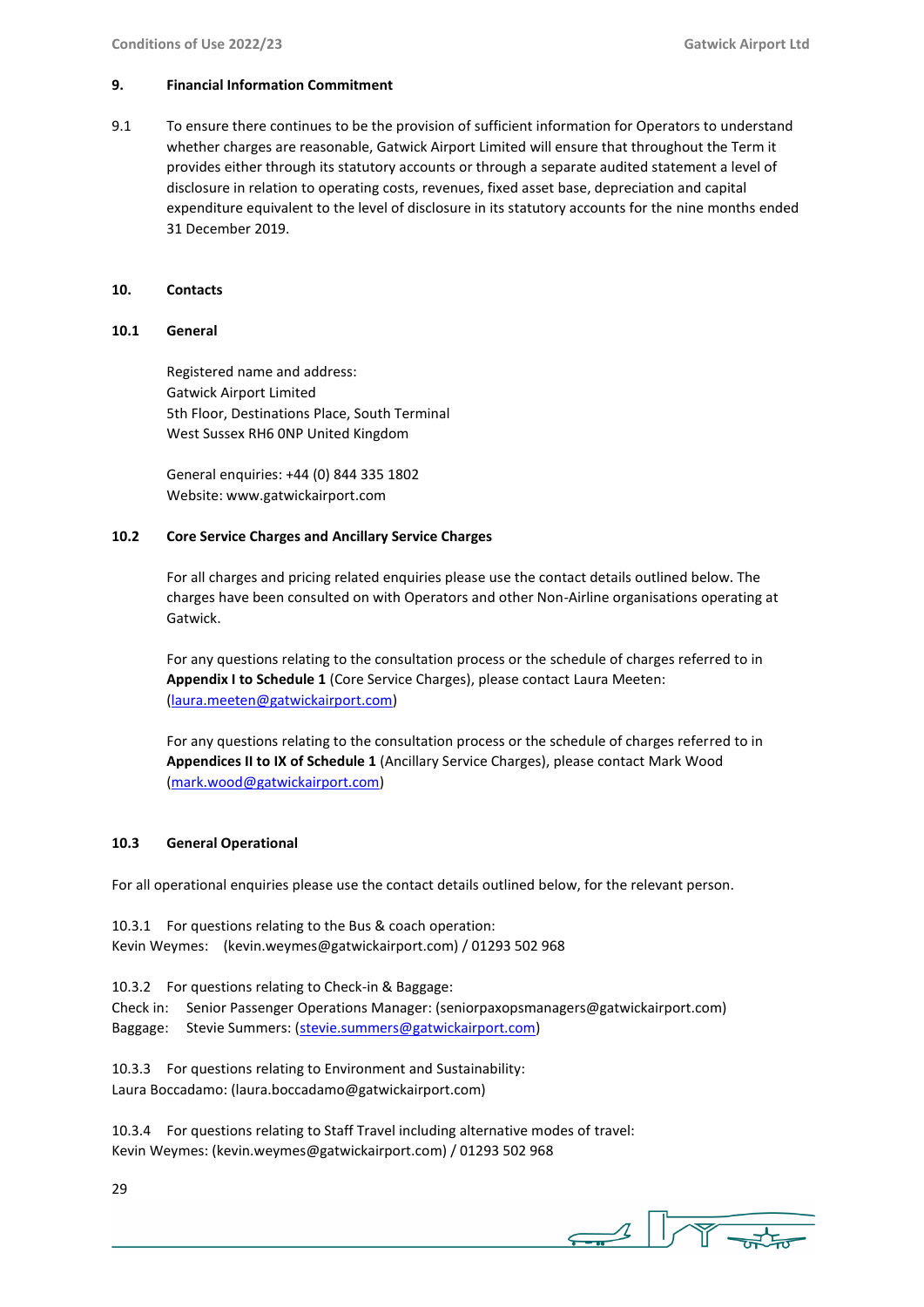10.3.5 For questions relating to Staff ID Passes: Andrew Brackpool: (andrew.brackpool@gatwickairport.com)

10.3.6 For questions relating to Airport Electricity, Water and Sewerage and Gas utility infrastructure: Martin Bilton: (martin.bilton@gatwickairport.com)

10.3.7 For questions related to Third Party Electricity, Water, Sewerage and Gas Invoicing Sue Coxon: (sue.coxon@gatwickairport.com)

10.3.8 Fixed Electric Ground Power: Paul Leonard: (paul.leonard@gatwickairport.com) / 01293 501 937

10.3.9 Staff Car Parking: Staff Parking: [\(staffparking@gatwickairport.com\)](mailto:staffparking@gatwickairport.com)

10.3.10 Airside Licences: Airdat.org: (info@airdat.org / 01227 200 066)

## **10.4 Special Assistance (formerly PRM)**

10.4.1 Assistance for passengers:

|                        | South Terminal Landside Internal: 507618 (External Contact: 01293 507 618) |
|------------------------|----------------------------------------------------------------------------|
| South Terminal Airside | Internal: 698574 (External Contact: 01293 508 574)                         |
|                        | North Terminal Landside Internal: 692007 (External Contact: 01293 502 007) |
| North Terminal Airside | Internal: 694313 (External Contact: 01293 504 313)                         |

## 10.4.2 Operational matters

| 1st Contact                   | Operational Performance Manager (OPM) 07741 143 529                                             |
|-------------------------------|-------------------------------------------------------------------------------------------------|
| 1st escalation                | <b>Gary Oakes, Terminal Operations Manager</b><br>07741 143 525<br>gary.oakes@wilsonjames.co.uk |
| Alternative 1st<br>escalation | Nick Gallé, Airport Services Director<br>07732 600 590<br>nick.galle@wilsonjames.co.uk          |
| 2nd escalation                | Pete Coombes<br>07801 262 907<br>pete.coombes@gatwickairport.com                                |

| 10.5 | Data Delivery:      | traffic.charging@gatwickairport.com         |
|------|---------------------|---------------------------------------------|
| 10.6 | AOC & ACC:          | Jo Rettie (jo@lgwaoc.co.uk) / 07855 521 825 |
| 10.7 | Passenger Feedback: | passenger.experience@gatwickairport.com     |



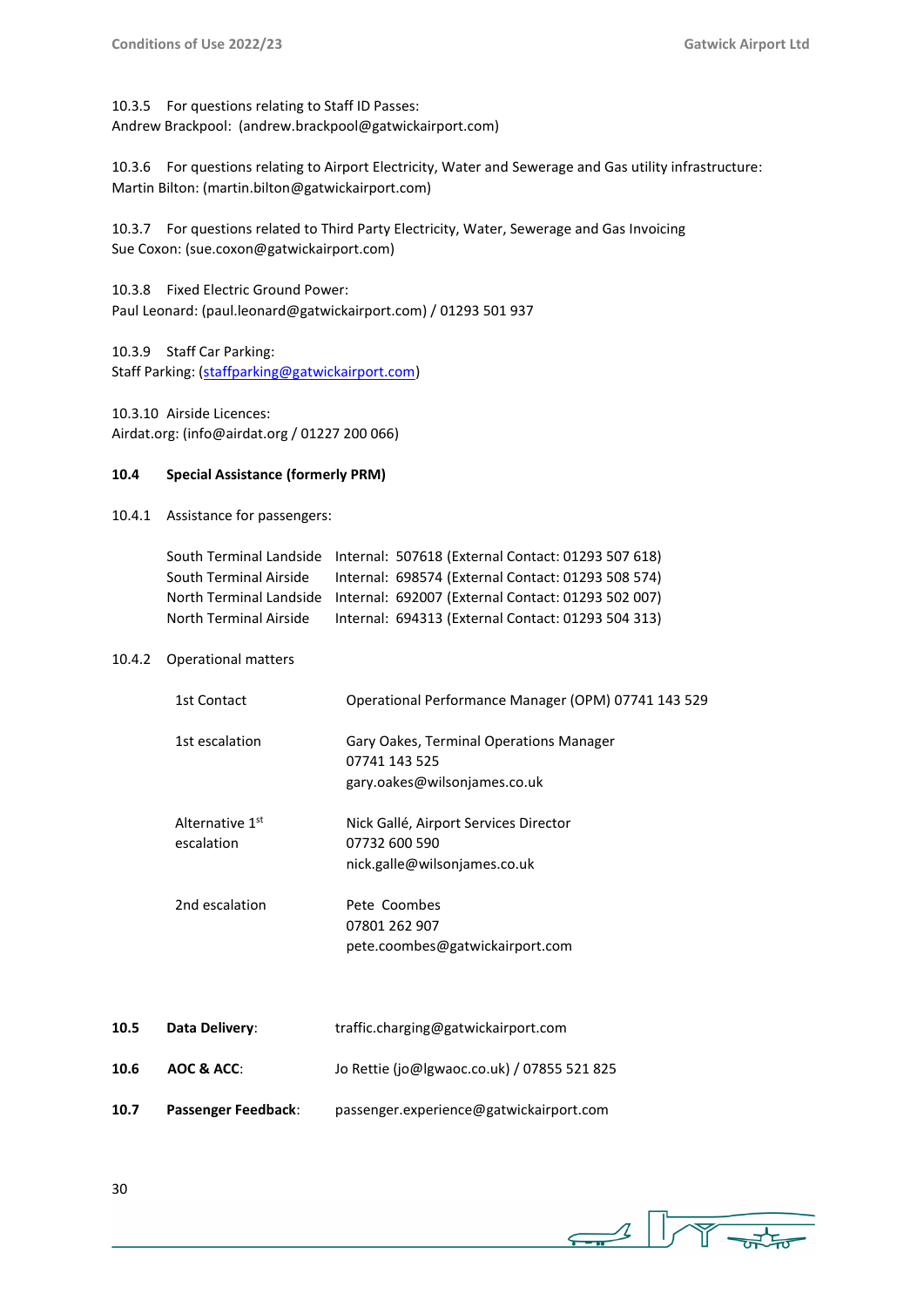## **Schedule 1: Schedule of Charges**

## **Appendix I: Core Service Charges**

## **Passenger Charges**

The table below details the passenger charges that apply year round.

| Charge Category                               | <b>Charging Unit</b>                          | <b>Prices</b> |
|-----------------------------------------------|-----------------------------------------------|---------------|
| <b>Departing Passenger Charge</b>             | Per departing passenger                       | £16.33        |
| <b>Remote Stand Rebate</b>                    | Per eligible passenger (departing / arriving) | -£3.80        |
| <b>Minimum Departure Charge (all flights)</b> | Per movement                                  | £305.24       |

## **Demand Charges including Turn Rebate**

The table below defines the charging periods that apply to demand charges; all times are shown in UTC (GMT).

| <b>Season</b>                        | <b>Charge Category</b> | <b>Departure</b><br>(Times in UTC)                         | <b>Arrival</b><br>(Times in UTC)     |
|--------------------------------------|------------------------|------------------------------------------------------------|--------------------------------------|
|                                      | Peak                   | Jul & Aug: 05:00 - 08:59<br>Other Months: N/A              | N/A                                  |
| Summer<br>(1 April – 31 October)     | <b>Base</b>            | Jul & Aug: 09:00 - 18:59<br>Other Months: 05:00 -<br>18:59 | $05:00 - 18:59$                      |
|                                      | Off-peak               | $19:00 - 23:59$ &<br>$00:00 - 04:59$                       | $19:00 - 23:59$ &<br>$00:00 - 04:59$ |
| Winter<br>(1 November – 31<br>March) | Off-peak               | $05:00 - 23:59$ &<br>$00:00 - 04:59$                       | $05:00 - 23:59$ &<br>$00:00 - 04:59$ |

The table below details the demand charges that apply on take-off and landing.

| <b>Flight Type</b>                               | <b>Charge Category</b> | <b>Charging Unit</b> | <b>Summer</b><br>$(Apr-Oct)$ | <b>Winter</b><br>$(Nov - Mar)$ |
|--------------------------------------------------|------------------------|----------------------|------------------------------|--------------------------------|
|                                                  | Peak                   | Per movement         | £1,158.70                    |                                |
| <b>Commercial Passenger</b><br><b>Services</b>   | <b>Base</b>            | Per movement         | £772.47                      |                                |
|                                                  | Off-peak               | Per movement         | £257.49                      |                                |
|                                                  | Peak                   | Per movement         | £1,158.70                    |                                |
| <b>General &amp; Business</b><br><b>Aviation</b> | <b>Base</b>            | Per movement         | £772.47                      | $\overline{\phantom{0}}$       |
|                                                  | Off-peak               | Per movement         | £257.49                      | £257.49                        |
|                                                  | Peak                   | Per movement         | £1,158.70                    |                                |
| <b>Helicopter</b>                                | <b>Base</b>            | Per movement         | £772.47                      |                                |
|                                                  | Off-peak               | Per movement         | £257.49                      | £257.49                        |

The table below details the turn rebate that is available on departure. Please refer to clause 3.1.7 for full details of the rebate eligibility criteria. **The turn rebate is temporarily suspended for summer 2022.**

| <b>Flight Type</b>                             | <b>Charge Category</b> | <b>Rebate Unit</b> | <b>Summer</b><br>$(Apr - Oct)$ | <b>Winter</b><br>$(Nov - Mar)$ |
|------------------------------------------------|------------------------|--------------------|--------------------------------|--------------------------------|
|                                                | Peak                   | Per departure      | $\overline{\phantom{0}}$       | -                              |
| <b>Commercial Passenger</b><br><b>Services</b> | Base                   | Per departure      | $\overline{\phantom{0}}$       | $\overline{\phantom{0}}$       |
|                                                | Off-peak               | Per departure      | $\overline{\phantom{a}}$       | $\overline{\phantom{0}}$       |

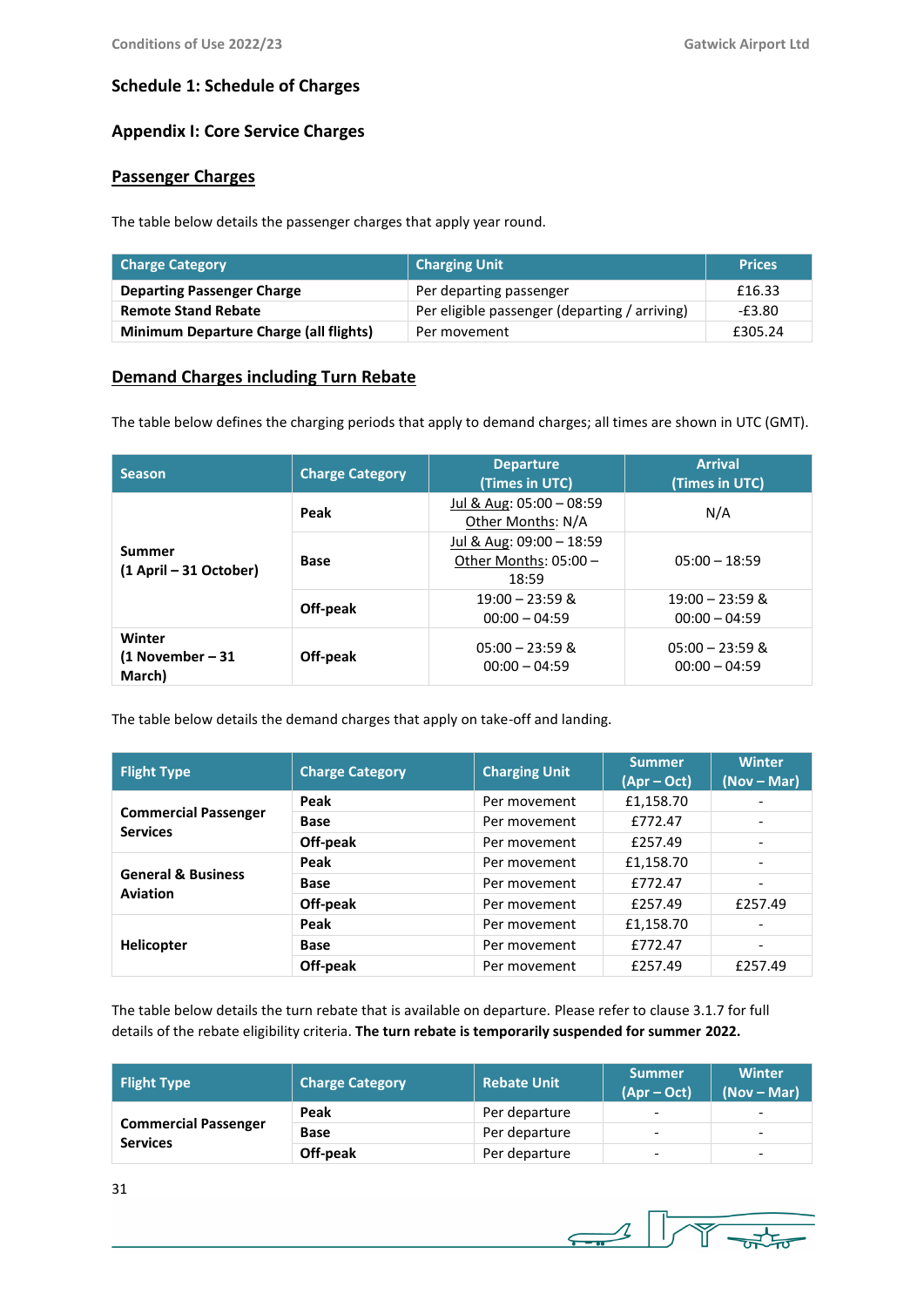| <b>General &amp; Business</b><br><b>Aviation</b> | Peak     | Per departure |                          | $\overline{\phantom{0}}$ |
|--------------------------------------------------|----------|---------------|--------------------------|--------------------------|
|                                                  | Base     | Per departure | -                        | $\overline{\phantom{0}}$ |
|                                                  | Off-peak | Per departure |                          | -                        |
|                                                  | Peak     | Per departure |                          | -                        |
| <b>Helicopter</b>                                | Base     | Per departure | $\overline{\phantom{0}}$ | $\overline{\phantom{0}}$ |
|                                                  | Off-peak | Per departure | -                        | -                        |

## **Aircraft Noise Charges**

The table below provides an overview of the criteria associated with each aircraft noise charge category. Please refer to clause 3.1.3 for full details of the eligibility criteria associated with each noise charge category.

| <b>Charge Category</b>  | Noise Performance Criteria                                                                                                                                                                                                                     | <b>Cumulative</b><br><b>Margin (CM)</b><br><b>Relative to ICAO</b><br><b>Chapter 3 Limits</b> |
|-------------------------|------------------------------------------------------------------------------------------------------------------------------------------------------------------------------------------------------------------------------------------------|-----------------------------------------------------------------------------------------------|
| Chapter 3 & Below       | Does not satisfy Chapter 4 criteria.<br>$\bullet$                                                                                                                                                                                              |                                                                                               |
| <b>Chapter 4</b>        | Margin at each certification point is greater than 0.<br>٠<br>Combined margin at any two certification points is greater<br>٠<br>than or equal to 2.<br>Cumulative margin relative to Chapter 3 limits is greater<br>٠<br>than or equal to 10. | $10 \leq C M \leq 17$                                                                         |
| <b>Chapter 14 High</b>  | Margin at each certification point greater than or equal to<br>٠                                                                                                                                                                               | $17 \leq C M \leq 20$                                                                         |
| <b>Chapter 14 Base</b>  | 1.                                                                                                                                                                                                                                             | $20 \le CM \le 23$                                                                            |
| <b>Chapter 14 Minus</b> | Cumulative margin relative to Chapter 3 limits is greater<br>٠<br>than or equal to 17.                                                                                                                                                         | $CM > = 23$                                                                                   |

Noise charges vary by time of day (Day / Night). The Day and Night periods are defined in the table below; all times are shown in UTC (GMT).

| <b>Charge</b>                  | Dav             | <b>Night</b>    |  |
|--------------------------------|-----------------|-----------------|--|
|                                | (Times in UTC)  | (Times in UTC)  |  |
| Summer (1 April – 31 October)  | $05:00 - 22:29$ | $22:30 - 04:59$ |  |
| Winter (1 November – 31 March) | $06:00 - 23:29$ | $23:30 - 05:59$ |  |

The table below details the aircraft noise charges that apply on take-off and landing.

| <b>Season</b>                          | <b>Charge Category</b>            | <b>Charging Unit</b> | <b>Day</b> | <b>Night</b> |
|----------------------------------------|-----------------------------------|----------------------|------------|--------------|
|                                        | <b>Unmodified A320</b><br>Family* | Per movement         | £883.30    | £2,441.52    |
|                                        | Chapter 3 & Below                 | Per movement         | £88.32     | £2,441.52    |
| Summer                                 | <b>Chapter 4</b>                  | Per movement         | £44.17     | £1,220.76    |
| (1 April - 31 October)                 | <b>Chapter 14 High</b>            | Per movement         | £26.50     | £732.45      |
|                                        | <b>Chapter 14 Base</b>            | Per movement         | £22.08     | £610.37      |
|                                        | <b>Chapter 14 Minus</b>           | Per movement         | £17.66     | £488.30      |
| Winter<br>$(1$ November – 31<br>March) | <b>Unmodified A320</b><br>Family* | Per movement         | £883.30    | £2,441.52    |
|                                        | <b>Chapter 3 &amp; Below</b>      | Per movement         | £0.00      | £2,441.52    |
|                                        | <b>Chapter 4</b>                  | Per movement         | £0.00      | £1,220.76    |
|                                        | <b>Chapter 14 High</b>            | Per movement         | £0.00      | £732.45      |
|                                        | <b>Chapter 14 Base</b>            | Per movement         | £0.00      | £610.37      |
|                                        | <b>Chapter 14 Minus</b>           | Per movement         | £0.00      | £488.30      |

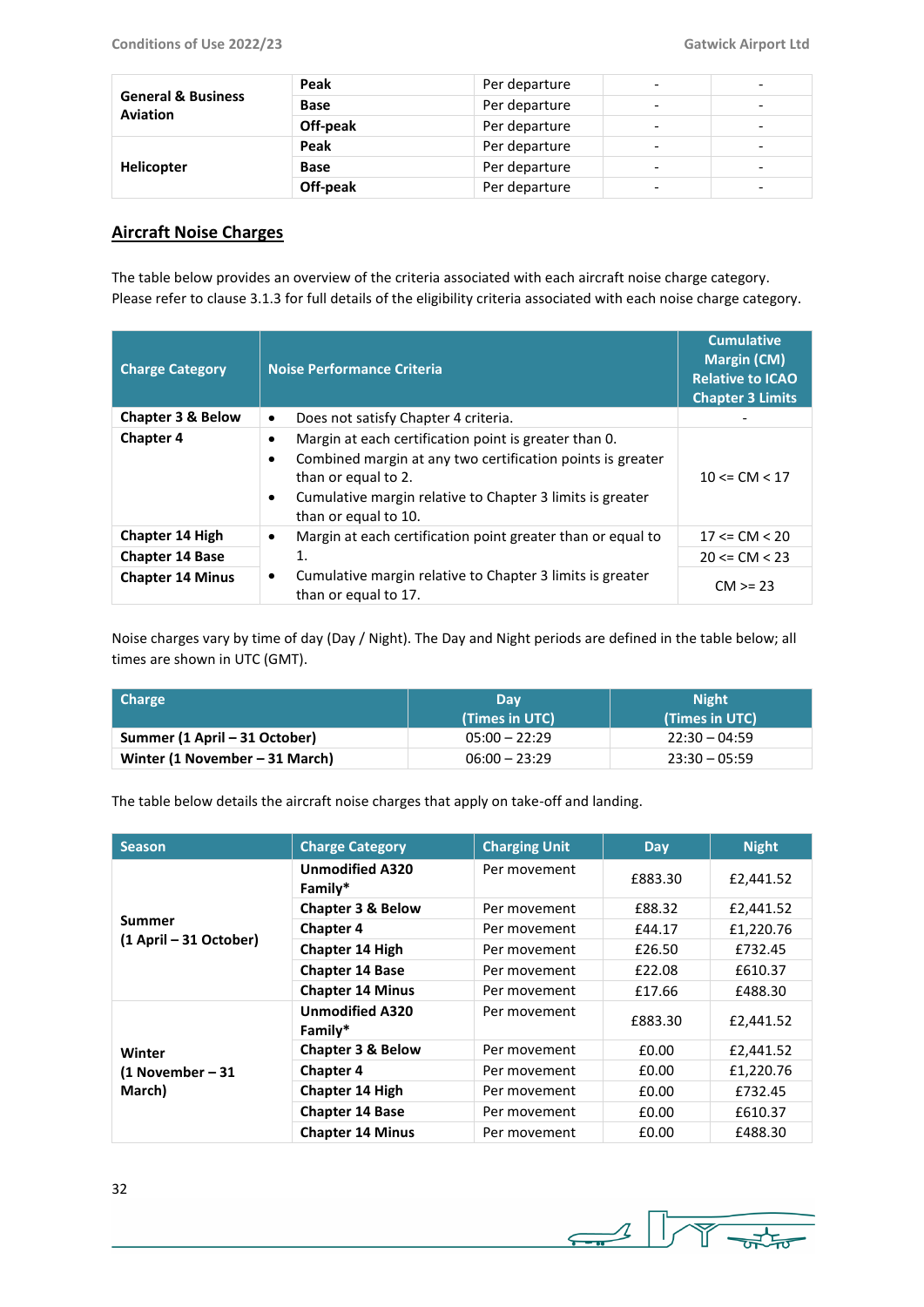## \*Unmodified A320 Family Aircraft Noise Charge

(1) Any Airbus A320 family aircraft (A318 / A319 / A320 / A321) which has not been declared on the 'All Up Weight Return' form detailed in Schedule 5 to this Conditions of Use as having the fuel over pressure protector (FOPP) modification – as described under Section 2.2 of Gatwick Airport Independent Arrivals Review Report dated 28 January 2016

[\(https://www.gatwickairport.com/globalassets/company/airspace/nmb/2016/independent-arrivals-review-](https://www.gatwickairport.com/globalassets/company/airspace/nmb/2016/independent-arrivals-review-2016.pdf)[2016.pdf\)](https://www.gatwickairport.com/globalassets/company/airspace/nmb/2016/independent-arrivals-review-2016.pdf) –will be subject to the Unmodified A320 Family charge.

(2) If no information is provided on the All Up Weight Return form or by other relevant documentation, Gatwick Airport Limited will levy the Unmodified A320 Family charge pending submission of an appropriate declaration. GAL may exercise its discretion not to do so in exceptional circumstances. For the avoidance of doubt, the noise charge for A320 family aircraft which have the FOPP modification will not apply retrospectively and will only apply from the date GAL receives appropriate documentation.

## **NOx Emissions Charge**

A NOx emissions charge applies to all aircraft over 8,618kg based on the aircraft ascertained NOx emission on landing and take-off. The charge applies to all movements, regardless of time of day and season.

| Charge                      | Charging Unit                       | <b>Prices</b> |
|-----------------------------|-------------------------------------|---------------|
| <b>NOx Emissions Charge</b> | Per kg NO <sub>x</sub> per movement | £4.22         |

## **Carbon Emissions Charge**

A carbon emissions charge applies to all aircraft. The charge applies to all movements, regardless of time of day and season. Please refer to paragraph 3.1.5 for full details of the calculation of the applicable carbon emissions charge.

| Flight Type                            | <b>Charging Unit</b>                               | <b>Prices</b> |
|----------------------------------------|----------------------------------------------------|---------------|
| <b>Commercial Passenger Services</b>   | Per seat multiplied by the 'Charge'<br>Multiplier' | £0.26         |
| <b>General &amp; Business Aviation</b> | Per metric tonne CO <sub>2</sub> per movement      | £33.87        |
| <b>Helicopter</b>                      | Per metric tonne CO <sub>2</sub> per movement      | £33.87        |

## **Aircraft Parking Charges**

| Weight Category                  | <b>Charging Unit</b>                      | <b>Prices</b> |
|----------------------------------|-------------------------------------------|---------------|
| < 50 Metric Tonnes               | Per 5 minutes of chargeable parking time. | £2.67         |
| $>= 50$ & $<= 200$ Metric Tonnes | Per 5 minutes of chargeable parking time. | £5.34         |
| > 200 Metric Tonnes              | Per 5 minutes of chargeable parking time. | £10.68        |

Notes

(1) Weight category is based on an aircraft's maximum take-off weight (MTOW).

(2) Parking is free between 22:30 and 04:59 UTC at all times of the year.

(3) A peak charge will apply to an aircraft which occupies a pier served stand between 05:00 and 22:29 UTC from 1 April to 31 October. During this period of time, each minute will count as three minutes for the purpose of calculating parking charges.

(4) For the period 1 April 2022 to 30 June 2022, a cap on parking charges will apply to Commercial Passenger Services as set out at Condition 3.3.8.



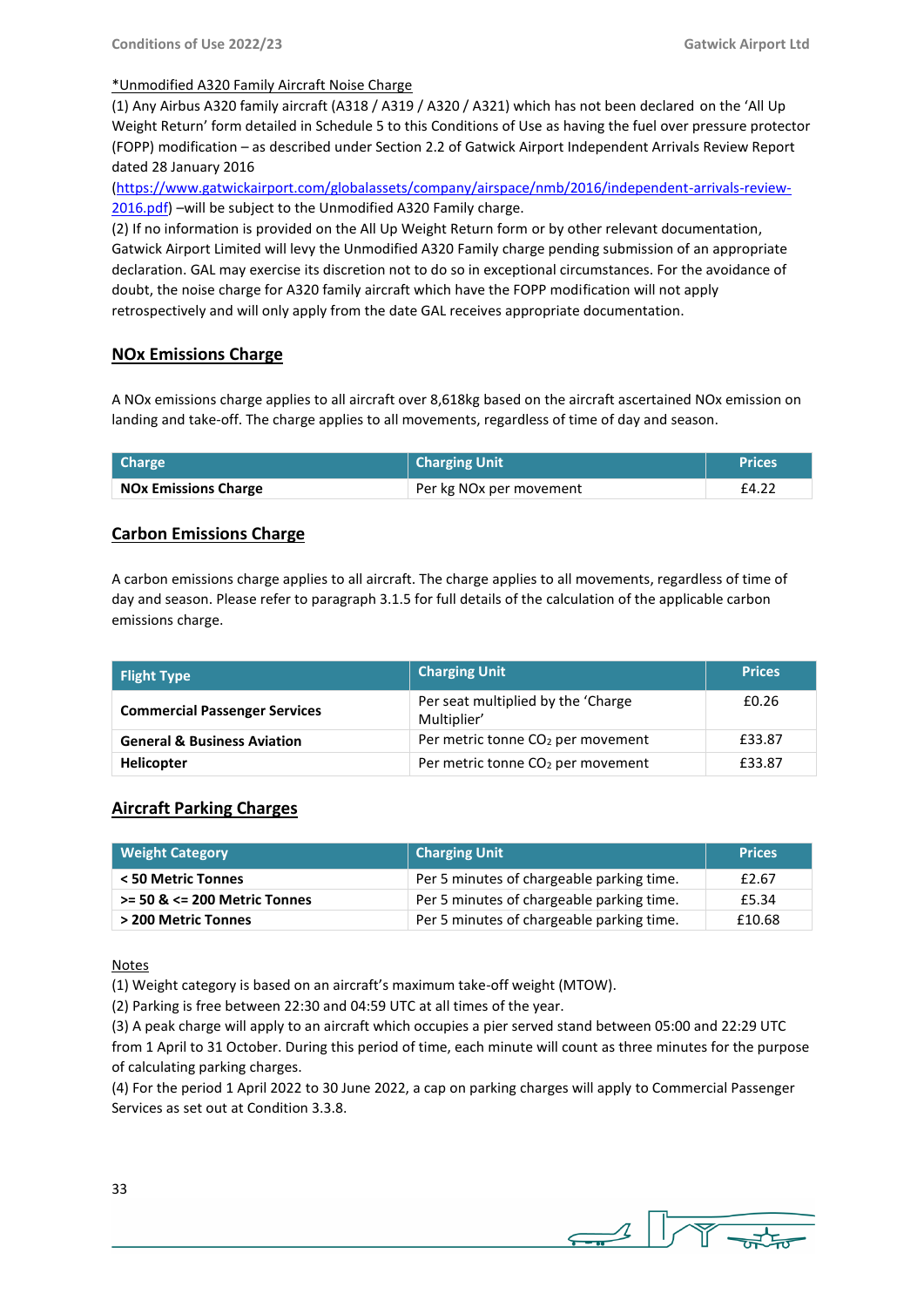## **Towing Rebate**

An arriving or departing flight that is requested by GAL to tow, to enable a flight to receive pier service or where a flight on a pier served stand is requested to operate remotely, will qualify for a rebate.

If the tow is performed by ground handling resource that is contracted directly by the airline, the rebate will be paid to the airline. If the tow is performed by ground handling resource that is contracted directly by GAL, the rebate will be retained by GAL and treated in accordance with separate arrangements put in place between GAL and the airline in relation to such tows.

| <b>Description</b>                                                   | <b>Rebate</b> |
|----------------------------------------------------------------------|---------------|
| Ground handling team contracted directly by the airline.             | -£205.80      |
| Ground handling team contracted directly by Gatwick Airport Limited. | £0.00         |

Tows undertaken for an airline at its own behest (e.g. tows required for maintenance, technical issues, cleaning, de-icing) will not qualify for this rebate.

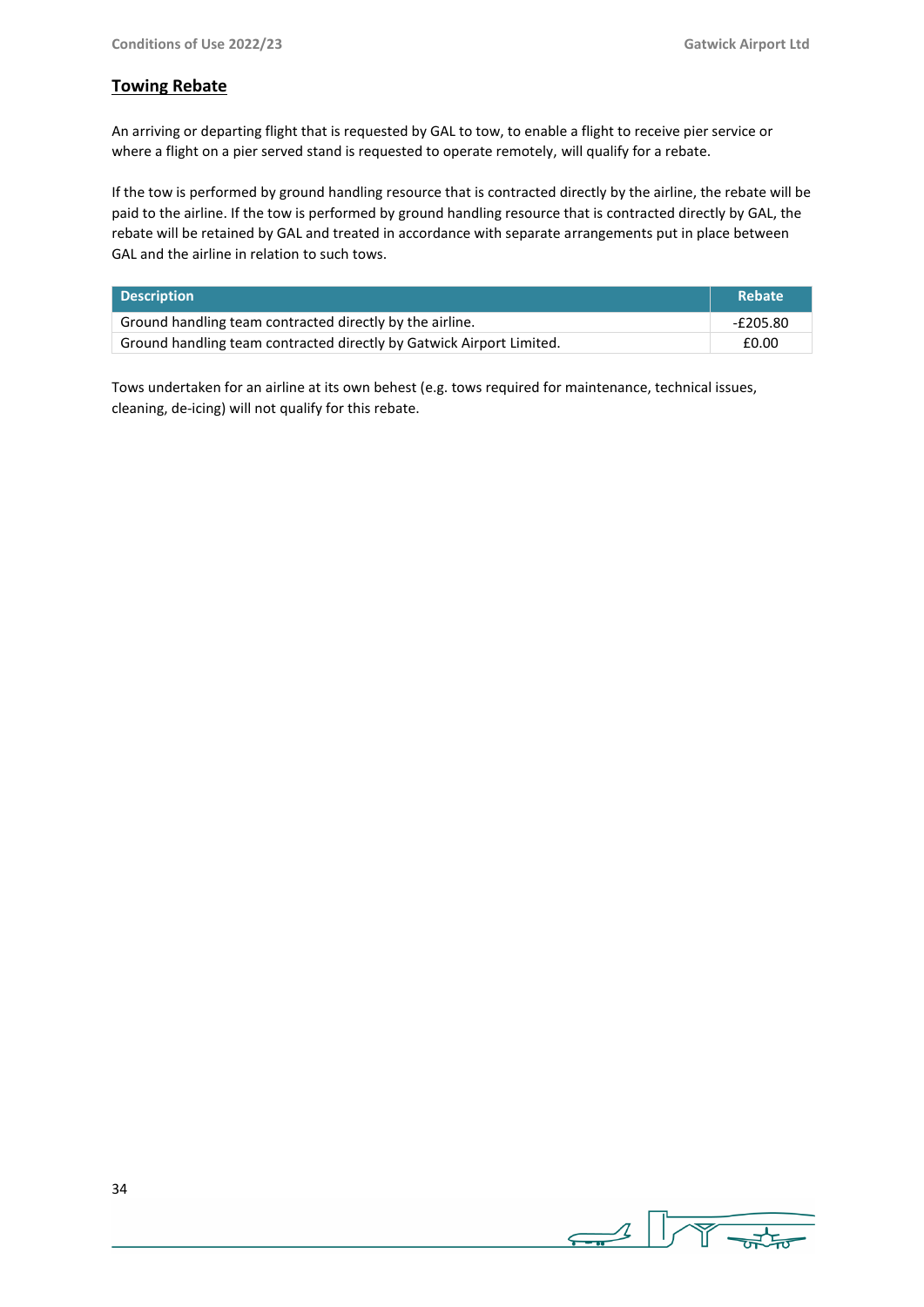# **Appendix II: Utilities Charges**

| <b>Utilities</b>                                         | <b>Prices</b> | <b>Units</b>    |
|----------------------------------------------------------|---------------|-----------------|
| Electricity (supply and use of GAL LV infrastructure)    | £0.2808       | per KWh         |
| Electricity (supply only)                                | £0.2592       | per KWh         |
| Electricity (network access & GAL LV infrastructure)     | £0.1295       | per KWh         |
| Electricity (network access only)                        | £0.1079       | per KWh         |
| Water (supply and use of GAL waste water infrastructure) | £4.02         | per cubic metre |
| Water (use of GAL waste water infrastructure only)       | £1.47         | per cubic metre |
| Gas                                                      | £0.0404       | pence per KWh   |
| Fixed Electrical Ground Power (FEGP)                     | £17.73        | per hour        |

## **Appendix III: Bus and Coach Charges**

| <b>Bus and Coaching</b> | <b>Prices</b> | <b>Units</b> |
|-------------------------|---------------|--------------|
| Scheduled               | £9.34         | per movement |
| Chartered               | £25.87        | per visit    |

# **Appendix IV: Special Assistance Charges**

| <b>Special Assistance Pre-notification Category</b> | <b>Prices</b> | <b>Units</b>               |  |
|-----------------------------------------------------|---------------|----------------------------|--|
| >14 days notification                               | £0.263        |                            |  |
| >48 hours notification                              | £0.454        | per departing<br>passenger |  |
| <48 hours notification                              | £1.767        |                            |  |

## **Appendix V: Check-in and Baggage Charges**

An Operator of a scheduled or chartered Air Transport Movement with Terminal Departing Passengers shall pay the following charges with respect to check-in and baggage.

| <b>Metric of use</b>                          | <b>Prices</b> | <b>Unit charge</b>                                                             |
|-----------------------------------------------|---------------|--------------------------------------------------------------------------------|
| Departing Passenger using check-in facilities | £0.360        | per passenger                                                                  |
| Departing Hold Bag                            | £0.721        | per bag                                                                        |
| <b>Transfer Bag</b>                           | £0.184        | per bag                                                                        |
| Departing ATM<br>(refer to 3.4.13)            | £124.07       | per ATM multiplied<br>by the 'Airline<br>combined baggage<br>weighting factor' |
| Departing Passenger                           | £0.115        | per passenger                                                                  |



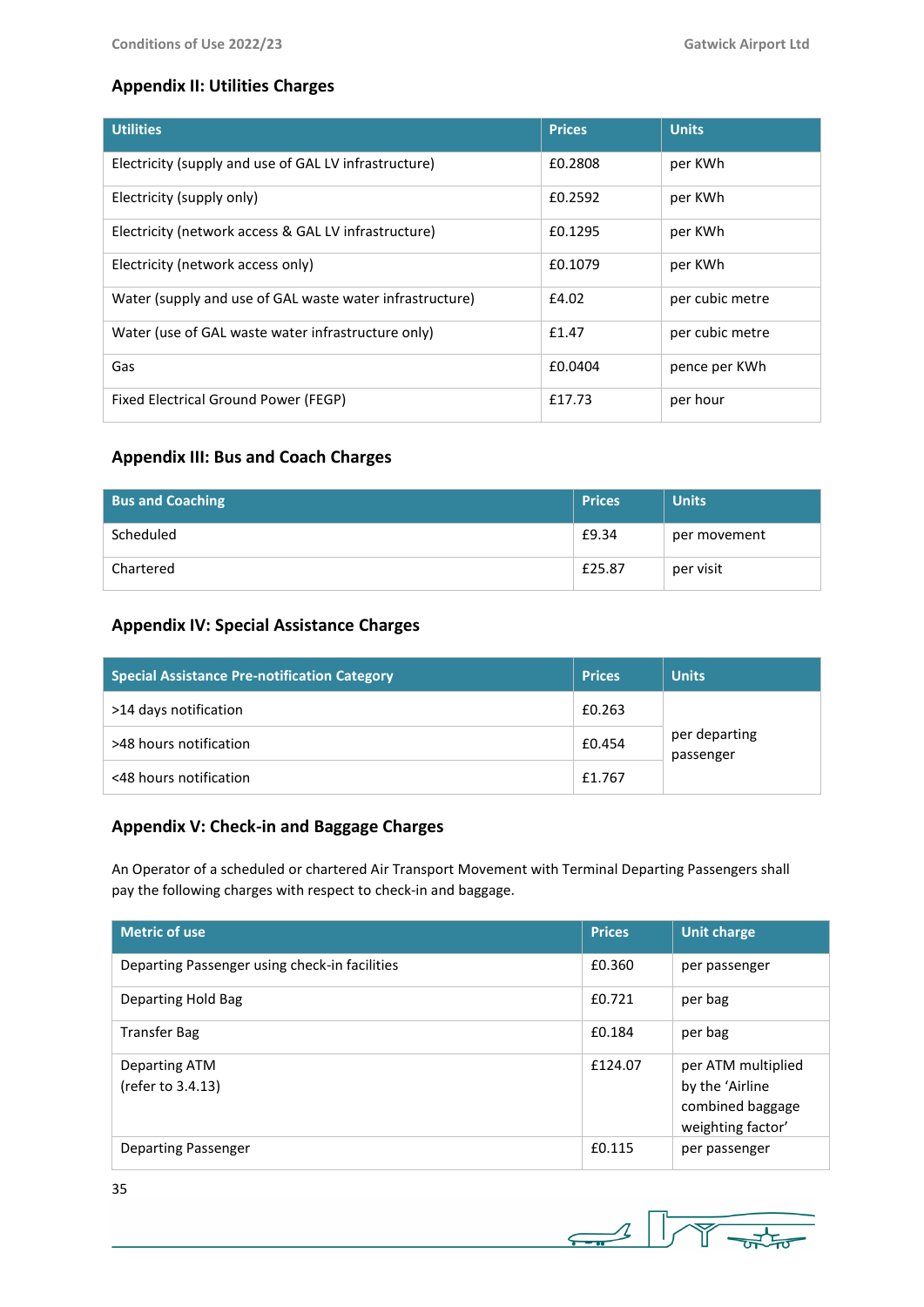# **Appendix VI: Staff Car Parking, Airside Operators Licence, Airside Services and Staff ID Charges**

| <b>Charge Category</b>    | <b>Prices</b>                                               |
|---------------------------|-------------------------------------------------------------|
| Staff Car Parking         | £661.87 per pass per year<br>(including £10 transport levy) |
| Airside Operators Licence | £573.00per annual licence                                   |
| Airside Services          | £0.00 per ATM                                               |

| <b>Staff ID passes</b>                                                                                                       | <b>Prices</b> | <b>Notes</b>  |
|------------------------------------------------------------------------------------------------------------------------------|---------------|---------------|
| Critical part pass issue (including vetting) or reissue due to<br>misuse                                                     | £10.00        | Per pass      |
| Critical part pass issue (including vetting) after re-<br>submission                                                         | £15.00        | Per pass      |
| Landside pass issue or reissue<br>30 day escorted pass issue including vetting<br>Reissue of critical part pass (non-misuse) | £10.00        | Per pass      |
| Vetting with no pass issue                                                                                                   | £45.00        | Per pass      |
| Temporary 60 day escorted pass                                                                                               | £15.00        | Per pass      |
| Temporary $1 - 5$ day escorted pass (non-contractor)                                                                         | £15.00        | Per pass      |
| Landside and controlled area lost/stolen replacement                                                                         | £10.00        | Per pass      |
| Apron vehicle pass (annual duration)                                                                                         | £20.00        | Per pass      |
| Apron vehicle pass (temporary duration)                                                                                      | £20.00        | Per pass      |
| Apron 'green' vehicle pass (all durations)                                                                                   | £0.00         | Per pass      |
| Apron vehicle pass safety levy                                                                                               | £10.00        | Per pass      |
| Un-surrendered pass (including vehicles)                                                                                     | £250.00       | After 60 days |

## **Appendix VII: Contingency Aircraft De-icing Stock Charges**

| <b>Weight Category</b>           | <b>Charging Unit</b> | <b>Summer</b><br>$(Apr - Oct)$ | <b>Winter</b><br>(Nov-Mar) |
|----------------------------------|----------------------|--------------------------------|----------------------------|
| < 50 Metric Tonnes               | Per movement         | $\overline{\phantom{a}}$       | £1.02                      |
| $>= 50$ & $<= 200$ Metric Tonnes | Per movement         | $\overline{\phantom{a}}$       | £2.04                      |
| > 200 Metric Tonnes              | Per movement         | $\overline{\phantom{a}}$       | £4.08                      |

Notes

(1) Weight category is based on an aircraft's maximum take-off weight (MTOW).

(2) Charges will only apply to movements (departures and arrivals) in the winter season (01 November to 31 March).

# **Appendix VIII: Hold Baggage Screening (HBS) Charges**

Charge calculated in accordance with Section 3.4.21.

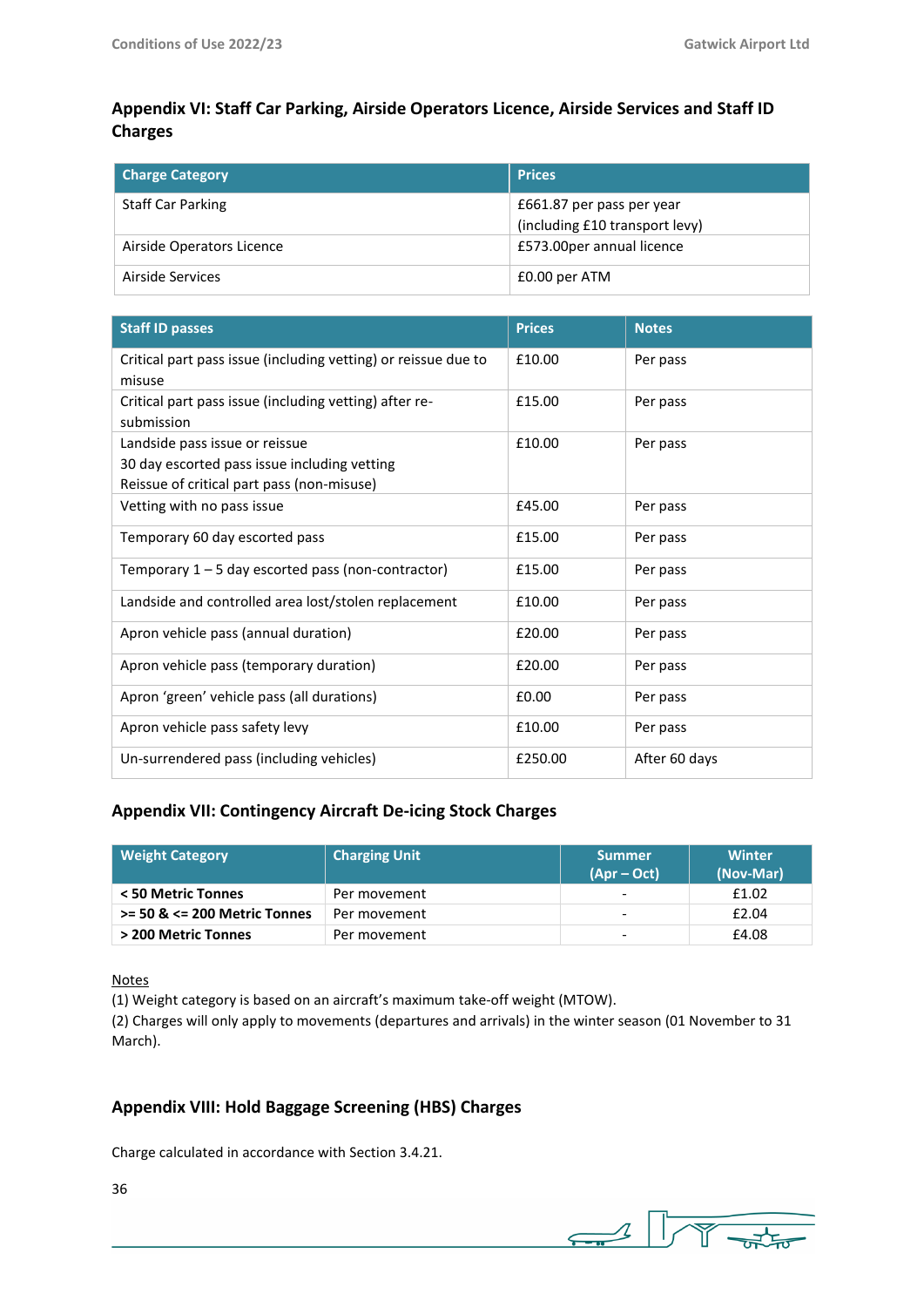# **Appendix IX: Ancillary 20/21 deficit recovery surcharge**

| l Metric of use     | <b>Prices</b> | Unit charge   |
|---------------------|---------------|---------------|
| Departing Passenger | £0.41         | per departing |
|                     |               | passenger     |

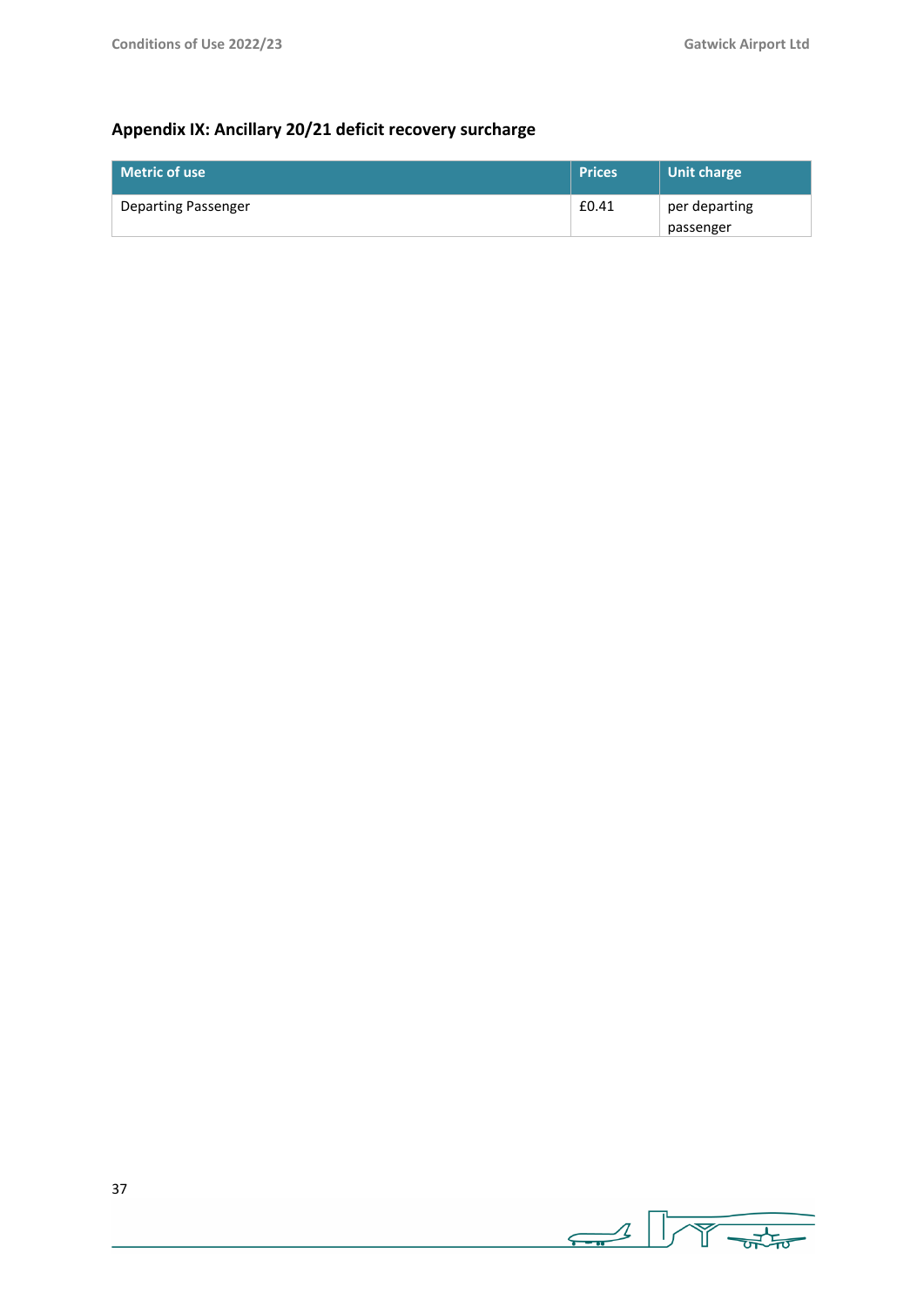## **Schedule 2: Price Commitment**

- 1 For the purposes of this Schedule, the following definitions apply:
- 1.1 'Actual Gross Yield' means the Gross Yield determined following the completion of a Relevant Year.
- 1.2 'Bilateral Contracts' means any contract relating to Airport Charges payable between an Operator and Gatwick Airport Limited other than the Conditions of Use.
- 1.3 'Core Services' means such services and facilities in connection with the landing, parking or taking off of aircraft at the airport as were provided as at  $1<sup>st</sup>$  April 2019 in consideration of charges, whether specifically referable to such services or facilities or not, levied under Appendix I (Schedule of airport charges) of the Gatwick Airport Conditions of Use effective from 1<sup>st</sup> April 2019 including those charges determined by reference to number of passengers on board the aircraft, any separate charge for aerodrome navigation services and charges levied on aircraft passengers with their arrival at, or departure from, the airport by air. Services or facilities which would have been provided for such charges as at  $1<sup>st</sup>$  April 2019 but for the facility or service being unserviceable or subject to refurbishment shall fall within the definition of Core Services.
- 1.4 'Core Service Charges' means those charges referred to in Appendix I of the Schedule of Charges as may be varied from time to time with the exception of any charges levied in respect of whole plane cargo flights, positioning flights and general and business aviation.
- 1.5 'Gross Revenue' means the sum in a Relevant Year of:
- 1.5.1 revenue arising from Core Service Charges for relevant commercial passenger services operated under the terms of the published airport tariff set out in the Conditions of Use; and
- 1.5.2 revenue arising from charges equivalent to the Core Service Charges for relevant commercial passenger services operated under the terms of Bilateral Contracts, but substituting for the actual revenue received the revenue that would have been received if such services had been offered and charged under the terms of the Schedule of Charges set out in the then applicable Conditions of Use but excluding revenue from any other charges not included within the definition of Core Service Charges whether levied under the terms of these Conditions or under the terms of Bilateral Contracts or separate commercial arrangements.
- 1.6 'Gross Yield' means the Gross Revenue divided by the total number of Passengers using the airport in any Relevant Year.
- 1.7 'Maximum Gross Yield' for a Relevant Year or '(MYt)' is defined as:  $MY_t = U_t + S_t$
- 1.8 'Planned Gross Yield' refers to the Gross Yield assumed at the time the Core Service Charges for the Relevant year were set, as detailed in GAL's annual charges consultation documents. The Planned Gross Yield shall not exceed the Maximum Gross Yield.
- 1.9  $^{\prime}$   $^{\prime}$  Q<sub>t</sub>' means the total number of Passengers using the airport in a Relevant Year.
- 1.10 'Relevant Year' or 't' means the period of twelve months ending on 31 March in each year and 't–1' means the year immediately preceding 't'.

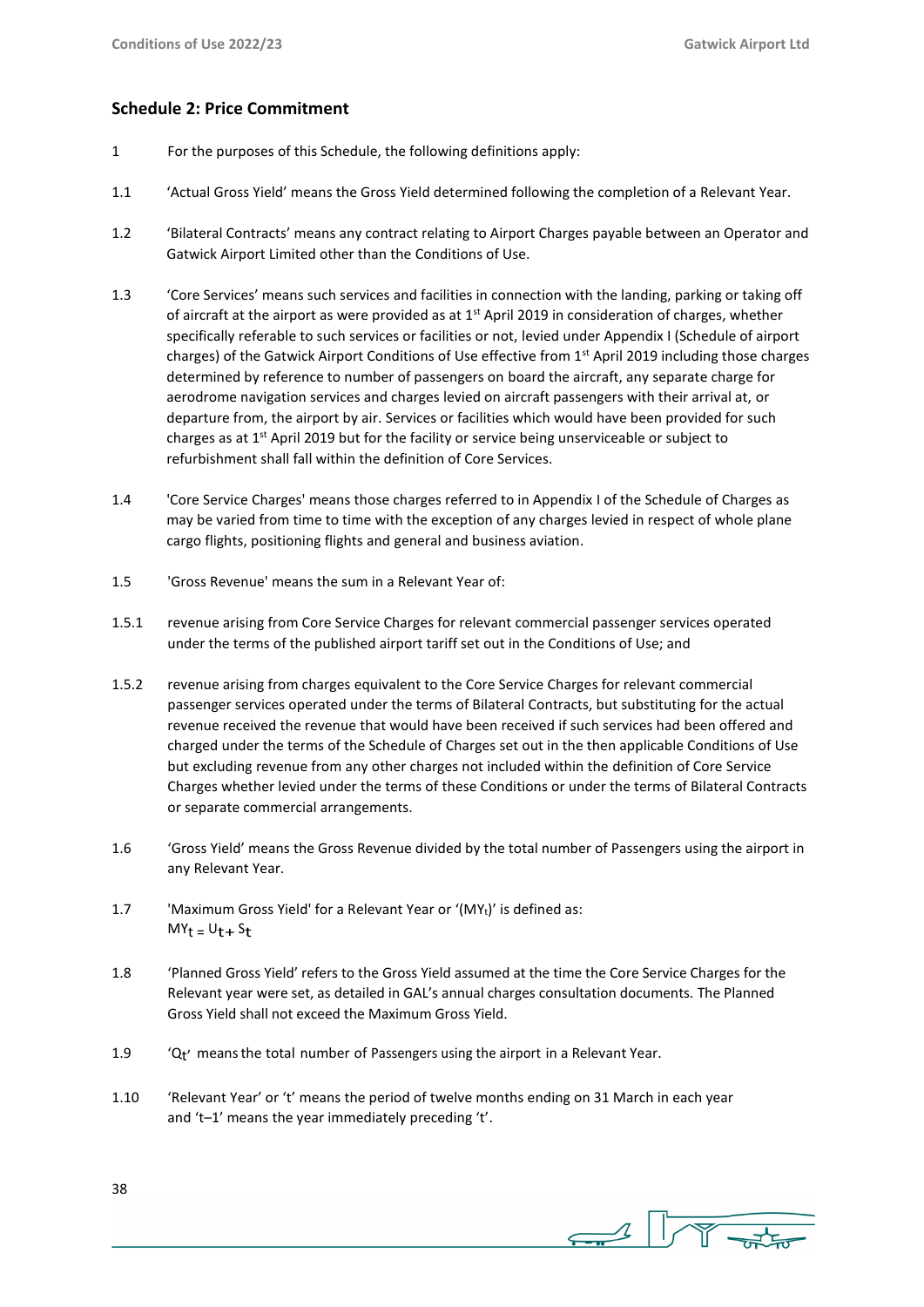- 1.11 'RPI<sub>t-1</sub>' means the percentage change (positive or negative) in the RPI All Items Index (CHAW): Jan 1987=100 published by Office for National Statistics between August in year t–1 and the immediately preceding August.
- $1.12$ " $S_t$ " means the permitted security cost per passenger in relevant year t, if any, being: the aggregate of:
- 1.12.1 90% of the amount by which the increase, or decrease, in security costs at the airport in year t, which arise as a result of a change in required security standards at the airport, exceeds £1.75m; and
- 1.12.2 the cost of installing new hold baggage screening equipment in order to meet the requirements of the Department for Transport, the European Commission or other aviation security regulator with the cost in year t calculated by amortising the capital costs and associated funding costs over the assessed life of the equipment, in equal annual amounts divided by the total number of Passengers using the airport( $Q_t$ ). A methodology for recovering the costs associated with the EDS Standard 3 project was consulted on with the airline community in 2016. Full details can be found in '2017/18 Airport Charges Consultation, New Hold Baggage Screening Equipment, Explosive Detection Systems (EDS) Standard 3' published by GAL on 6 June 2016 and '2017/18 Airport Charges Consultation, New Hold Baggage Screening Equipment, Explosive Detection Systems (EDS) Standard 3, Decision Advice' published by GAL on 2 September 2016.
- 1.12.3 The capital and operating costs of implementing the Department for Transport mandate for Next Generation Security Checkpoints which includes new requirement for screening of passengers and staff and their belongings (i.e. body scanners and C3 cabin baggage technology). The capital costs and associated funding costs will be subject to consultation in accordance with Schedule 4 and a similar methodology to the amortisation of costs will be adopted as for hold baggage screening as outlined in paragraph 1.12.2.
- 1.13 *"*Ut*"* in Relevant Year t, defined as the Underlying Gross Yield:

 $U_t = U_{t-1} (1 + RPI_{t-1})$  and, Where  $U_{2018/19} = £10.291$ 

- 2 GAL shall set the Core Service Charges in any Relevant Year to recover the Planned Gross Yield.
- 2.1 Subject to paragraph 2.3 below, should the Actual Gross Yield be greater than the Maximum Gross Yield, a rebate will be issued to those carriers that paid Core Service Charges or operated under Bilateral Contracts where such contracts adopt the airport tariff as a reference price index in the Relevant Year. For each carrier, the value of the rebate for the Relevant Year will be equal to the Core Service Charges or equivalent paid by the carrier multiplied by the percentage difference between the Maximum Gross Yield and the Actual Gross Yield. Rebates will be issued to carriers by no later than 31 August following the Relevant Year, one month after the deadline for GAL to publish its price monitoring report for the Relevant Year to the CAA.
- 2.2 Should the Actual Gross Yield be less than or equal to the Maximum Gross Yield, no rebates will be due.
- 2.3 The provisions of paragraph 2.1 of this Schedule 2 shall not have effect before the Relevant Year ending 31 March 2023.
- 3 Any amendment to the Maximum Gross Yield may be made by Gatwick Airport Limited if consent to that amendment is given in writing by:
- 3.1 Operators carrying at least 67% of passengers (in the 12 months immediately preceding the date on which Gatwick Airport Limited notified Operators of the proposed amendment to the Maximum Gross

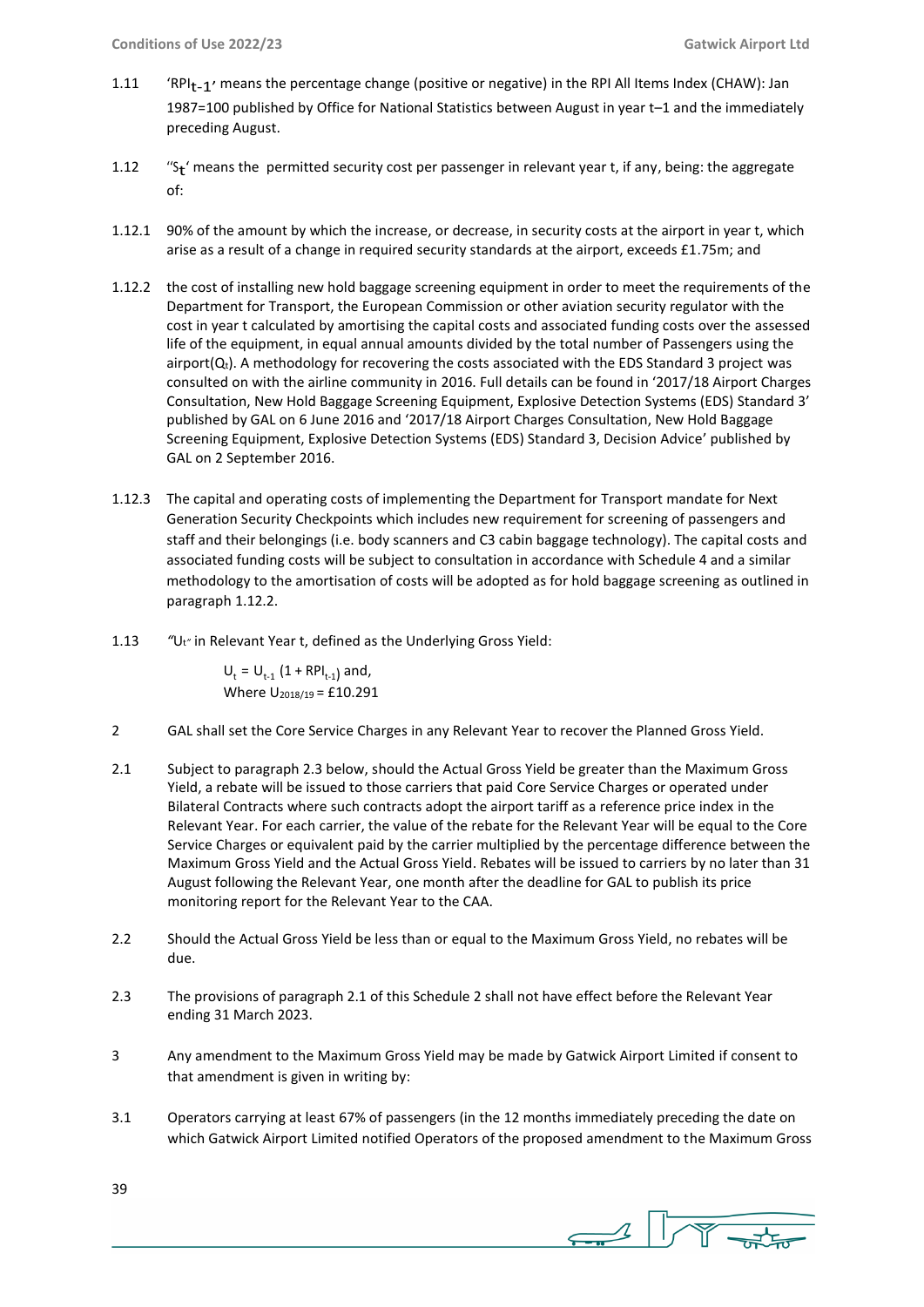Yield) on airlines operating at the airport paying the Core Service Charges or under Bilateral Contracts where such contracts adopt the airport tariff as a reference price index and

- 3.2 Operators representing at least 50% of the Operators responding in writing.
- 4 When undertaking the annual consultation on airport charges, Gatwick Airport Limited will publish a comparison of the actual net yield, the Actual Gross Yield and the Maximum Gross Yield for the most recently completed year and estimates for the current year. Gatwick Airport Limited will also publish the Planned Gross Yield and the Maximum Gross Yield for the year which is subject to consultation.
- 5 Gatwick Airport Limited shall notify the CAA and all Operators at the airport at least 2 years prior to the end of the Term of its intention with regards to the continuation of commitments, if any, on pricing, service standards, continuity of service, operational and financial resilience, investment consultation and financial information.
- 6 Gatwick Airport Limited shall make available Core Services to all Operators at the Core Service Charges rate as amended from time to time.
- 7 Subject to complying with paragraph 6 above Gatwick Airport Limited may offer enhancements or additions to the Core Services either under Bilateral Contracts or at charges separate from the Core Service Charges.

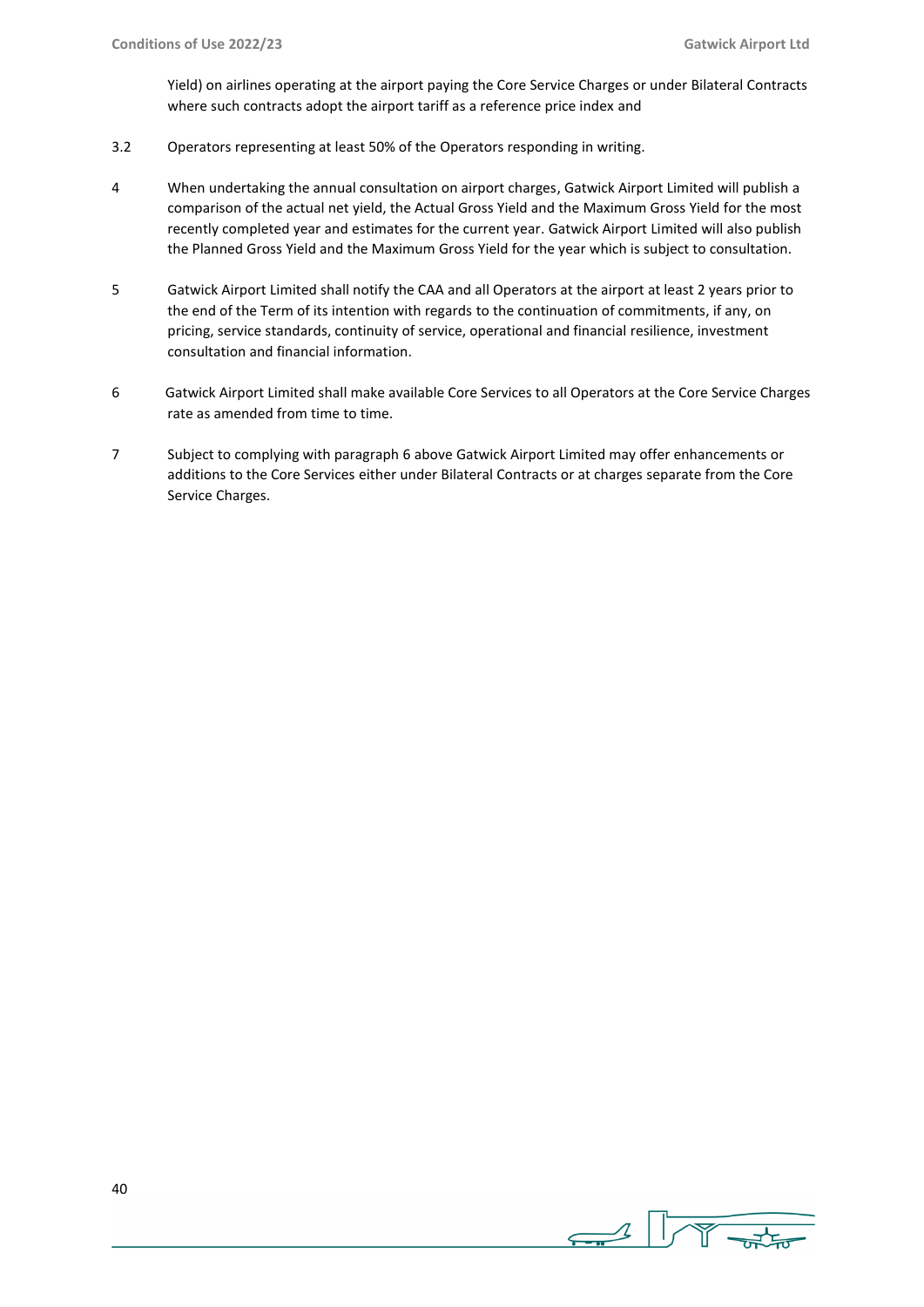## **Schedule 3: Service Commitments**

1. The Core Service Rebate to Qualifying Operators in the aggregate in month 'j' shall be calculated as:

Core service rebate $T_{-j}$  = Service Rebate Percentage $T_{-j}$  x Annual Core Service Charge $T$ 

Where:

Annual Core Service Charge $T =$ 

in respect of terminal "T", in relevant year ending 31 March, the annual revenue arising from Core Service Charges or equivalent charges under Bilateral Contracts for relevant commercial passenger services operated by Qualifying Operators under the terms of the published airport tariff set out in the Conditions of Use.

The rebate by each terminal will be allocated to Qualifying Operators that used the terminal pro-rata with the Core Service Charges or equivalent charges under Bilateral Contracts payable by each Qualifying Operator in relation to that terminal in that month. The deduction to be made from this rebate amount if a Qualifying Operator fails to meet airline standards will be calculated as:

Deduction from Core Service Rebate<sub>a,T,j</sub> = Airline Standard Reduction Percentage<sub>a,T,j</sub> x Core Service Chargea,T,j

For the avoidance of doubt, the deduction only operates to reduce the Core Service Rebate (if any) payable by GAL to a Qualifying Operator; it cannot result in a payment due from the Qualifying Operator to GAL.

2. The Service Rebate Percentage in month 'j' for each terminal 'T' shall be calculated as follows: Service Rebate Percentage<sub>T,j</sub> =  $\qquad \qquad \sum 2 \times (p_{i,T}/12) \times (x_{i,T,j})$ Standard i

Where:

pi,T = the maximum potential Core Service Standard rebate percentage for standard "i", for terminal "T", as set out in Appendix 1 to this Schedule. If the standard "i", for terminal "T", in month "j" is greater than or equal to the Core Service Standard rebate level, as set out in Appendix 1 to this Schedule then  $x_{i,T,j}$  = 0. If the standard "i", for terminal "T", in month "j" is less than the Core Service Standard rebate level, as set out in Appendix 1 to this Schedule, then  $x_{i,T,i} = 1$  or 0, if prior to month "j" there have been any six or more months in a relevant year ending 31 March in which the standard "i", for terminal "T" was less than the service rebate level, as set out in Appendix 1 to this Schedule. This provision applies in precedence to, and overrides, the provisions above providing for the calculation of  $x_{i,T,j} = 1$ .

3. Airline Standard Reduction Percentage for each airline "a" shall be calculated as:

| Airline Standard Reduction Percentage $_{a,I,i}$ = |            | $r_{k,T}$ X $z_{a.T.i.k}$ |
|----------------------------------------------------|------------|---------------------------|
| Mh                                                 | Standard k |                           |

Where:

 $r_{k,T}$  = the potential Airline Service Standard Reduction Percentage per month for standard "k", for terminal "T", as set out in Appendix II to this Schedule.

 $z_{a,T,j,k} = 0$  if the standard "k", for terminal "T", in month "j" is greater than or equal to the Airline Service Standard Target Level, as set out in Appendix II to this Schedule; or 1 if the standard "k", for

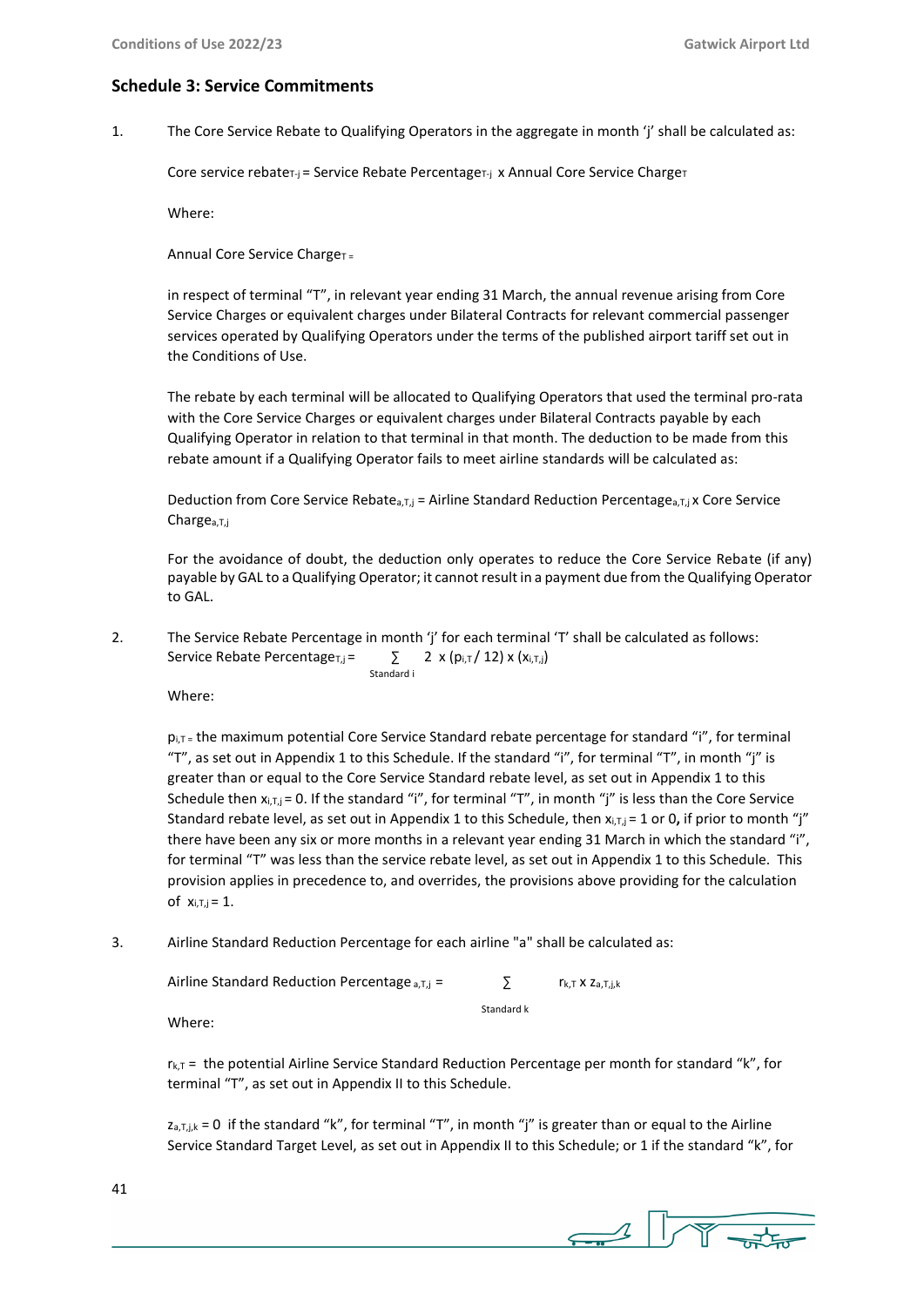terminal "T", in month "j" is less than the Airline Service Standard Target Level, as set out in Appendix II to this Schedule.

4. Gatwick Airport Limited shall be under no obligation to pay the Core Service Rebate to an Operator which has failed to pay Gatwick Airport Limited any amounts due and owing under these Conditions of Use.

#### **Amendment**

- 5. Any amendment to the Airline Service Standards or the Core Service Standards may be made by Gatwick Airport Limited following consultation with the Gatwick Airline Operators Committee and the Gatwick Airport Consultative Committee if consent to that change is given in writing by:
- 5.1 Operators carrying at least 67% of passengers (in the 12 months immediately preceding the date on which Gatwick Airport Limited notifies Operators of the proposed amendment) travelling through the airport on airlines operating at the airport paying the Core Service Charge or operating under Bilateral Contracts which have not waived or replaced these Core Service Standards provisions and by
- 5.2 Operators representing at least 50% of the Operators responding in writing.

#### **Monitoring**

- 6. Gatwick Airport Limited shall monitor and publish on the Gatwick Airport website a monthly report in relation to certain airport-wide activities including:
- 6.1 The Core Service Standards
- 6.2 The Airline Service Standards
- 6.3 Special Assistance service and notification
- 6.4 On-time performance (departures and arrivals); and
- 6.5 Immigration performance.
- 7. If Gatwick Airport Limited fails to meet any Core Service Standard for any six consecutive months it will prepare an improvement plan to address the failure and will consult with the Gatwick Airline Consultative Committee and the CAA on its proposals and will then implement the improvement plan.

## **On Time Performance**

- 8.1GAL will continue to seek ways to expand its capacity, resiliently, to meet the growing demand through innovation, investment and process improvements. GAL will provide leadership and focus in the drive for on-time performance, while recognising that punctuality is a product of efficient delivery from many organisations; airlines, ground handlers and air traffic controllers, as well as the airport operator.
- 8.2 Starting from the IATA Summer 2021 season, GAL will introduce new service targets to underpin its continuing focus on improving punctuality and operational resilience:
	- 8.2.1 Average departure punctuality will have a target of at least 70% in the summer season and 75% in the winter season. (Punctuality is defined as the percentage of scheduled flights
- 42

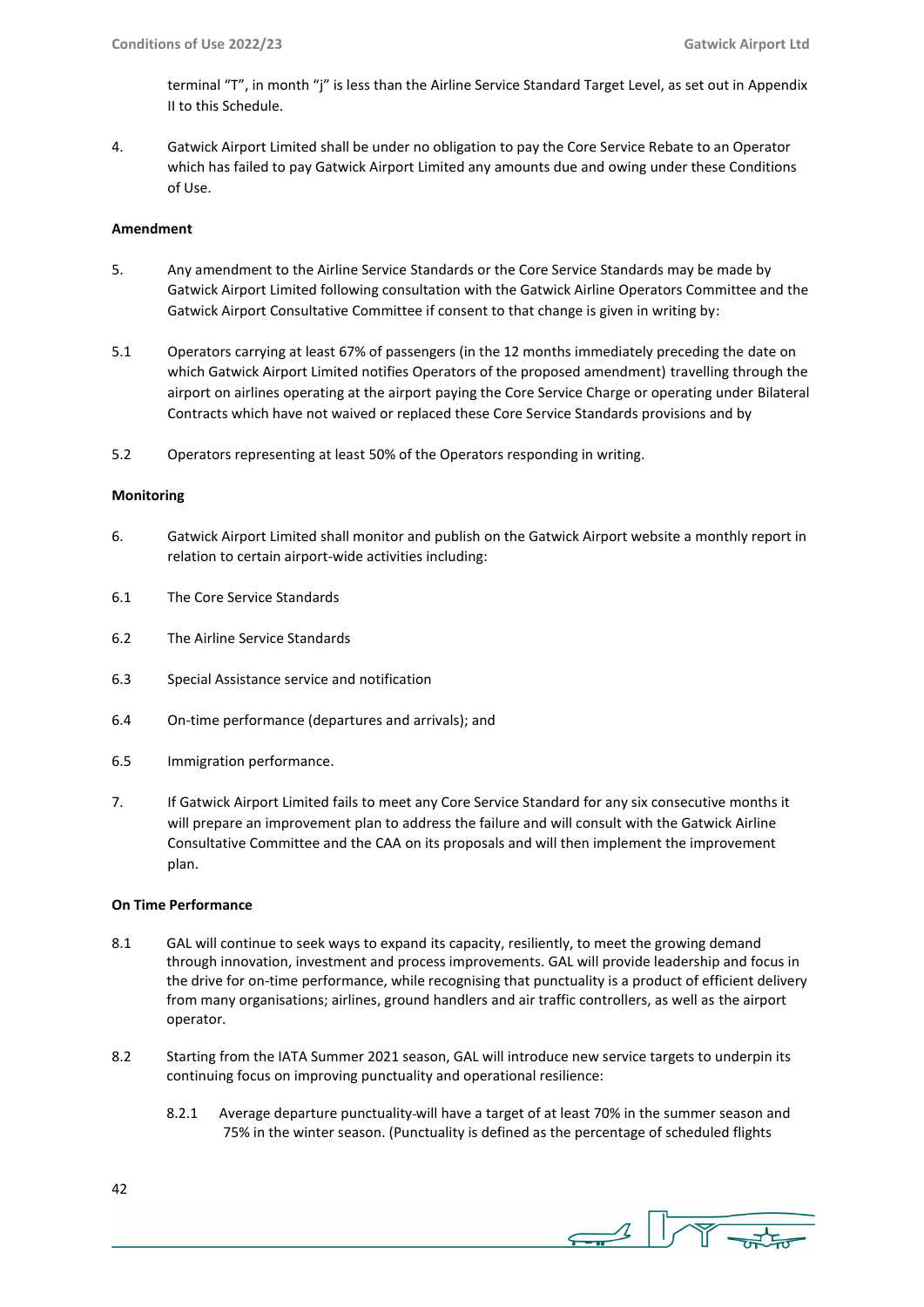which depart from their stand no more than 15 minutes and 59 seconds after their scheduled departure time.)

- 8.2.2 GAL will report to airlines and their ground handlers on the punctuality performance of each season within one month after its conclusion and publish results on its website.
- 8.2.3 If the reported seasonal punctuality drops below the relevant target set out in 8.2.1, then GAL will within three months of the publication of the punctuality performance set out in 8.2.2 consult with the airlines, their handlers and PAG on a root cause analysis of the airport's and airlines' collective performance over the season, and then develop with airlines a punctuality improvement plan for the following equivalent season. If appropriate, GAL may invest in a portfolio of operational incentives and financial incentives for airlines and/or their ground handlers.
- 8.3 For avoidance of doubt, it is the responsibility of airlines operating at Gatwick to ensure that they procure sufficient ground handling resources to enable them to operate their schedule and deliver baggage to their customers in a reasonable time. GAL will design any measures to not disadvantage those airlines who already run a resilient operation at Gatwick.

## **Periodic Review**

- 9.1 By  $31^{st}$  March 2023 Gatwick will undertake a consultation with the Airline Consultative Committee and Passenger Advisory Group regarding the structure and content of the Service Commitments (set out in Appendix I and II of this Schedule 3) to ensure these remain appropriate and relevant and present relevant passenger research and evidence to inform the consultation. Any changes will be subject to the change process set out in paragraph 5 of this Schedule 3.
- 9.2 To inform the consultation detailed in paragraph 9.1, GAL will commission an audit of the robustness of the rebate calculations.

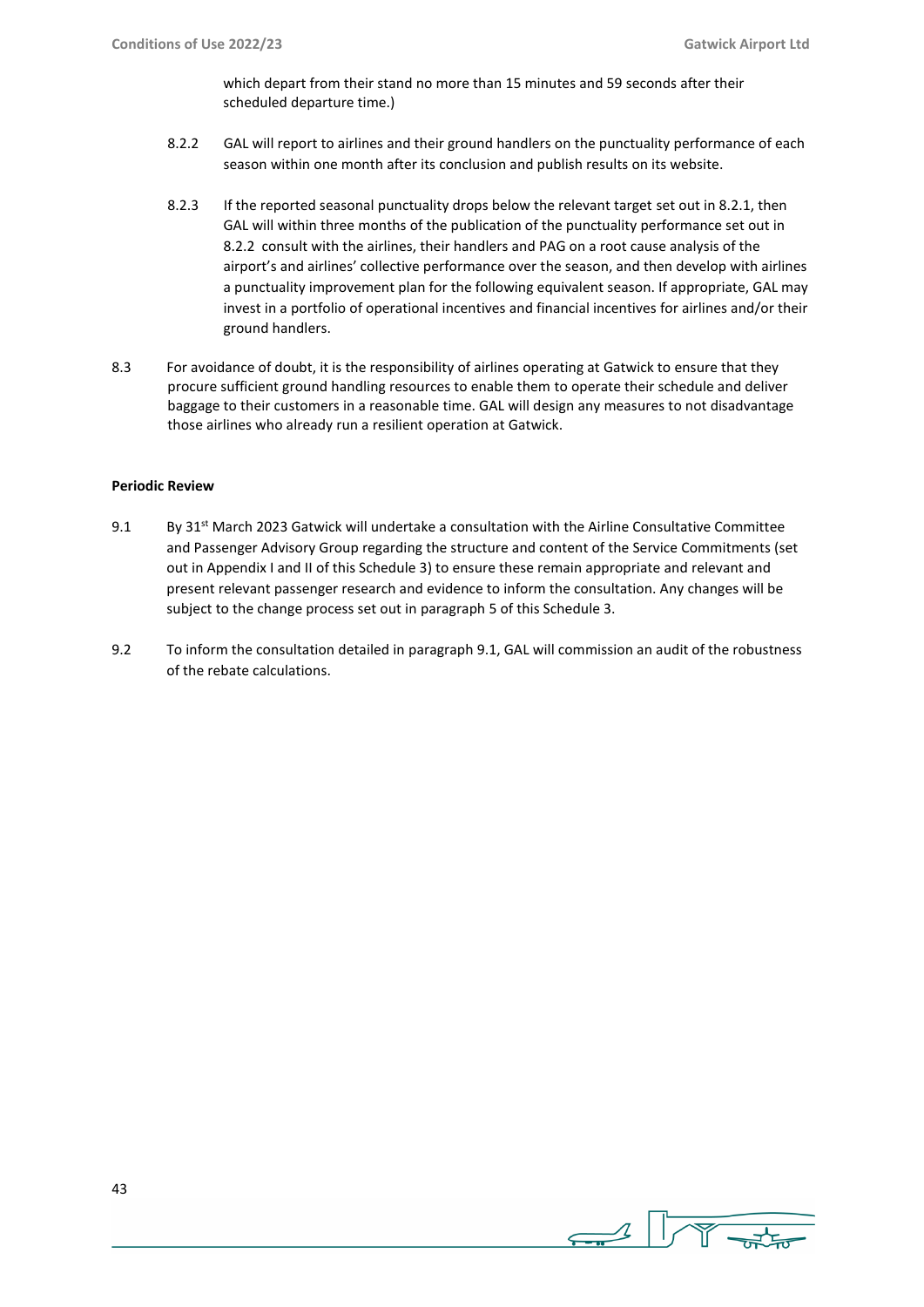# **Appendix I: Core Service Standards (Rebates)**

|       | <b>Standard</b>                             | <b>Metric</b>                                       | <b>Target</b><br>Level           | <b>Maximum</b><br>potential<br>rebate (both<br>terminals,<br>unless noted)                                          |
|-------|---------------------------------------------|-----------------------------------------------------|----------------------------------|---------------------------------------------------------------------------------------------------------------------|
| (i)   | <b>Passenger satisfaction measures</b>      |                                                     |                                  | 0.70%                                                                                                               |
|       | Departure Lounge Seat Availability          |                                                     | $3.8*$                           | 0.20%                                                                                                               |
|       | Cleanliness                                 |                                                     | 4.0                              | 0.20%                                                                                                               |
|       | Way-Finding                                 | Moving Quarterly Average<br>QSM score               | 4.1                              | 0.20%                                                                                                               |
|       | Flight Information                          |                                                     | 4.2                              | 0.10%                                                                                                               |
|       | Passenger Wi-Fi                             |                                                     | 4.0                              | N/A                                                                                                                 |
|       | Special Assistance                          | Moving Quarterly Average<br>PRM survey              | 4.0                              | N/A                                                                                                                 |
| (iii) | <b>Security</b>                             |                                                     |                                  | 2.60%                                                                                                               |
|       | Central Passenger Search                    | Times <5 Minutes &<br>Times <15 Minutes             | 95% ***<br>98% ***               | 1.0%                                                                                                                |
|       | Central Passenger Search**                  | Day when single time slice ><br>30 Minutes          | Single<br>event<br>per<br>day*** | 0.05% per day<br>(0.7% max per<br>month)                                                                            |
|       | Transfer Passenger Search                   | Times <10 Minutes                                   | 95%                              | 0.20%                                                                                                               |
|       | Staff Search (Atlantic and Jubilee)         | Times <5 Minutes                                    | 97%                              | 0.175%                                                                                                              |
|       | <b>Staff Search (Terminals)</b>             | Times <5 Minutes                                    | 95%                              | 0.175%                                                                                                              |
|       | <b>External Control Posts Search</b>        | Times <10 Minutes                                   | 95%                              | 0.35%                                                                                                               |
| (iii) | <b>Passenger operational measures</b>       |                                                     |                                  | $0.55%$ (ST)<br>1.05% (NT)                                                                                          |
|       | Passenger Sensitive Equipment<br>(General)  | % Time Available                                    | 99%                              | 0.05%                                                                                                               |
|       | Passenger Sensitive Equipment<br>(Priority) | % Time Available                                    | 99%                              | 0.50%                                                                                                               |
|       | Inter Terminal Shuttle System               | % Time 1 Car Available &<br>% Time 2 Cars Available | 99%<br>97%                       | 0.50% (NT)                                                                                                          |
| (iv)  | <b>Airline operational measures</b>         |                                                     |                                  | 1.60%                                                                                                               |
|       | <b>Stands</b>                               | % of required occasions<br>(arriving aircraft)      | 99.5%****                        | 0.15%                                                                                                               |
|       | <b>Jetties</b>                              | % of required occasions<br>(arriving aircraft)      | 99%****                          | 0.30%                                                                                                               |
|       | Pier Service                                | Moving annual average %<br>passengers pier served   | 95%                              | 0.50%                                                                                                               |
|       | <b>Fixed Electrical Ground Power</b>        | % of required occasions<br>(arriving aircraft)      | 99.5%****                        | 0.15%                                                                                                               |
|       | Runway Availability                         | Number of unavailable<br>events                     | Single<br>event<br>metric        | Duration of<br>runway not<br>available<br>penalty:<br>Up to 15<br>minutes: No<br>penalty<br>15min-45min:<br>£50,000 |

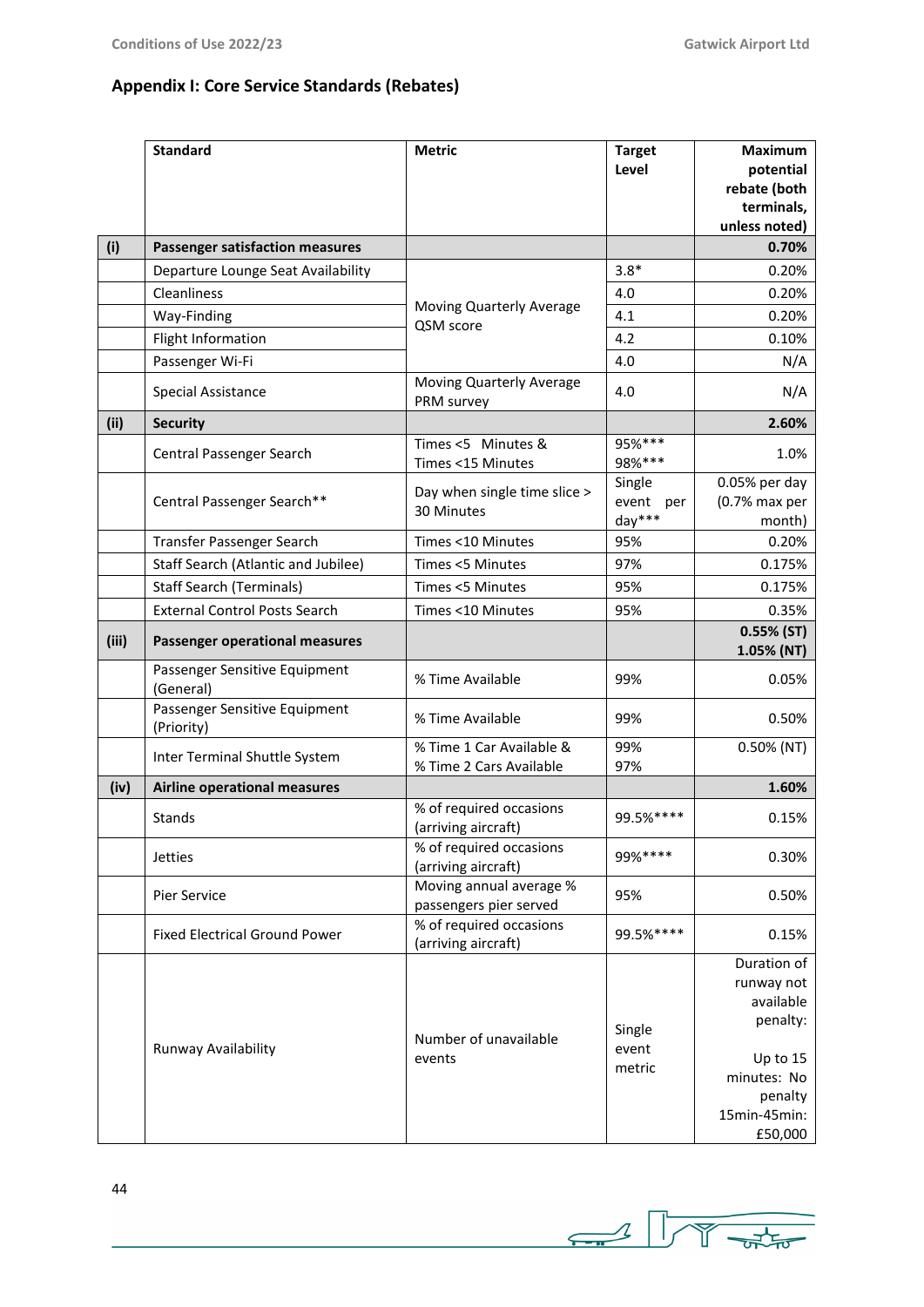|            |                                                    |                    |       | $>45$ min:<br>£100,000                   |
|------------|----------------------------------------------------|--------------------|-------|------------------------------------------|
|            |                                                    |                    |       | Up to<br>0.50%                           |
|            | Airfield Travel Time                               | Reporting metric   | n/a   | Reputational<br>only                     |
| (v)        | <b>Baggage Measures</b>                            |                    |       | 1.20%                                    |
|            | Arrivals Reclaim (Baggage Carousels)               | % Time Available   | 98.5% | 0.50%                                    |
|            | Outbound Baggage                                   | <b>OBP Daily</b>   | 98%   | 0.175% daily                             |
|            | Outbound Baggage                                   | <b>OBP Monthly</b> | 99%   | 0.70% monthly<br>(0.7% max per<br>month) |
| (vi)       | <b>IT Measures</b>                                 |                    |       | 0.10%                                    |
| <b>New</b> | <b>Flight Information Display Screen</b><br>system | % Time Available   | 99.9% | 0.10%                                    |
|            | <b>Total</b>                                       |                    |       | 7.25% (NT)<br>6.75% (ST)                 |
|            |                                                    |                    |       |                                          |

\* Scores of less than 4.00 will be published as "amber", rather than "green" (pass).

\*\* In a day when the single time slice is greater than 30 minutes the maximum daily penalty is 0.05% with a maximum monthly penalty of 0.70%.

\*\*\* Or alternative metric following agreement with the ACC.

\*\*\*\* To be reviewed once data from a sufficient period of normal operations is available.

Calculation and measurement of the Core Service Standards will be undertaken in accordance the "Gatwick Airport Core Service Standards Handbook" annexed to these Conditions which may be amended from time to time by agreement between Gatwick Airport Limited, the Gatwick Airline Operators Committee and the Gatwick Airport Consultative Committee.

# **Appendix II: Airline Service Standards**

| Standard "k"                    | <b>Metric</b>            | <b>Target Level</b> | <b>Reduction</b> |
|---------------------------------|--------------------------|---------------------|------------------|
|                                 |                          |                     | Percentage       |
| Check-in performance – queue    | Times < 30 Minutes       | 95%                 | 1.0%             |
| time                            |                          |                     |                  |
| Arrivals bag performance – last | Times <50 Minutes (large | 95%                 | 0.50%            |
| bag on carousel                 | aircraft)                |                     |                  |
|                                 | Times <35 Minutes        |                     |                  |
|                                 | (small/medium aircraft)  |                     |                  |

Calculation and measurement of the Airline Service Standards will be undertaken in accordance the "Gatwick Airport Airline Service Standards Calculation Guide" annexed to these Conditions which may be amended from time to time by agreement between Gatwick Airport Limited, the Gatwick Airline Operators Committee and the Gatwick Airport Consultative Committee.

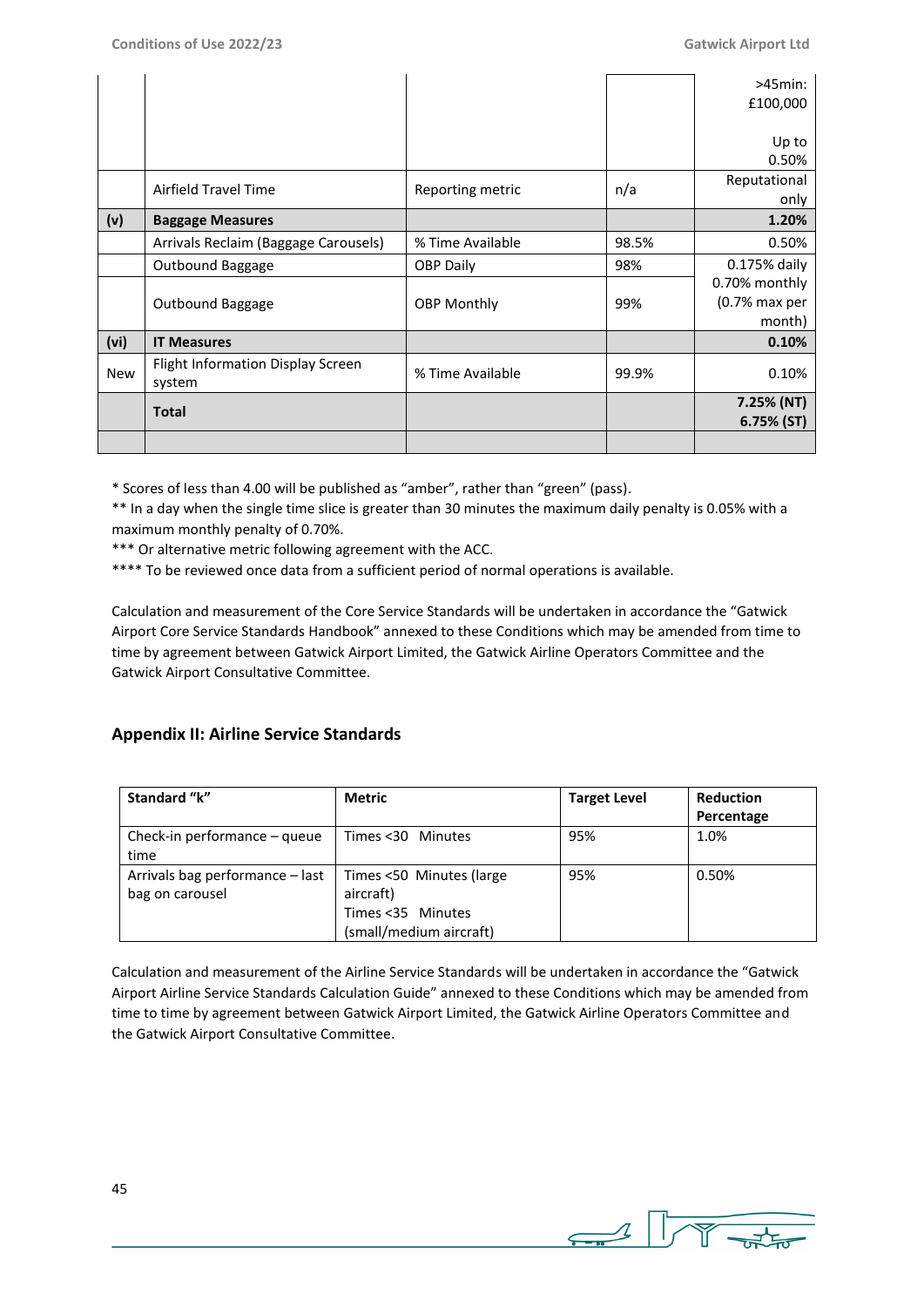## **Schedule 4: Capital Investment Consultation**

## 1. **Definitions**

For the purposes of this Schedule the following definitions apply:

- 1.1 'ACC' means the Airport Consultative Committee. This is the airlines' consultative body at Gatwick Airport. It should not be confused with GATCOM, which is the Airport Consultative Committee in the meaning of Section 35 of the Civil Aviation Act 1982.
- 1.2 'PAG' means the GATCOM Passenger Advisory Group a sub-group of GATCOM (the Gatwick Airport Consultative Committee – constituted to meet the requirements of Section 35 of the Civil Aviation Act 1982).
- 1.3 'Major Projects, means:

1.3.1 individual projects or programmes of projects with a budget in excess of £5m; and

1.3.2 individual projects or programmes of projects with a budget of less than £5m which in the reasonable opinion of Gatwick Airport Limited (GAL) and/or the ACC have a particular impact on customer service, operations or are of strategic importance.

- 1.4 'Minor Projects' means those individual projects or programmes of projects with a budget of less than £5m other than those referred to in paragraph 1.3.2 above.
- 1.5 'Asset Stewardship Programme' means all asset maintenance and replacement projects.
- 1.6 'Commercial Return Project' is any project with associated commercial revenues that has a positive Net Present Value not taking into account incremental Airport Charges.
- 1.7 'Dedicated Airline Project' is a project undertaken for the benefit of one or more specified airlines and which is remunerated by a separate commercial arrangement or specific airport charge payable by users of the project.

## 2. **Airline consultative groups**

- 2.1 Consultation with the airlines will need to be undertaken at a number of different levels, with groups formed appropriately:
	- 2.1.1 ACC: to consider strategic matters involving the medium- to long-term development of the airport and to consider tactical matters involving the delivery by GAL of the capital development programme; and
	- 2.1.2 Working groups: to input into the design and development of specific projects or programmes and consider operational impacts of projects on the day-to-day activities of the airlines operating at the airport. Which projects and programmes require working groups will be agreed between GAL and the ACC, recognising that they require a high degree of airline input.

## 3. **Master Plan**

Before publishing a revised Master Plan for the Airport GAL will consult with airline operators through the ACC, as well as other business partners and the local community.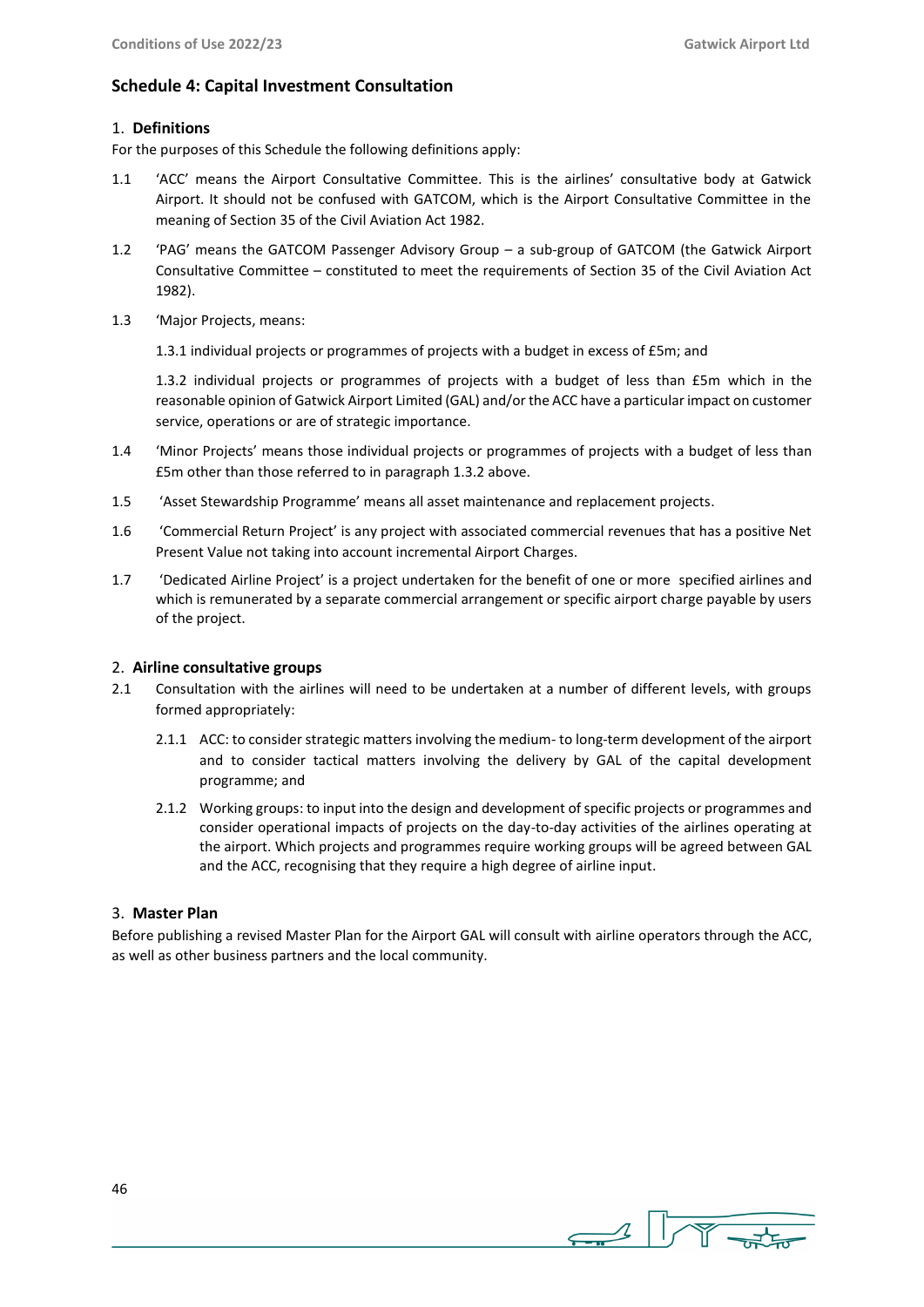## 4. **Capital Investment Programme**

- 4.1 GAL will publish annually a rolling five year Capital Investment Programme (CIP). Before publishing the CIP GAL will consult with the ACC and with the PAG, such consultation to address:
	- 4.1.1 the principal business drivers behind the airport's development strategy, including service levels;
	- 4.1.2 forecast traffic demand and associated demand for airport capacities and services;
	- 4.1.3 the capacities that the airport intends to provide, taken in the context of forecasted demand; and
	- 4.1.4 the cost of the capital investment programme.
- 4.2 The forecast cost of the capital investment programme will:
	- 4.2.1 summarise expenditure on each of the Major Projects;
	- 4.2.2 summarise aggregate expenditure on the Asset Stewardship Programme;
	- 4.2.3 summarise aggregate expenditure on Minor Projects;
	- 4.2.4 be at a level of detail that reflects the planning horizon and Tollgate status for projects, with those in the short-term being more granular and certain than those in the final years of the forecast; and
	- 4.2.5 provide an explanation as to any material differences between the latest forecast and the prior year forecast.

## 5. **Individual Major Project consultation**

- 5.1 As part of the annual Capital Investment Programme consultation with the ACC, GAL will consult with airlines in relation to Major Projects (with the exception of Commercial Return Projects and Dedicated Airline Projects). The process for consultation will be as follows:
	- 5.1.1 Initiation of a project will be through the creation of a project datasheet by either GAL, the ACC or the PAG. This will provide the problem/opportunity statement to be addressed and the proposed scope, if known. This will usually reflect a Tollgate 0 in GALs project development process.
	- 5.1.2 Tollgate 0 project datasheets will be consulted upon to determine the level of engagement required by the airlines and/or the PAG on the project (eg through a dedicated working group or through normal operational forums oversight (eg Joint Operations Group (JOG)).
	- 5.1.3 Major Project working groups will consult on the following:
		- 5.1.3.1 scope, programme and cost of the project required to deliver the business objectives
		- 5.1.3.2 the outputs that are expected to be delivered in terms of service and capacity
		- 5.1.3.3 high-level options for the development of Major Projects and the trade-offs involved between alternatives.

with the frequency of meetings agreed by the working group members, but anticipated to be more often than annually.

- 5.2 All projects will continue through GAL's internal project development governance process with updates given at AAG meetings, where required, following achievement of Tollgates 2 and 4 (and Tollgate 3 by exception if the project has materially changed).
- 5.3 Following Tollgate 4, progress of the delivery of Major Projects will be reviewed by the ACC and the PAG as part of GAL's annual Capital Investment Performance Review (see below).

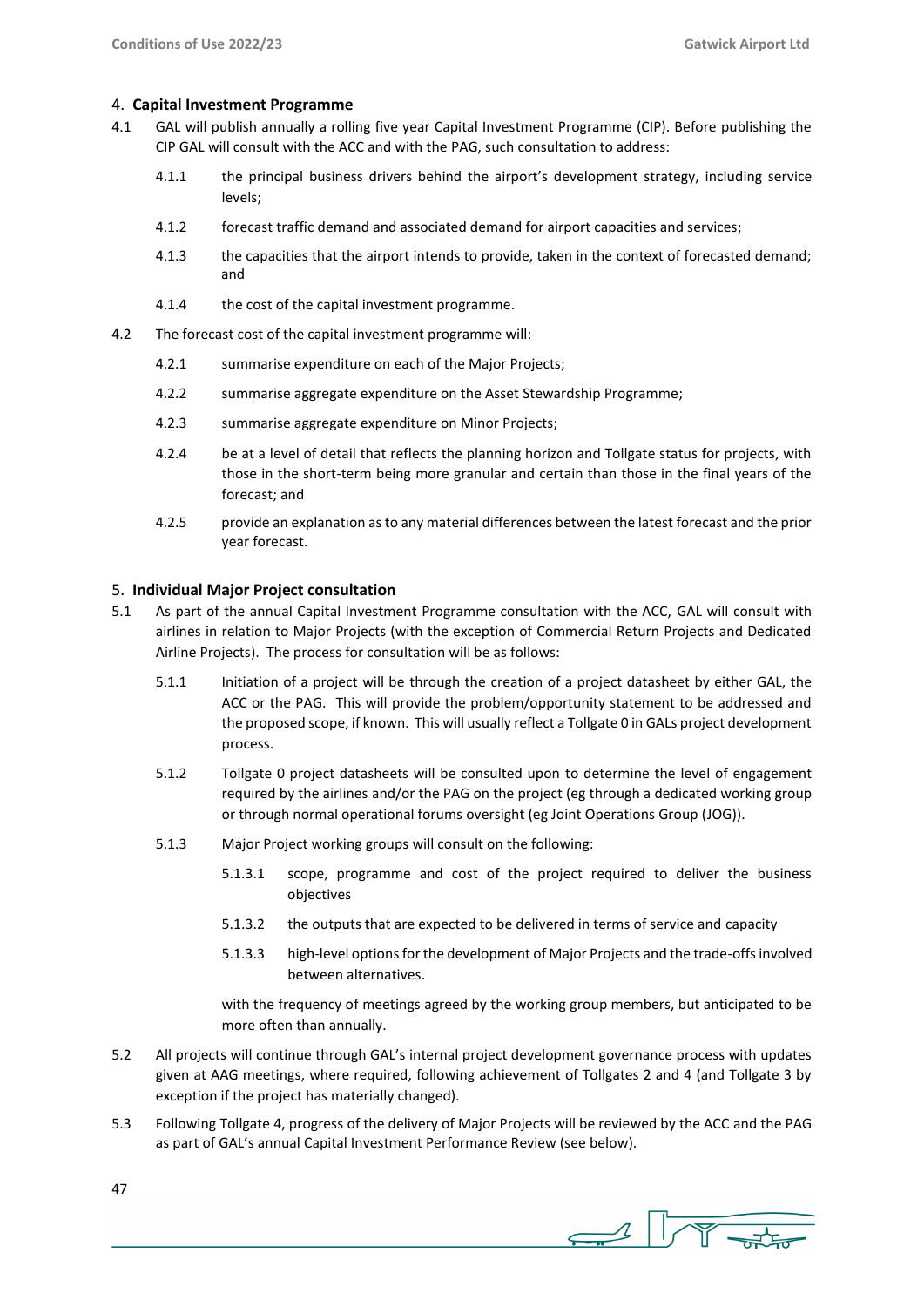- 5.4 In this paragraph 5 of Schedule 4:
	- 5.4.1 Master Plan refers to the plan prepared by GAL detailing how it intends to take forward its strategic framework in the form of airport specific proposals, designed to help inform the regional and local planning processes and facilitate engagement with a wide range of stakeholders and
	- 5.4.2 Tollgates 2, 3 and 4 respectively refer to the launch, design and deliver tollgate stages of GAL's current project development process or the similar stages of any revised process that GAL may adopt.

## 6. **Annual Capital Investment Performance Review**

- 6.1 GAL will meet annually with the ACC and members of the PAG to review GAL's delivery of the Capital Investment Programme, specifically:
	- 6.1.1 in relation to the following 12 months:
		- 6.1.1.1 the schedule and expenditure for each Major Project;
		- 6.1.1.2 the aggregate expenditure of the Asset Stewardship Programme (separately identifying individual projects in excess of £1m).
		- 6.1.1.3 the expenditure on Minor Projects (separately identifying individual projects in excess of £1m).
	- 6.1.2 in relation to the preceding 12 months, works undertaken and progress with:
		- 6.1.2.1 each Major Project;
		- 6.1.2.2 Minor Projects (separately identifying individual projects in excess of £1m); and
		- 6.1.2.3 Asset Stewardship Programme (separately identifying individual projects in excess of £1m).

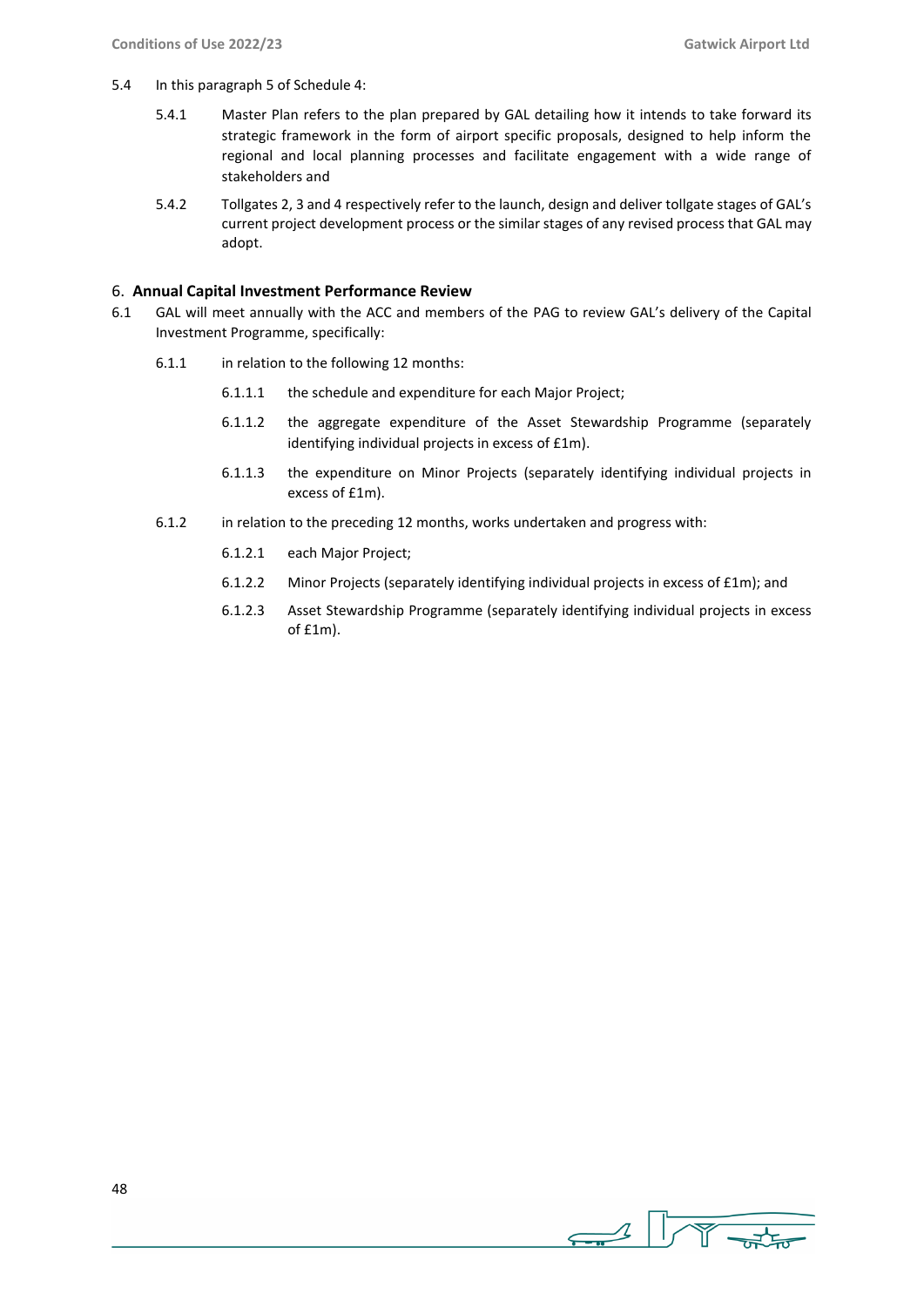## **Schedule 5: Data**

## **Reference data**

- 1. The Operator shall, or shall ensure that it's appointed handling agent, furnish on demand, and in such form as Gatwick Airport Limited may from time to time determine:
- 1.1 fleet details including Maximum Take Off Weight (MTOW in kilograms as per Condition 1.1.17), noise performance of each aircraft owned or operated by the Operator (as per Condition 3.1.3) and engine specifications and associated NOx levels (as per Condition 1.1.7).
- 1.2 new and amended ownership or registration details to be advised before the 20th of the month preceding first usage
- 1.3 scheduled time of operation (in UTC) of all flights from point of origin to Gatwick Airport with flight durations greater than 4 hours
- 1.4 flight plan call signs matched to flight number This data will be used to determine the level of charges due pursuant to Condition 3. If an Operator believes that any charges have been demanded in error it shall notify Gatwick Airport Limited no later than three months after the date of the invoice making the relevant charge. No investigation into alleged erroneous charging may be made in respect of late claims.
- 1.5 All Operators are required to complete the "All Up Weight Return" form as requested by Gatwick Airport Limited so that it may update our records for charging purposes.

## **Payload Data**

- 2. The Operator shall, or shall ensure that it's appointed handling agent, furnish on demand, and in such form as Gatwick Airport Limited may from time to time determine:
- 2.1 information relating to the movement of its aircraft or aircraft handled by the agent at the airport within 24 hours of each of those movements. This will include the information about the total number of terminal and transit passengers (including children and infants) and the total weight of cargo and mail (expressed in kilograms) embarked and disembarked at the airport
- 2.2 details of the Maximum Take Off Weight in respect of each aircraft owned or operated by the Operator.
- 2.3 details of the Aircraft's Ascertained NOx Emissions in respect of each aircraft owned by the Operator.
- 2.4 the name and postal address, phone and fax numbers, IATA/ICAO prefix and SITA address of the Operator who is to be invoiced.

## **Operational Data**

3.1 The Operator shall also provide or ensure that its handling agent provides to Gatwick Airport Limited details of all aircraft operations by the timely transmission of complete and accurate operational data preferably by automatic electronic means using (and conforming to) IATA messaging and communications standards. The required operational data includes:

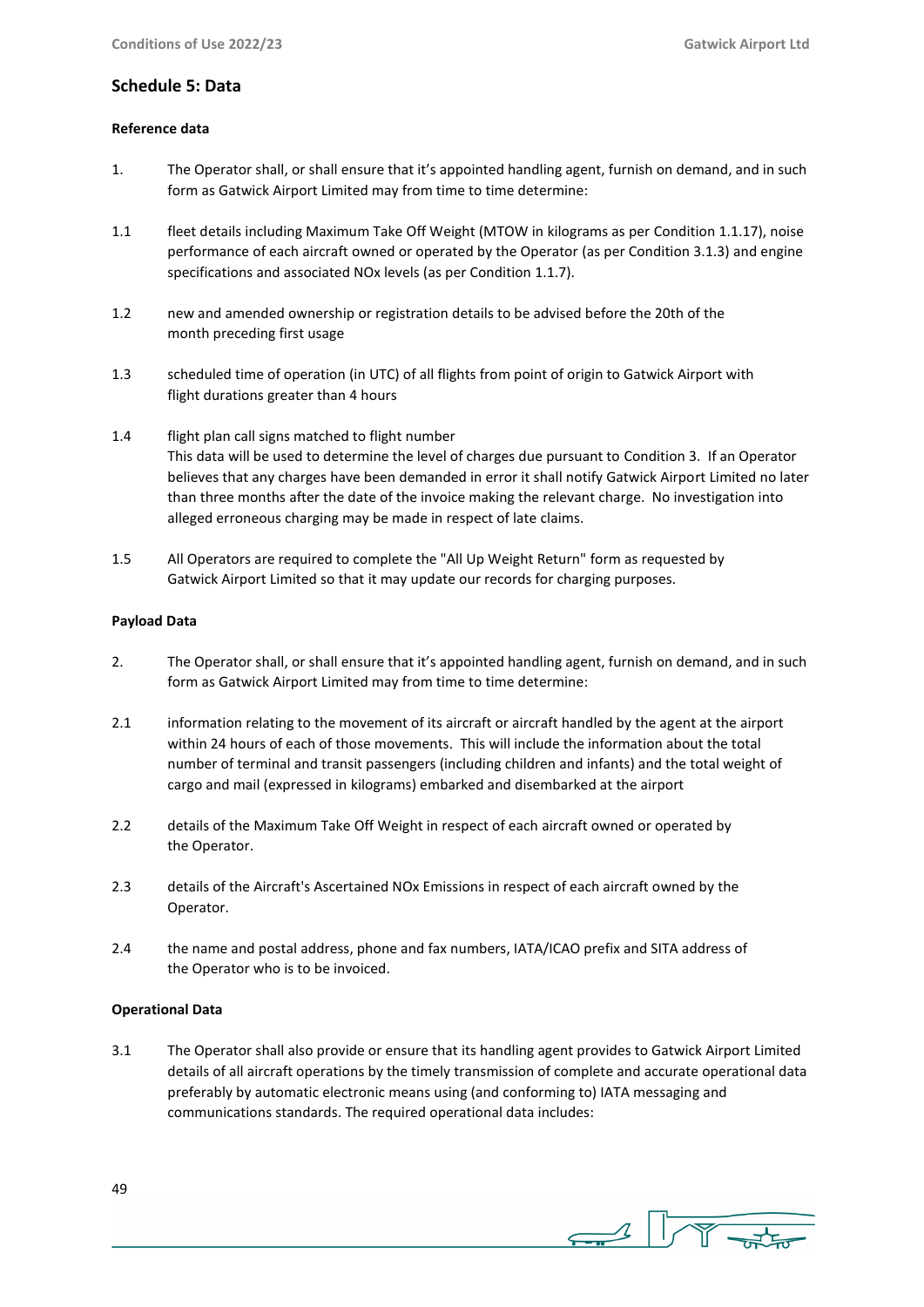- 3.1.1 aircraft registration (including aircraft substitutions)
- 3.1.2 variations to schedule (including flight number, aircraft type, route and scheduled time of operation)
- 3.1.3 estimated times of operation
- 3.1.4 actual times of arrival (on runway)
- 3.1.5 actual times on and off stand and time of ATC clearance to start engines and push back
- 3.1.6 stand departure delays greater than 15 minutes including complete delay codes
- 3.1.7 turnaround linked flight numbers and registrations (including changes)
- 3.1.8 advance passenger details forward booking information
- 3.1.9 baggage information messages (BIM's): BTM, BSM, BPM, BUM, BNS, BCM
- 3.1.10 misconnected baggage information MSF world tracer report
- 3.2 The following standard IATA messages should be used:

| <b>MVT</b> | AIRCRAFT MOVEMENT MESSAGE      | IATA AHM            | 780 (NI, ED, AD, AA) |
|------------|--------------------------------|---------------------|----------------------|
| LDM        | LOAD MESSAGE                   | IATA AHM            | 583                  |
| <b>SLS</b> | STATISTICAL LOAD SUMMARY       | IATA AHM            | 588                  |
| <b>DIV</b> | AIRCRAFT DIVERSION MESSAGE     | IATA AHM            | 781                  |
| ASM        | ADHOC SCHEDULED MESSAGE PROC   | <b>IATA AHM</b>     | 785 Chapter 5 (cnl)  |
| <b>PSM</b> | PASSENGER SERVICE MESSAGE      | <b>IATA RP 1715</b> |                      |
| <b>PTM</b> | PASSENGER TRANSFER MESSAGE     | <b>IATA RP 1718</b> |                      |
| <b>BSM</b> | <b>BAGGAGE SERVICE MESSAGE</b> | <b>IATA RP 1745</b> |                      |
| <b>MSF</b> | WORLD TRACER FAULT STATION LOG |                     |                      |

3.3 Gatwick Airport Limited IT systems recognise and strictly apply the following IATA standards and any other codes will not be accepted:

| Standard for MESSAGE FORMATS     | IATA AHM        | 080  |
|----------------------------------|-----------------|------|
| Standard for MESSAGE CORRECTIONS | IATA AHM        | 081  |
| AIRPORT CODES                    | IATA AHM        | 010  |
| <b>DELAY INFORMATION CODES</b>   | <b>IATA AHM</b> | 011  |
| Form of INTERLINE BAGGAGE TAG    | <b>JATA RES</b> | 740. |

3.4 Messages to be sent as follows:

| Address LGWPA7X                         | MVT, LDM, SLS, DIV, ASM |                                               |
|-----------------------------------------|-------------------------|-----------------------------------------------|
| Address LGWPA7X                         |                         | PTM, MSE, PSM and forward booking information |
| SITA MDS (Message Distribution Service) |                         | all Baggage Information Messages (BIM's)      |

3.5 All Operators are asked to submit pre-notification data for their Special Assistance passengers in the following way.

SITA address for INFORM: LGWPR7X

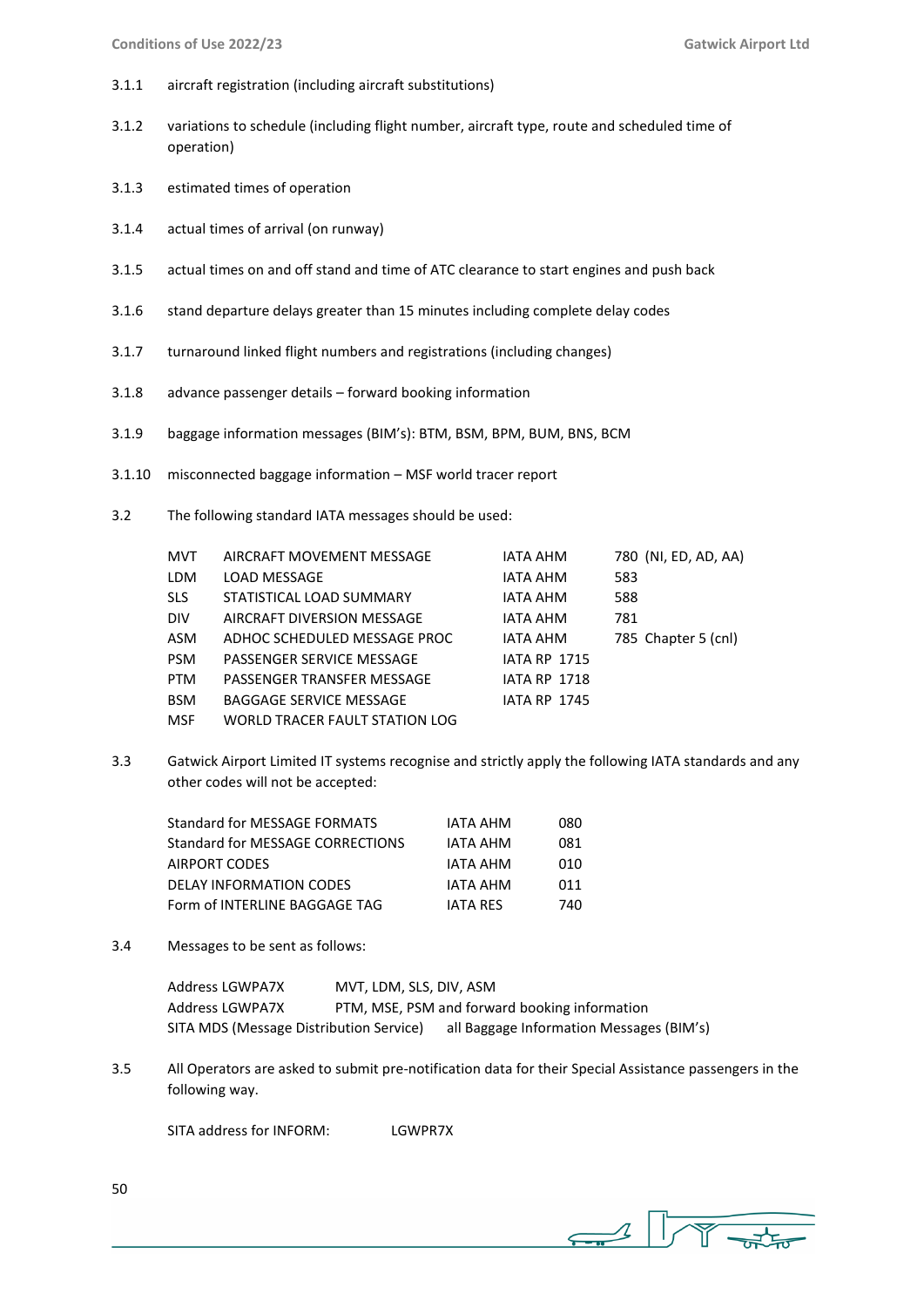| Email address for INFORM: | If you do not have a SITA, OCS will have another real time option |  |
|---------------------------|-------------------------------------------------------------------|--|
|                           | of pre-booking passengers for the Special Assistance service at   |  |
| Gatwick by using          | email as follows:                                                 |  |
| Email address:            | LGWPR7X@sita.gmsmail.com                                          |  |

Format of the SITA/email needs to be in a recognised IATA format, the subject must start with PAL or CAL. The format detailed below should be followed as this is automatically picked up by the system:

PAL ZB742/03 SEP LGW PART 1 -ALC 1 HARRIS/RUTH. R/WCHR ENDPAL

If passenger pre-notification is sent via email the email subject line must begin with either the words PAL or CAL. The body of the email must immediately begin with the PAL or CAL, with no salutations or line breaks. Special Assistance email address is detailed above.

The SSR codes which are acceptable and will ensure correct allocation within the "Inform Allocation System" are detailed below. Please adhere to this list when notifying of a Special Assistance passenger.

- WCHR Passenger cannot walk long distance, but can ascend/descend stairs
- WCHS Passenger cannot walk long distance, is unable to ascend/descend stairs but can move inside the cabin unaided
- WCHC Passenger unable to walk at all, cannot ascend/descend stairs and cannot move inside the cabin. Will need to be lifted in and out of seat on board the aircraft.
- BLND Passenger is blind or visually impaired
- DEAF Passenger is deaf or hearing impaired
- DPNA Passenger has a mental or sensory disability
- PETC Passenger is travelling with an assistance dog
- STCR Passenger is being transported in a medical stretcher on-board the aircraft. These passengers are often travelling with medical personnel and will be meeting a pre-arranged ambulance or transport
- WCMP To be used in addition to another SSR code, this will indicate passenger has their own wheelchair or mobility aid which is Manually Powered
- WCBD To be used in addition to another SSR code, this would indicate the passenger is travelling with their own wheelchair or mobility aid which is Battery powered with a Dry cell
- WCBW To be used in addition to another SSR code, this will indicate passenger is travelling with their own wheelchair or mobility aid which is Batter powered with a Wet cell
- WCLB To be used in addition to another SSR code, this will indicate passenger is travelling with their own wheelchair or mobility aid which is powered by a Lithium ion Battery

## **Check In Desk information**

- 4. All Operators are required to submit within 14 days of the end of each month the details of "Departing Passenger Using Check in facilities" for that month, using the template obtainable from Gatwick Airport Limited. Details to be provided are outlined below.
- 4.1 Departing passenger using check in facilities at the airport to complete passenger acceptance, using one of the following methods:
- Traditional check in desk (attracts the "Departing Passenger Using Check in facilities")
- 51

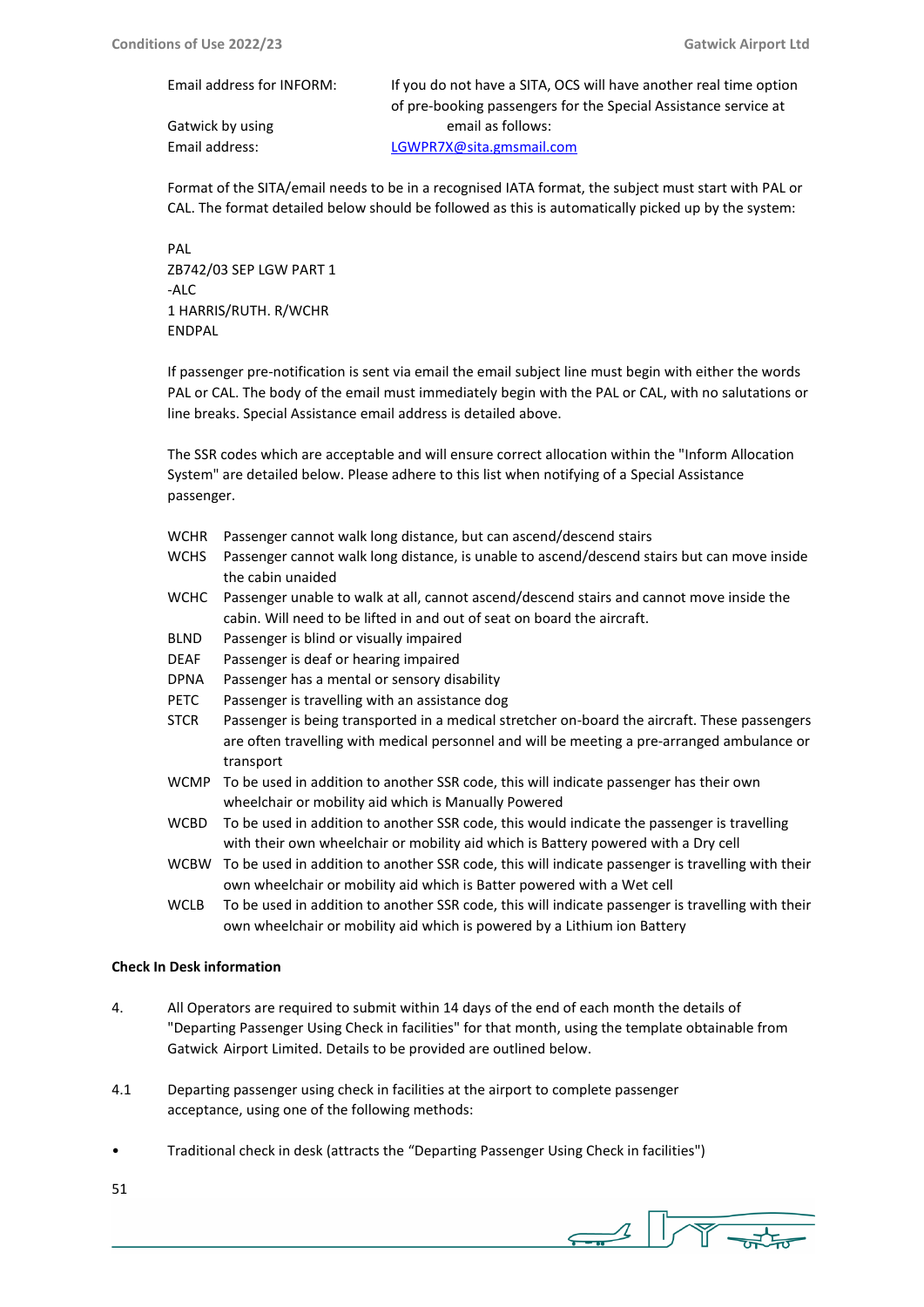- CUSS terminal (attracts the "Departing Passenger Using Check in facilities")
- Bespoke self-service at the airport (attracts the " Departing Passenger Using Check in facilities ")
- 4.2 Departing passenger checking in off airport but completes a visa check at the airport to complete passenger acceptance (attracts the "Departing Passenger Using Check in facilities")
- 4.3 Departing passenger checking in off airport:
- Bag drop only (does not attract the "Departing Passenger Using Check in facilities ")
- Straight through to security (does not attract the "Departing Passenger Using Check in facilities ")
- Transfer passenger (does not attract the "Departing Passenger Using Check in facilities ")

## **Booked Load Data**

5.1 The Operator (unless an exception is agreed) shall provide or ensure that its handling agent provides to Gatwick Airport Limited booked load data by flight for 33 days, every Wednesday on or before 09:00 (or Tuesday night for transatlantic flights), to cover a Wednesday (Day 1) to a Sunday (Day 33), by email t[o lgwairline.bookinginfo@gatwickairport.com.](mailto:lgwairline.bookinginfo@gatwickairport.com) The required booked load data should include departure or arrival date, departure or arrival time, flight number, destination or origin, seat capacity by class (economy, premium economy, business, first) if applicable, bookings data (direct and transfer), and bookings by class if applicable (economy, premium economy, business, first).

#### **Linked Flight Schedule**

6.1 The Operator (unless an exception is agreed) shall provide or procure that its handling agent provides to Gatwick Airport Limited a linked flight schedule by flight for the following season, as soon as it is able to do so but in any event not later than six weeks (42 days) before it is due to begin, and updated every two weeks (14 days) until the season commences. These should be submitted by email to [florent.sivakumaran@gatwickairport.com](mailto:florent.sivakumaran@gatwickairport.com) an[d michael.warren@gatwickairport.com.](mailto:michael.warren@gatwickairport.com) The required linked schedule should include scheduled arrival date and time into LGW, inbound flight number, origin airport code (XXX-LGW), scheduled departure date and time from LGW, outbound flight number, destination airport code (LGW-XXX), aircraft type (e.g. A320) and number of seats.

#### **Data verification**

- 7.1 Gatwick Airport Limited may request, within 60 days of departure, copies of aircraft load sheets to enable verification of all details with respect to the passengers carried on any or all flights departing from that airport during a specified period and extracts from aircraft flight manuals to enable verification of aircraft weight, noise characteristics and the engine NOx emissions level. The Operator shall, following a request in writing made by Gatwick Airport Limited, supply it with the original copies of such documents.
- 7.2 Where the Operator, or its handling agent, fails to provide the information required in paragraph 2 of this Schedule (payload data) within the period stipulated herein Gatwick Airport Limited shall be entitled to assessthe charges payable hereunder by the Operator by reference to the maximum passenger capacity of the aircraft, the Maximum Take Off Weight and the maximum NOx emissions level of the aircraft type.

#### **Data delivery**

8. Queries regarding data delivery should be addressed to: Email: [traffic.charging@gatwickairport.com](mailto:traffic.charging@gatwickairport.com)

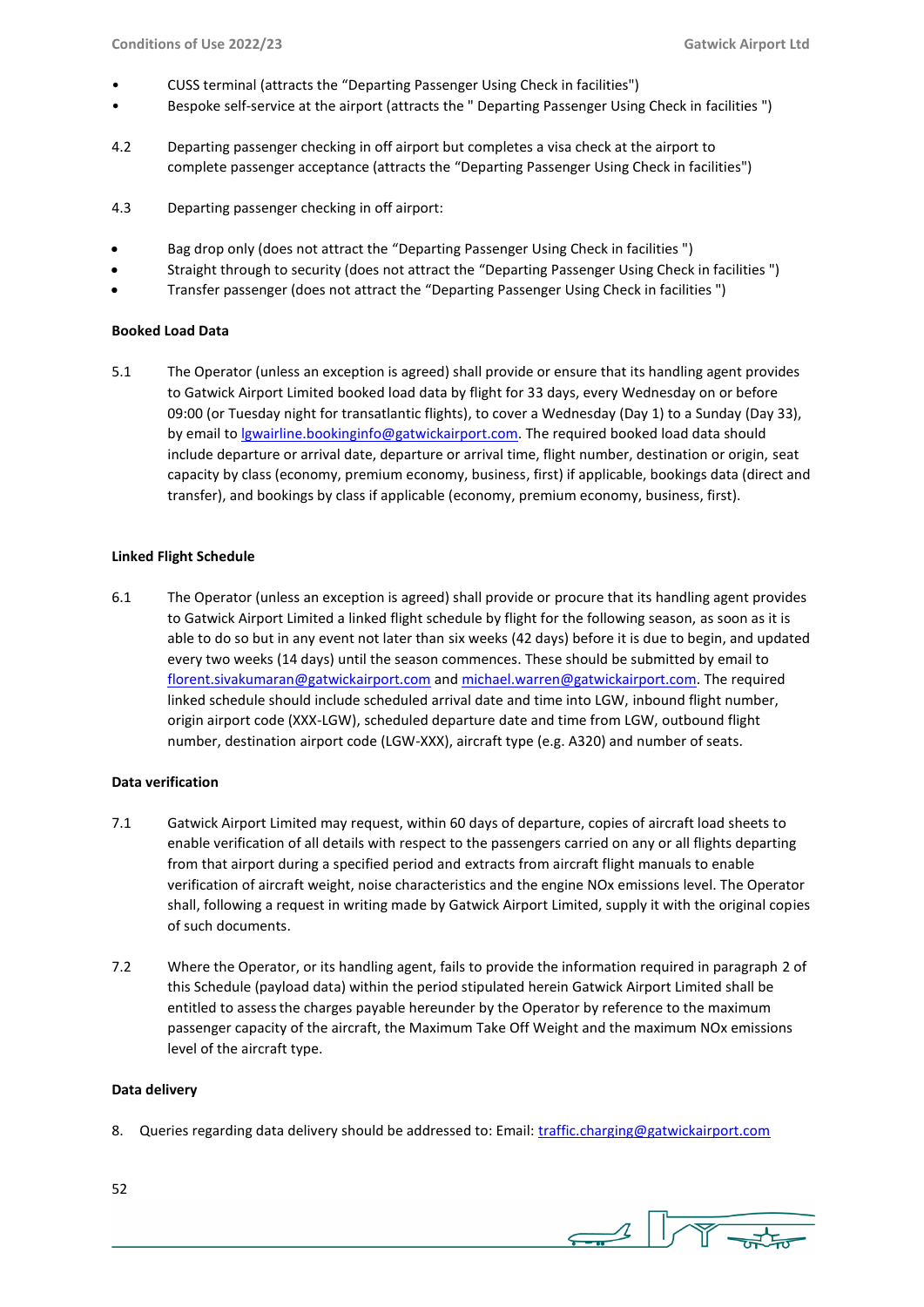## **Schedule 6: Data Protection**

## **1. INTERPRETATION**

- 1.1 In this Schedule: "GDPR" means the General Data Protection Regulation (EU) 2016/679 as applied, supplemented, modified and/or replaced by the laws of England (or, where applicable, those of a relevant EU member state) from time to time.
- 1.2 Words and phrases which have defined meanings in GDPR will have the same meanings when used in this Schedule.

## **1 GENERAL**

- 2.1 Each party agrees that:
	- 2.1.1 in respect of Special Assistance and baggage services provided by Gatwick Airport Limited to the Operator, Gatwick Airport Limited is the Operator's processor; and
	- 2.1.2 in all other circumstances each party is a controller of personal data in its own right.
- 2.2 Each party agrees that:
	- 2.2.1 in processing personal data in connection with these Conditions of Use, it will comply with its obligations under GDPR; and
	- 2.2.2 if it receives a request or enquiry from a data subject or supervisory authority which in fact relates to personal data or a copy of personal data of which the other party is the controller, it will promptly inform the other party of that enquiry, and the other party will respond to and address that request accordingly.

## **2 DATA PROCESSING**

Where Gatwick Airport Limited acts as the Operator's processor (as set out in paragraph 2.1):

- 3.1 For the purposes of Article 28(3) GDPR:
	- 3.1.1 the nature and purpose of processing is the provision by Gatwick Airport Limited of Special Assistance and baggage services to the Operator (provided that the relevant Charges are paid);
	- 3.1.2 the duration of processing is the Term;
	- 3.1.3 the types of personal data are:
		- 3.1.3.1 in respect of Special Assistance, name, passenger ID, baggage ID, flight details (flight ID, flight number, flight operator) and assistance requirements (which may include personal data relating to the Passenger's physical or mental health); and
		- 3.1.3.2 in respect of baggage services, name, passenger ID, baggage ID and flight details (flight ID, flight number, flight operator, date and seat assignment/class of travel); and
	- 3.1.4 the categories of data subjects are the Operator's Passengers.
- 3.2 Gatwick Airport Limited will:
	- 3.2.1 process such personal data only on the written instructions of the Operator (and the Operator hereby instructs Gatwick Airport Limited to process such personal data as reasonably necessary to provide Special Assistance and baggage services in accordance with these Conditions of Use);
	- 3.2.2 take the measures required pursuant to Article 32 GDPR, provided that the Operator provides to Gatwick Airport Limited all information necessary for Gatwick Airport Limited to make the necessary assessments (and the Operator will ensure that all such information is correct, complete and not misleading);